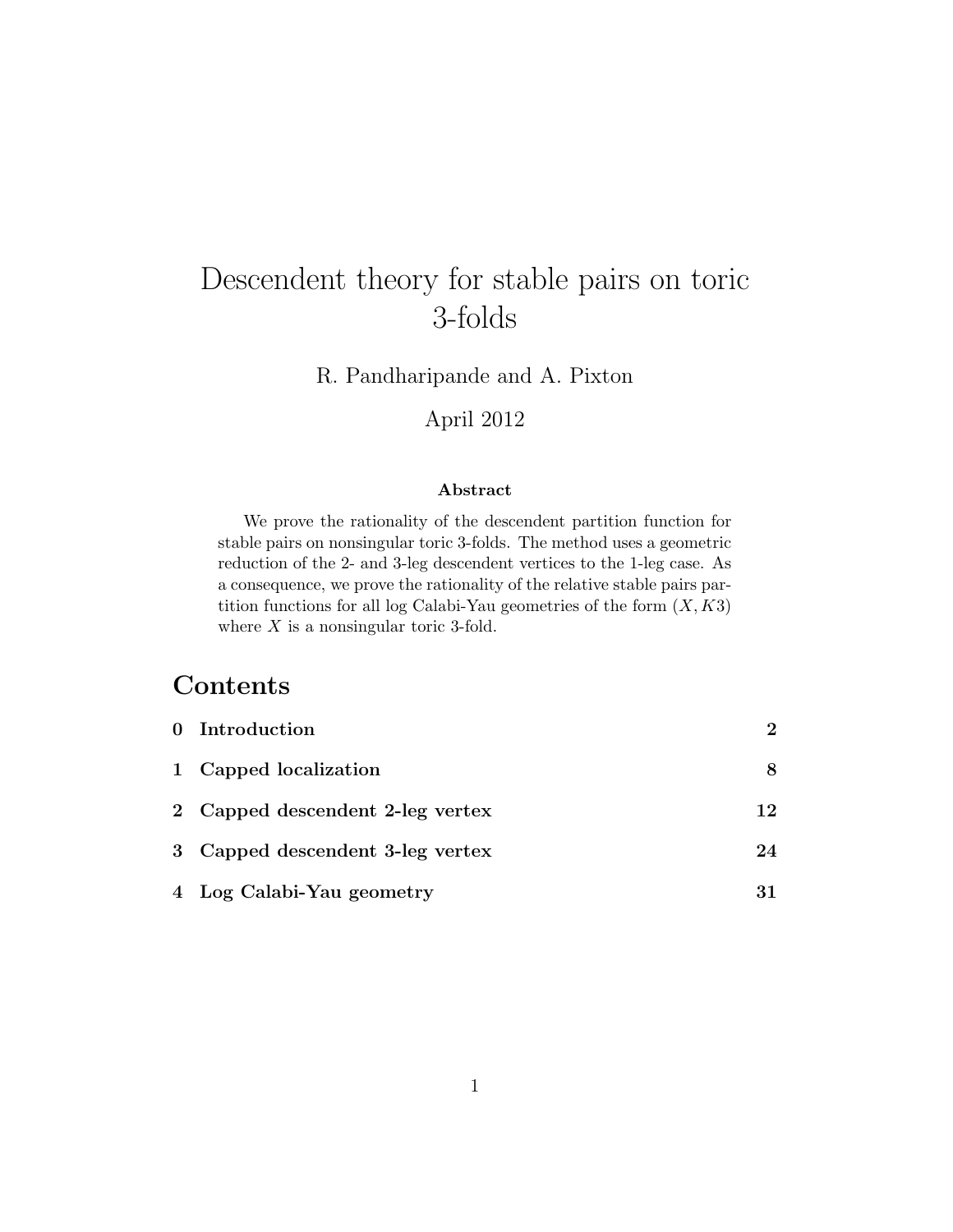# 0 Introduction

### 0.1 Descendents

Let X be a nonsingular 3-fold, and let  $\beta \in H_2(X,\mathbb{Z})$  be a nonzero class. We will study here the moduli space of stable pairs

$$
[0_X \xrightarrow{s} F] \in P_n(X, \beta)
$$

where  $F$  is a pure sheaf supported on a Cohen-Macaulay subcurve of  $X$ , s is a morphism with 0-dimensional cokernel, and

$$
\chi(F) = n, \quad [F] = \beta.
$$

The space  $P_n(X,\beta)$  carries a virtual fundamental class obtained from the deformation theory of complexes in the derived category [19].

Since  $P_n(X, \beta)$  is a fine moduli space, there exists a universal sheaf

$$
\mathbb{F} \to X \times P_n(X, \beta),
$$

see Section 2.3 of [19]. For a stable pair  $[0_X \to F] \in P_n(X, \beta)$ , the restriction of  $F$  to the fiber

$$
X \times [0_X \to F] \subset X \times P_n(X, \beta)
$$

is canonically isomorphic to  $F$ . Let

$$
\pi_X \colon X \times P_n(X, \beta) \to X,
$$
  

$$
\pi_P \colon X \times P_n(X, \beta) \to P_n(X, \beta)
$$

be the projections onto the first and second factors. Since  $X$  is nonsingular and  $\mathbb F$  is  $\pi_P$ -flat,  $\mathbb F$  has a finite resolution by locally free sheaves. Hence, the Chern character of the universal sheaf  $\mathbb F$  on  $X \times P_n(X, \beta)$  is well-defined. By definition, the operation

$$
\pi_{P*}(\pi_X^*(\gamma) \cdot \mathrm{ch}_{2+i}(\mathbb{F}) \cap (\pi_P^*(\cdot)) : H_*(P_n(X,\beta)) \to H_*(P_n(X,\beta))
$$

is the action of the descendent  $\tau_i(\gamma)$ , where  $\gamma \in H^*(X,\mathbb{Z})$ .

For nonzero  $\beta \in H_2(X, \mathbb{Z})$  and arbitrary  $\gamma_i \in H^*(X, \mathbb{Z})$ , define the stable pairs invariant with descendent insertions by

$$
\left\langle \prod_{j=1}^k \tau_{i_j}(\gamma_j) \right\rangle_{n,\beta}^X = \int_{[P_n(X,\beta)]^{vir}} \prod_{j=1}^k \tau_{i_j}(\gamma_j)
$$
  
= 
$$
\int_{P_n(X,\beta)} \prod_{j=1}^k \tau_{i_j}(\gamma_j) \Big( [P_n(X,\beta)]^{vir} \Big).
$$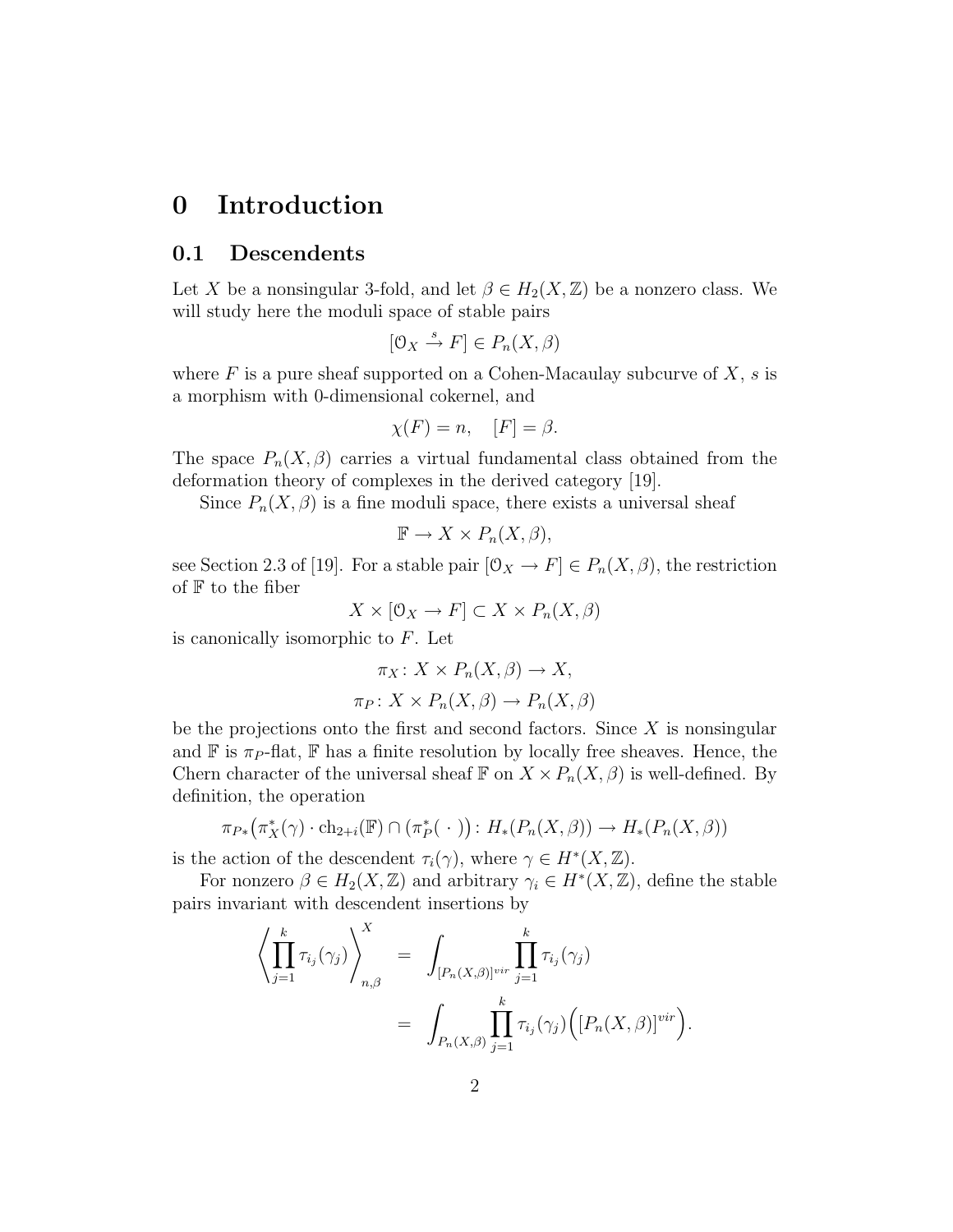The partition function is

$$
\mathsf{Z}_{\beta}^{X}\left(\prod_{j=1}^{k} \tau_{i_{j}}(\gamma_{j})\right) = \sum_{n} \left\langle \prod_{j=1}^{k} \tau_{i_{j}}(\gamma_{j}) \right\rangle_{n,\beta}^{X} q^{n}.
$$

Since  $P_n(X, \beta)$  is empty for sufficiently negative n,  $Z_{\beta}^X(\prod_{j=1}^k \tau_{i_j}(\gamma_j))$  is a Laurent series in  $q$ . The following conjecture was made in [20].

**Conjecture 1.** The partition function  $Z_{\beta}^{X}(\prod_{j=1}^{k} \tau_{i_j}(\gamma_j))$  is the Laurent expansion of a rational function in q.

If only primary field insertions  $\tau_0(\gamma)$  appear, Conjecture 1 is known for toric X by [9, 13] and for Calabi-Yau X by [1, 22] together with [5]. In case X is a local curve, Conjecture 1 has been proven for descendent insertions  $\tau_{>0}(\gamma)$  in [16].

Let  $T$  be a 3-dimensional algebraic torus acting on a nonsingular toric 3-fold X<sup>1</sup>. Let  $s_1, s_2, s_3 \in H^*_{\mathbf{T}}(\bullet)$  be the first Chern classes of the standard representations of the three factors of T. The T-equivariant stable pairs invariants of X take values in  $\mathbb{Q}(s_1,s_2,s_3)$ . Let

$$
\mathsf{Z}_{\beta}^X \Big(\prod_{j=1}^k \tau_{i_j}(\gamma_j)\Big)^{\mathbf{T}} \in \mathbb{Q}(s_1, s_2, s_3)((q))
$$

be the **T**-equivariant partition function with  $\gamma_j \in H^*_{\mathbf{T}}(X, \mathbb{Q})$ . The main result of the present paper is the proof of a stronger T-equivariant version of Conjecture 1 in the toric case.

**Theorem 1.** Let  $X$  be a nonsingular toric 3-fold. The partition function  $Z_{\beta}^X\big(\prod_{j=1}^k \tau_{i_j}(\gamma_j)\big)^{\rm T}$  is the Laurent expansion in q of a rational function in the field  $\mathbb{Q}(q,s_1,s_2,s_3)$ .

### 0.2 Capped descendent vertex

Capped vertices were introduced in [9] to study the Gromov-Witten and Donaldson-Thomas theories of toric 3-folds. By the same construction, we

 $1X$  need not be compact. In the open case, the stable pairs invariants are defined by T-equivariant residues so long as the T-fixed locus  $X^T \subset X$  is compact.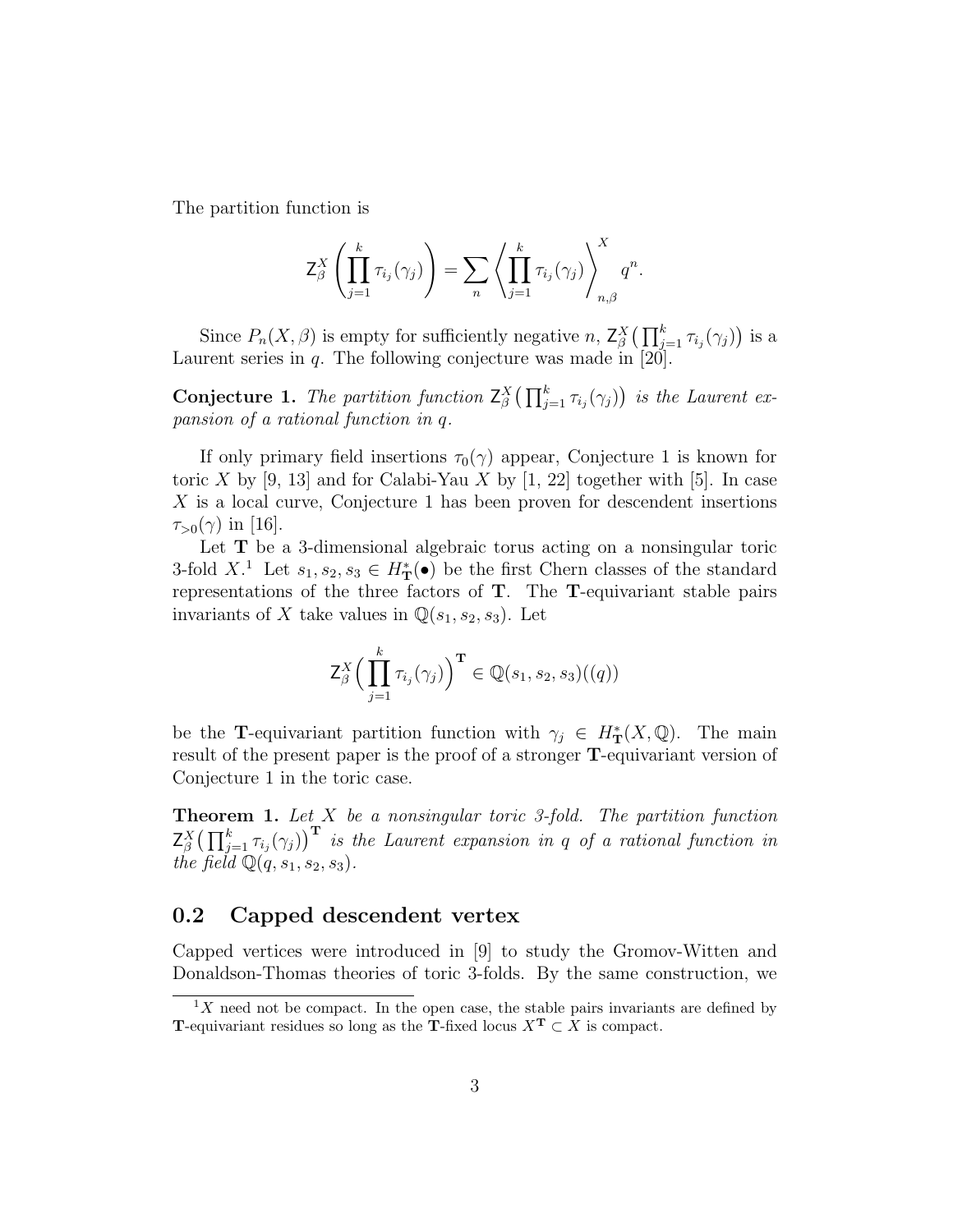define here capped stable pairs vertices with descendent insertions. The 1-leg case was already treated in [16].

Let **T** be a 3-dimensional algebraic torus, and let  $s_1, s_2, s_2 \in H_{\mathbf{T}}^{*}(\bullet)$  be first Chern classes of the standard representations of the three factors of T. Let **T** act diagonally on  $\mathbf{P}^1 \times \mathbf{P}^1 \times \mathbf{P}^1$ ,

$$
(\xi_1,\xi_2,\xi_3)\cdot([x_1,y_1],[x_2,y_2],[x_3,y_3]) = ([x_1,\xi_1y_1],[x_2,\xi_2y_2],[x_3,\xi_3y_3])\ .
$$

Let  $0, \infty \in \mathbf{P}^1$  be the points  $[1, 0]$  and  $[0, 1]$  respectively. The tangent weights<sup>2</sup> of T at the point

$$
\mathsf{p}=(0,0,0)\in\mathbf{P}^1\times\mathbf{P}^1\times\mathbf{P}^1
$$

are  $s_1$ ,  $s_2$ , and  $s_3$ .

Let  $U \subset \mathbf{P}^1 \times \mathbf{P}^1 \times \mathbf{P}^1$  be the **T**-invariant 3-fold obtained by removing the three T-invariant lines

$$
L_1, L_2, L_3 \subset \mathbf{P}^1 \times \mathbf{P}^1 \times \mathbf{P}^1
$$

passing through the point  $(\infty, \infty, \infty)$ ,

$$
U = \mathbf{P}^1 \times \mathbf{P}^1 \times \mathbf{P}^1 \ \setminus \ \cup_{i=1}^3 L_i.
$$

Let  $D_i \subset U$  be the divisor with  $i^{th}$  coordinate  $\infty$ . For  $i \neq j$ , the divisors  $D_i$ and  $D_i$  are disjoint in  $U$ .

The capped descendent vertex is the stable pairs partition function of U with integrand

$$
\tau_{\alpha_1}({\sf p})\dots\tau_{\alpha_\ell}({\sf p})
$$

and free relative conditions imposed at the divisors  $D_i$ . While the relative geometry  $U/\cup_i D_i$  is not compact, the moduli spaces  $P_n(U/\cup_i D_i, \beta)$  have compact T-fixed loci. The stable pairs invariants of  $U/\cup_i D_i$  are well-defined by T-equivariant residues. In the localization formula for the reduced theories of  $U/\cup_i D_i$ , nonzero degrees can occur *only* on the edges meeting the origin  $p \in U$ .

We denote the capped stable pair descendent vertex by

$$
C(\alpha|\lambda,\mu,\nu) = Z(U/\cup_i D_i, \prod_{i=1}^{\ell} \tau_{\alpha_i}(p) | \lambda, \mu, \nu)^{\mathbf{T}}
$$

$$
= \sum_{n} \left\langle \prod_{i=1}^{\ell} \tau_{\alpha_i}(p) \right\rangle_{n,\lambda,\mu,\nu}^{\mathbf{T}} q^n.
$$
(1)

 $2$ Our sign conventions here follow [9] and disagree with [16]. Since we will not require explicit vertex calculations here, the sign conventions will not play a significant role.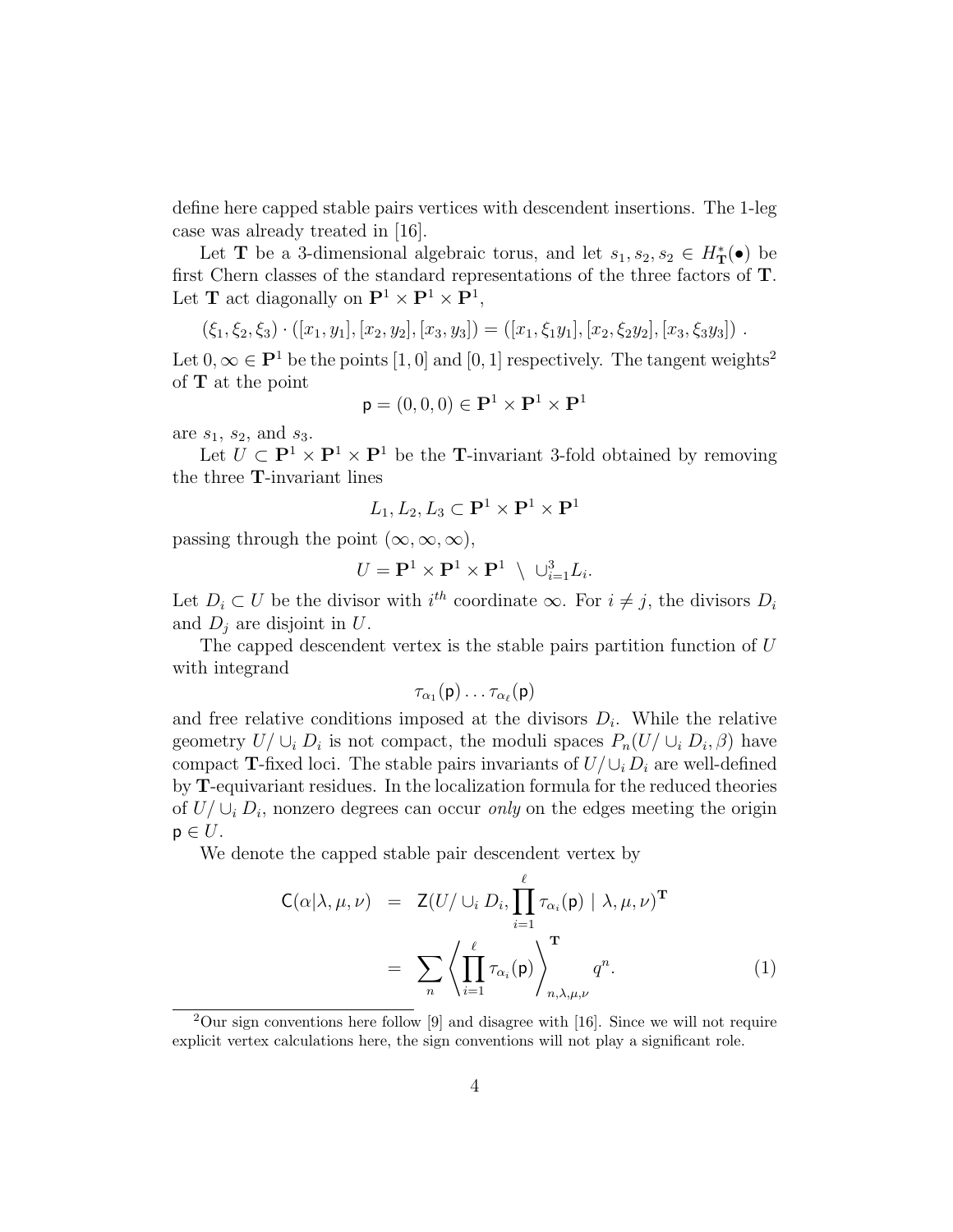where the partition  $\alpha$  specifies the descendent integrand and the partitions  $\lambda, \mu, \nu$  denote relative conditions imposed at  $D_1, D_2, D_3$  in the Nakajima basis. The curve class  $\beta$  in (1) is determined by the relative conditions:  $\beta$  is the sum of the three axes passing through  $p \in U$  with coefficients  $|\lambda|, |\mu|$ , and | $\nu$ | respectively. The superscript **T** after the bracket denotes **T**-equivariant integration on  $P_n(U/\cup_i D_i, \beta)$ .

Since the parts of the partition  $\alpha$  are positive, our capped descendent vertices have no  $\tau_0(\mathsf{p})$  insertions. For a stable pair  $(F, s)$  on X, a direct calculation shows

$$
ch_2(F) \cap [X] = \beta \in H_2(X, \mathbb{Z}).
$$

Hence,  $\tau_0(\mathsf{p})$  acts simply as the scalar

$$
|\lambda|s_2s_3+s_1|\mu|s_3+s_1s_2|\nu|.
$$

Resticting  $\alpha$  to be a partition is therefore no loss.

If  $\alpha = \emptyset$ , there are no descendents and our capped descendent vertex reduces to the capped vertex of [9]. The basic  $\Sigma_3$ -action permuting the axes of U implies an  $\Sigma_3$ -symmetry of the capped descendent vertex. The 2-leg and 1-leg vertices are the restrictions

$$
C(\alpha|\lambda,\mu,\emptyset), \quad C(\alpha|\lambda,\emptyset,\emptyset)
$$

respectively. For stable pairs, we always require  $|\lambda| + |\mu| + |\nu| > 0$ . However, we follow the conventions

$$
C(\emptyset | \emptyset, \emptyset, \emptyset) = 1, \quad C(\alpha \neq \emptyset | \emptyset, \emptyset, \emptyset) = 0,
$$

for convenience in formulas.

We will prove Theorem 1 by a refined rationality result for the capped descendent vertex.

**Theorem 2.** For all partitions  $\alpha, \lambda, \mu, \nu$ , the vertex  $C(\alpha|\lambda, \mu, \nu)$  is the Laurent expansion in q of a rational function in the field  $\mathbb{Q}(q,s_1,s_2,s_3)$ .

The proof of Theorem 2 uses two geometric constraints to reduce the capped descendent vertex  $C(\alpha|\lambda,\mu,\nu)$  to the 1-leg case studied in [16]. The first involves the  $A_n$ -surfaces as in [9]. The second, for large partitions  $\alpha$ , involves Hirzebruch surfaces and the relative/descendent correspondence in the 1-leg case. The final outcome is an effective computation of  $C(\alpha|\lambda,\mu,\nu)$ in terms of the capped 1-leg descendent vertex.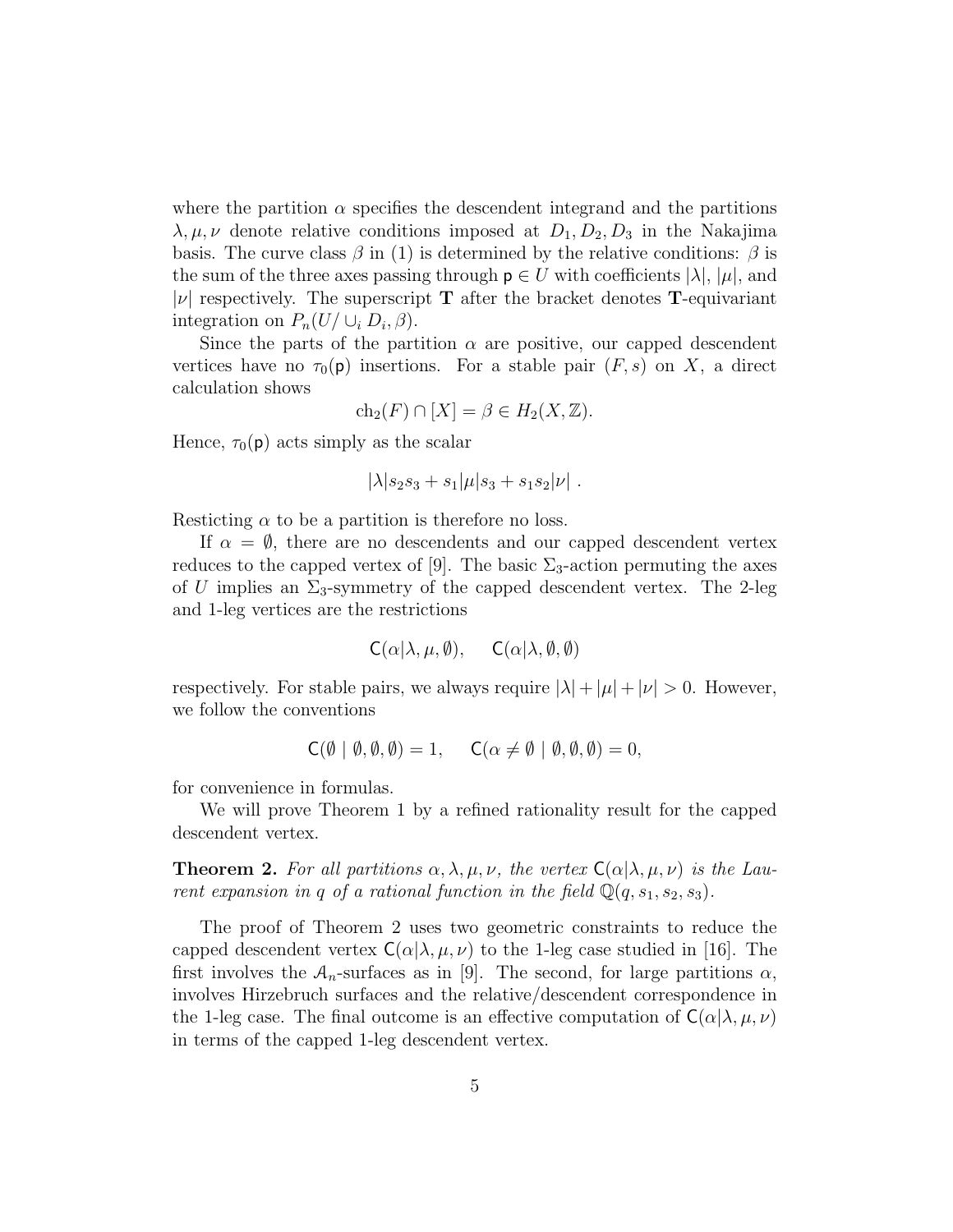While we are interested here in the theory of stable pairs, the geometric constraints used in the proof of Theorem 2 are equally valid for Gromov-Witten theory and Donaldson-Thomas theory. In the latter theories, the constraints determine the capped 2- and 3-leg descendent vertices in terms of capped 1-leg descendent vertices.<sup>3</sup> However, rationality does not hold for the capped descendent vertices in the Gromov-Witten or Donaldson-Thomas cases.

The Gromov-Witten, Donaldson-Thomas, and stable pairs descendent theories are all conjectured to be equivalent [11, 19, 20]. The geometric constraints studied here show the differences between the three descendent theories in the toric case should be viewed as occuring in the 1-leg descendent vertex. A descendent correspondence, rooted in 1-leg geometry, is proven for the T-equivariant Gromov-Witten and stable pairs theories of all nonsingular toric 3-folds in [18]. By the rationality result of Theorem 1, the MNOP [10] variable change

$$
-q = e^{iu}
$$

is well-defined for the stable pairs partition function. Rationality plays a crucial role in the study of the correspondence in [18].

### 0.3 Log Calabi-Yau geometries

Let X be a nonsingular projective 3-fold and let  $S \subset X$  be a nonsingular anti-canonical divisor isomorphic to a K3 surface. The pair  $(X, S)$  is log Calabi-Yau,

$$
K_X(S)=\mathfrak{O}_X.
$$

The most basic example is  $(\mathbf{P}^3, Q)$  where  $Q \subset \mathbf{P}^3$  is a nonsingular quartic K3 surface.

There is a natural notion of pure counting in log Calabi-Yau geometries  $(X, S)$ . Let  $\beta \in H_2(X, \mathbb{Z})$  be a curve class, and let

$$
d = \int_{\beta} [S] \in \mathbb{Z}
$$

<sup>3</sup>The Donaldson-Thomas constraints also involve the 0-leg descendent vertex. The 0 leg descendent vertex concerns degree 0 contributions which may be removed in Gromov-Witten theory by requiring stable maps to have no connected components contracted to a point. The 0-leg descendent vertex is absent in the theory of stable pairs by definition.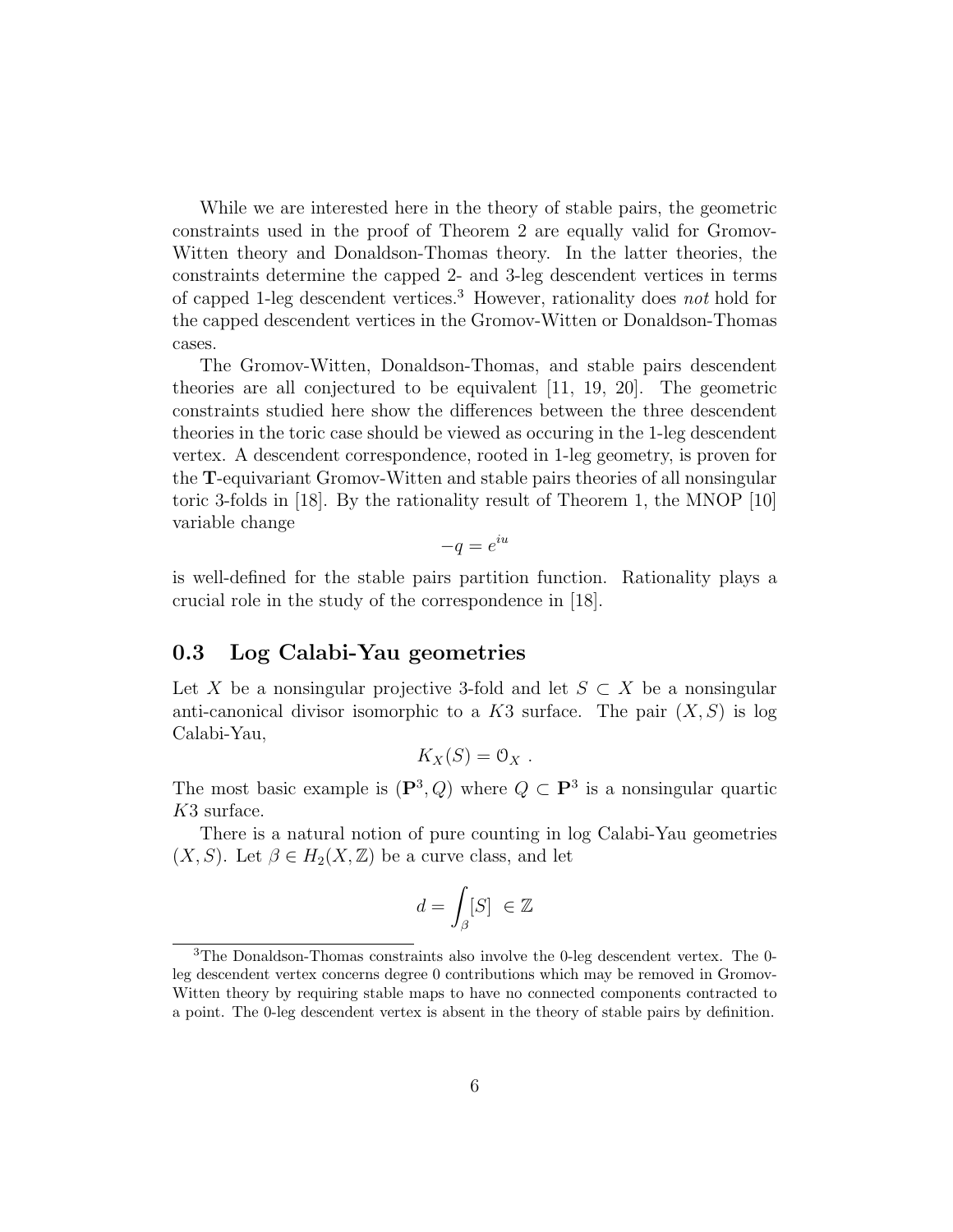be the intersection number. Let  $Hilb(S, d)$  denote the Hilbert scheme of d points on S, and let

$$
\mathcal{L}_{\beta} \in H^{2d}(\mathrm{Hilb}(S,d),\mathbb{Q})
$$

be a middle dimensional class. The analogue of the partition function of Calabi-Yau invariants in the log Calabi-Yau situation is

$$
\mathsf{Z}_{\beta}^{X/S}\left(1\Big|\mathcal{L}_{\beta}\right) = \sum_{n} \left\langle1\right\rangle_{n,\mathcal{L}_{\beta}}^{X/S} q^{n}.\tag{2}
$$

The partition function (2) counts stable pairs of curve class  $\beta$  with the relative condition determined by the class  $\mathcal{L}_{\beta}$ . As a consequence of Theorem 1, we obtain the following result.

**Theorem 3.** Let  $X$  be a nonsingular projective toric 3-fold with an anticanonical K3 section S. The partition function  $Z_{\beta}^{X/S}$ β  $\left(1\left|\right.{\mathcal{L}}_{\beta}\right)$  is the Laurent expansion of a rational function in q.

The Hilbert scheme  $Hilb(S, d)$  is well-known to carry a canonical holomorphic sympectic form. If  $\mathcal{L}_{\beta}$  is obtained from a Lagrangian cycle, a very natural approach to Theorem 3, following the sucessful arguments for rationality in Calabi-Yau cases, is to study Behrend functions and wall-crossing for sheaf counting invariants associated to relative geometries. D. Maulik and R. P. Thomas have recently initiated a study of Behrend functions for log Calabi-Yau geometries.

In fact, our proof of Theorem 3 yields the rationality of all partition functions for the relative geometry  $(X, S)$  with arbitrary descendent insertions and non-Lagrangian boundary conditions.

### 0.4 Further directions

The techniques of [12] allow the use of degeneration to exchange relative conditions and descendent invariants. Theorem 3 is an easy application of the ideas of [12] to the theory of stable pairs. New results including rationality of the stable pairs partition functions in many non-toric settings will be established in a sequel.

The arguments of [12] are for Gromov-Witten theory where target dimension reduction plays a basic role. For stable pairs, several aspects have to be redone without dimension reduction.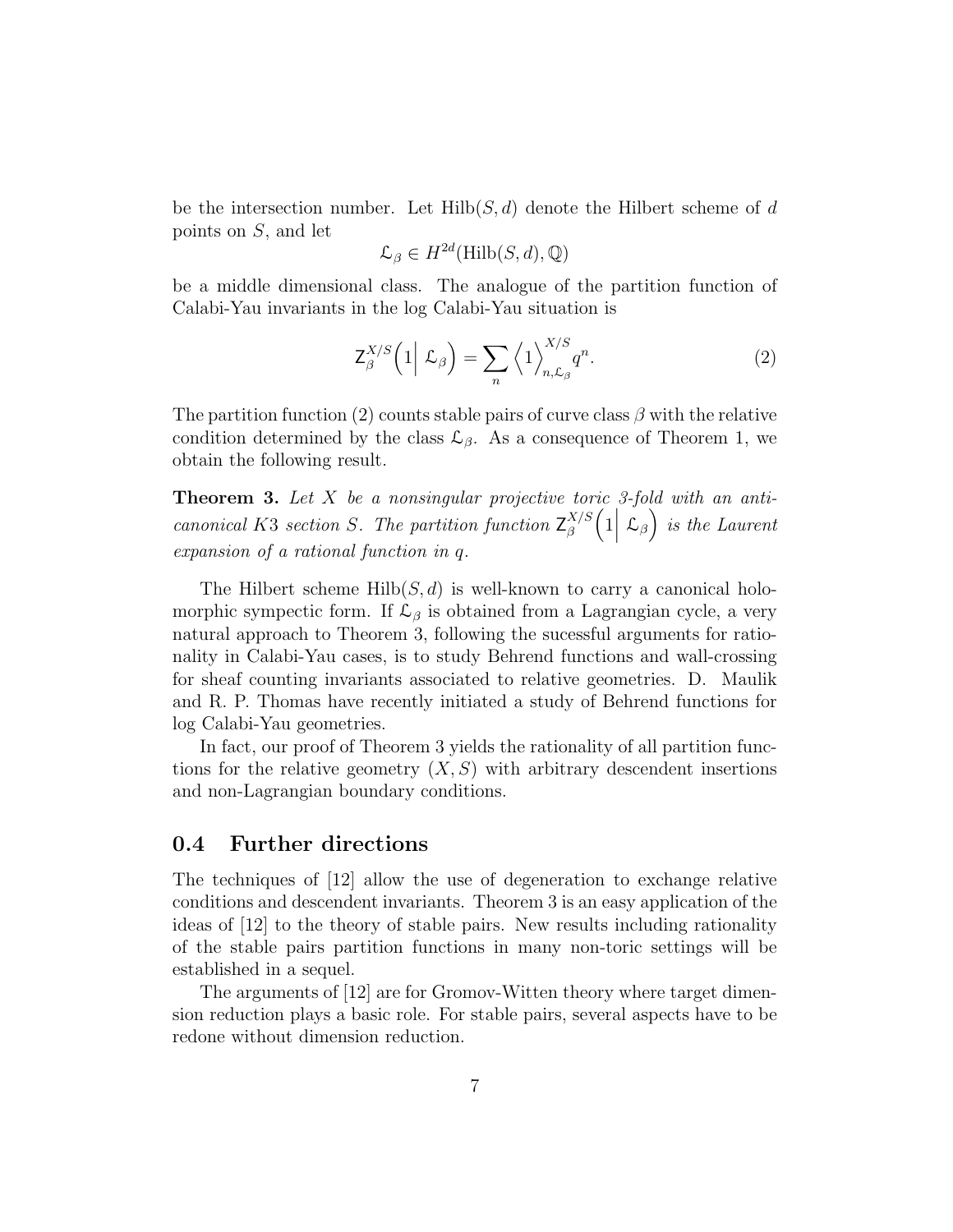### 0.5 Plan of the paper

We start with a review of capped localization in Section 1. The full capped localization formula for descendents is given in Section 1.3. The capped 2-leg descendent vertex is studied in Section 2. The first half of the reduction to 1-leg uses results about  $A_n$ -surface geometries in Section 2.2. The second half of the reduction uses constraints obtained from Hirzebruch surfaces in Section 2.3. The equivalence between relative conditions and stationary descendents for local curves (used before in [15]) is reviewed in Section 2.4. The proofs of Theorems 1 and 2 are completed in Section 3 with the analysis of the capped 3-leg descendent vertex. The proof of Theorem 3 for log Calabi-Yau geometries is presented in Section 4.

### 0.6 Acknowledgements

Discussions with J. Bryan, D. Maulik, A. Oblomkov, A. Okounkov, and R. P. Thomas about the stable pairs vertex, self-dual obstruction theories, and rationality played an important role. The study of descendents for 3-fold sheaf theories in [11, 20] motivated several aspects of the paper.

R.P. was partially supported by NSF grants DMS-0500187 and DMS-1001154. A.P. was supported by a NDSEG graduate fellowship. The paper was completed in the fall of 2010 while visiting the Instituto Superior Técnico in Lisbon where R.P. was supported by a Marie Curie fellowship and a grant from the Gulbenkian foundation.

# 1 Capped localization

### 1.1 Toric geometry

Let X be a nonsingular toric 3-fold. Virtual localization with respect to the action of the full 3-dimensional torus T reduces all stable pairs invariants of X to local contributions of the vertices and edges of the associated toric polytope. However, the standard constituent pieces of the localization formula yield transcendental functions. We will use the regrouped localization procedure introduced in [9] with capped vertex and edge contributions. The capped vertex and edge terms are equivalent building blocks for global toric calculations, but are much better behaved.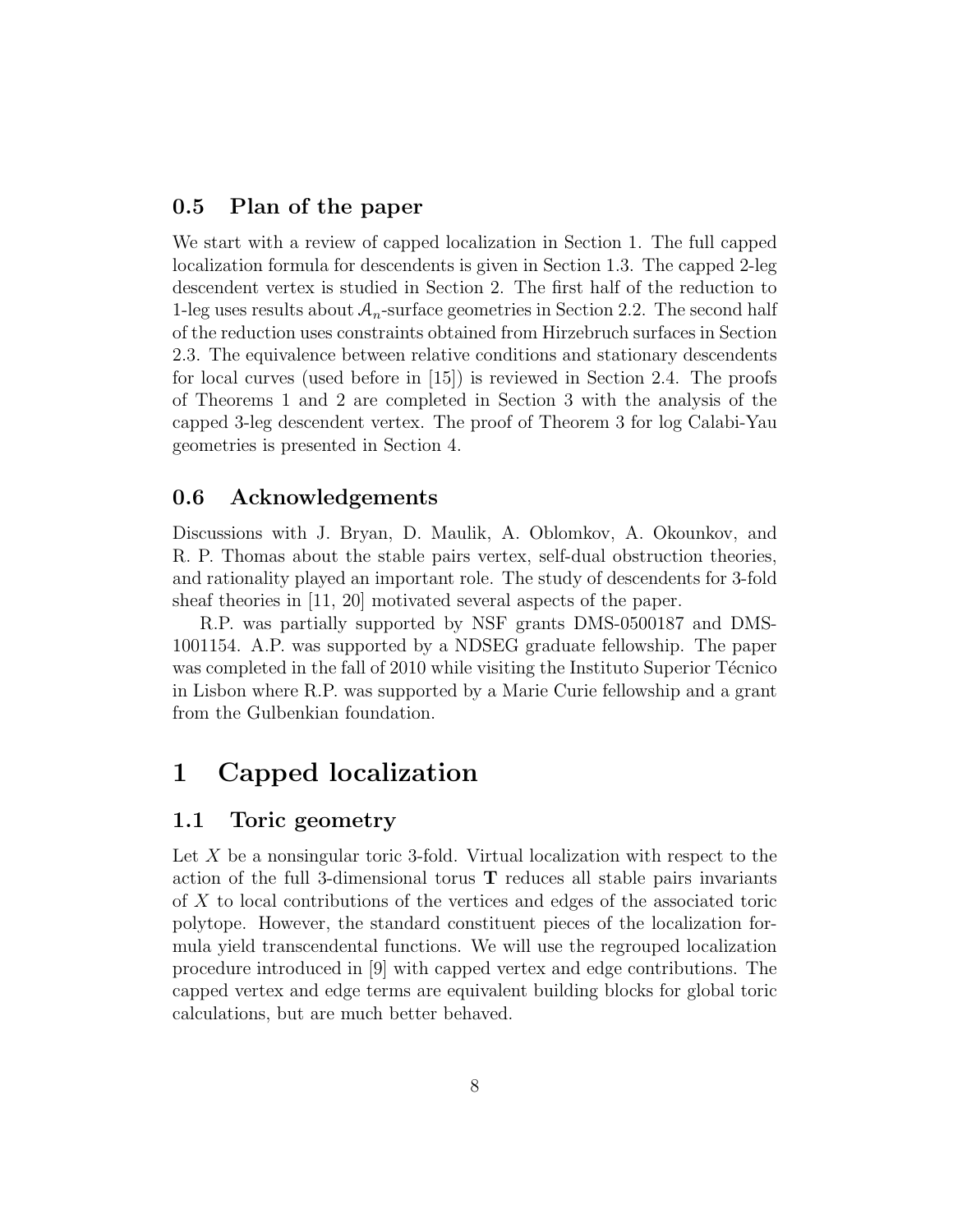Let  $\Delta$  denote the polytope associated to X. The vertices of  $\Delta$  are in bijection with T-fixed points  $X<sup>T</sup>$ . The edges e correspond to T-invariant curves

$$
C_e \subset X.
$$

The three edges incident to any vertex carry canonical  $T$ -weights  $-$  the tangent weights of the torus action.

We will consider both compact and noncompact toric varieties  $X$ . In the latter case, edges may be compact or noncompact. Every compact edge is incident to two vertices.

### 1.2 Capping

Capped localization expresses the T-equivariant stable pairs descendents of X as a sum of capped descendent vertex and capped edge data.

A half-edge  $h = (e, v)$  is a compact edge e together with the choice of an incident vertex  $v$ . A partition assignment

$$
h \mapsto \lambda(h)
$$

to half-edges is balanced if the equality

$$
|\lambda(e, v)| = |\lambda(e, v')|
$$

always holds for the two halfs of e. For a balanced assignment, let

$$
|e| = |\lambda(e, v)| = |\lambda(e, v')|
$$

denote the edge degree.

The outermost sum in the capped localization formula runs over all balanced assignments of partitions  $\lambda(h)$  to the half-edges h of  $\Delta$  satisfying

$$
\beta = \sum_{e} |e| \cdot [C_e] \in H_2(X, \mathbb{Z}). \tag{3}
$$

Such a partition assignment will be called a *capped marking* of  $\Delta$ . The weight of each capped marking in the localization sum for the stable pairs descendent partition function equals the product of three factors:

(i) capped descendent vertex contributions,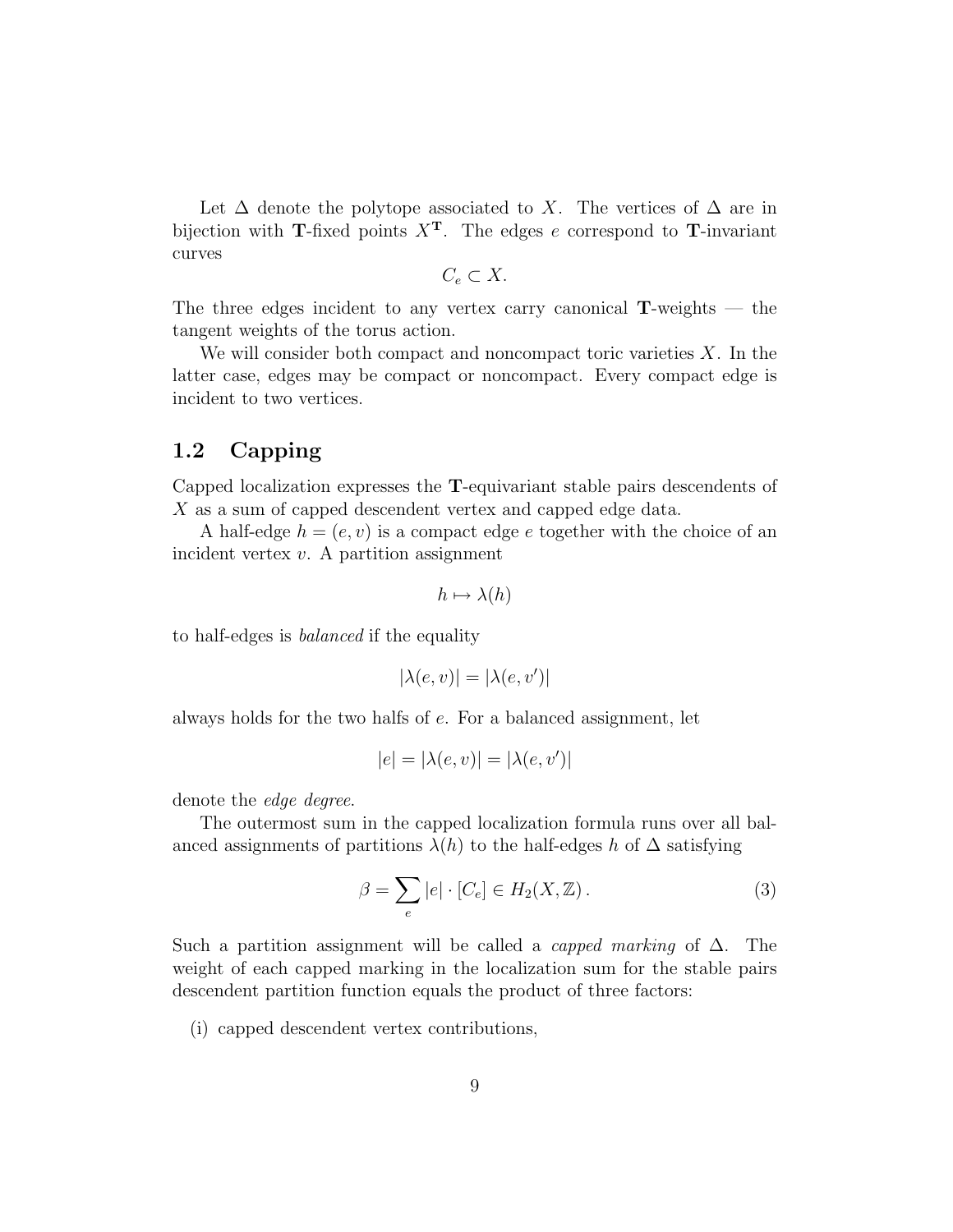(ii) capped edge contributions,

#### (iii) gluing terms.

Each vertex determines up to three half-edges specifying the partitions for the capped vertex. Each compact edge determines two half-edges specifying the partitions of the capped edge. The capped edge contributions (ii) and gluing terms (iii) here are exactly the same as for the the capped localization formula in [9]. Precise formulas are written in Section 1.3.

The capped localization formula is easily derived from the standard localization formula (with roots in [4, 10]). Indeed, the capped objects are obtained from the uncapped objects by rubber integral<sup>4</sup> factors. The rubber integrals cancel in pairs in capped localization to yield standard localization.

### 1.3 Formulas

The **T**-equivariant cohomology of X is generated (after localization) by the classes of the T-fixed points  $X^T \subset X$ . Let  $\alpha$  be a partition with parts  $\alpha_1, \ldots, \alpha_\ell$ , and let

$$
\sigma: \{1,\ldots,\ell\} \to X^{\mathbf{T}}.
$$

Let  $p_{\sigma(i)} \in H^6_{\mathbf{T}}(X, \mathbb{Q})$  denote the class of the **T**-fixed point  $\sigma(i)$ . We consider the capped localization formula for the T-equivariant stable pairs descendent partition function

$$
\mathsf{Z}_{\beta}\Big(X,\prod_{i=1}^{\ell} \tau_{\alpha_i}(\mathsf{p}_{\sigma(i)})\Big) = \sum_{n} \left\langle \prod_{i=1}^{\ell} \tau_{\alpha_i}(\mathsf{p}_{\sigma(i)}) \right\rangle_{n,\beta}^{X} q^n. \tag{4}
$$

Let V be the set of vertices of  $\Delta$  which we identify with  $X^T$ . For  $v \in \mathcal{V}$ , let  $\alpha^v$  be the collection of parts  $\alpha_i$  of  $\alpha$  satisfying  $\sigma(i) = v$ . The partition  $\alpha^v$ has size bounded by  $|\alpha|$ .

For  $v \in V$ , let  $h_1^v, h_2^v, h_2^v$  be the associated half-edges<sup>5</sup> with tangent weights  $s_1^v, s_2^v, s_3^v$  respectively. Let  $\Gamma_\beta$  be the set of capped markings satisfying the degree condition (3). Each  $\Gamma \in \Gamma_\beta$  associates a partition  $\lambda(h)$  to every halfedge h. Let

$$
|h| = |\lambda(h)|
$$

<sup>&</sup>lt;sup>4</sup>Rubber integrals  $\langle \lambda | \frac{1}{1-\psi_{\infty}} | \mu \rangle^{\sim}$  arise in the localization formulas for relative geometries. See [16] for a discussion.

<sup>&</sup>lt;sup>5</sup>For simplicity, we assume X is projective so each vertex is incident to 3 compact edges.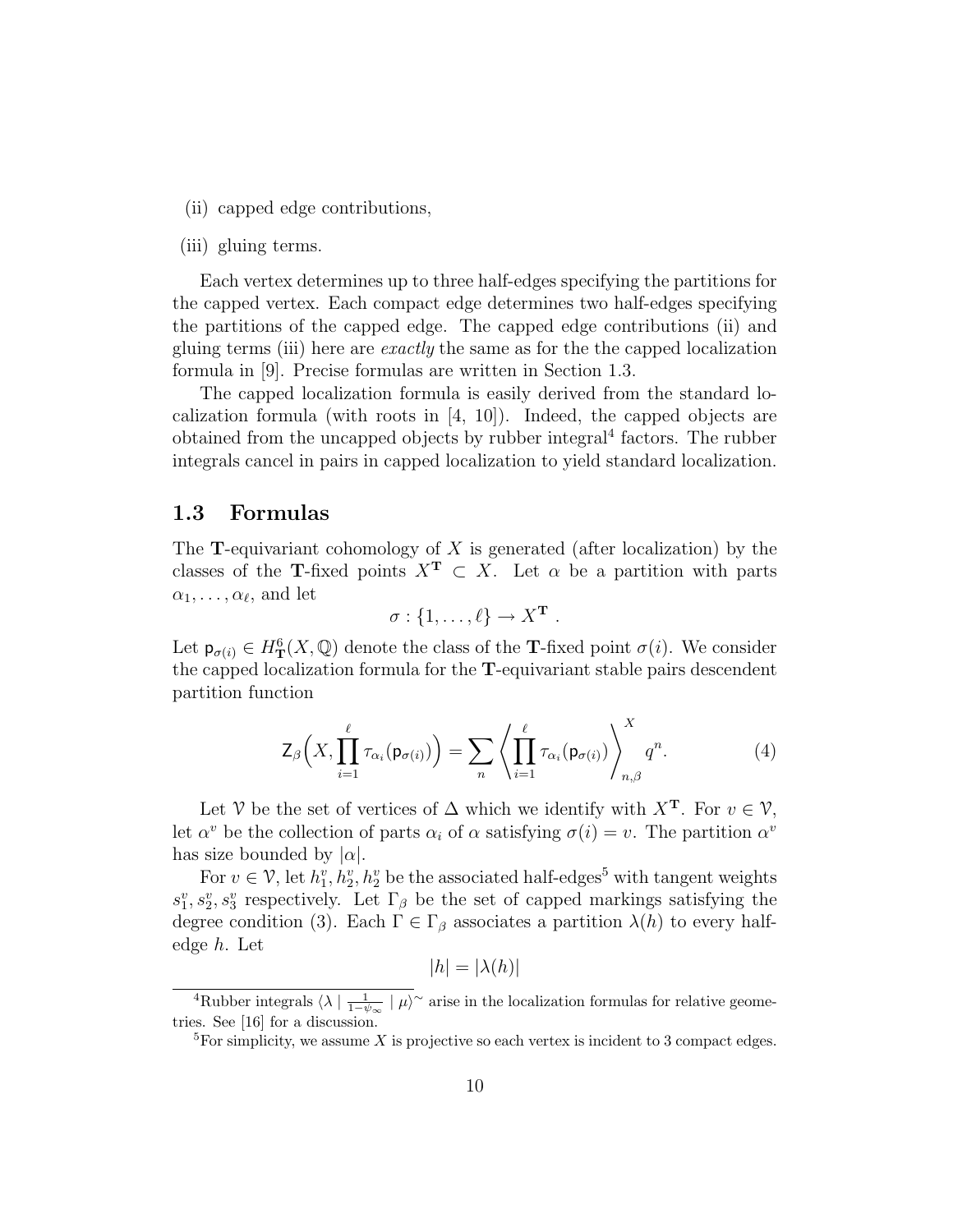denote the half-edge degree.

For each  $v \in \mathcal{V}$ , the assignments  $\sigma$  and  $\Gamma$  determines an evaluation of the capped vertex,

$$
\mathsf{C}(v,\sigma,\Gamma)=\mathsf{C}(\alpha^v|\lambda(h_1^v),\lambda(h_2^v),\lambda(h_3^v))|_{s_1=s_1^v,s_2=s_2^v,s_3=s_3^v}.
$$

Let  $h_1^e$  and  $h_2^e$  be the half-edges associated to the edge e. The assignment  $\Gamma$ also determines an evaluation of the capped edge,

$$
\mathsf{E}(e,\Gamma)=\mathsf{E}(\lambda(h^e_1),\lambda(h^e_2)).
$$

The edge factors and weights are identical to the corresponding Donaldson-Thomas edge terms in [9]. A gluing factor is specified by  $\Gamma$  at each half-edge  $h_i^v \in \mathcal{H}$  by

$$
\mathsf{G}(h_i^v, \Gamma) = (-1)^{|h_i^v| - \ell(\lambda(h_i^v))} \mathfrak{z}(\lambda(h_i^v)) \left( \frac{\prod_{j=1}^3 s_j^v}{s_i^v} \right)^{\ell(\lambda(h_i^v))} q^{-|h_i^v|}
$$

where  $\mathfrak{z}(\lambda)$  is the order of the centralizer in the symmetric group of an element with cycle type  $\lambda$ .

The capped localization formula for stable pairs can be written exactly in the form presented in Section 1.2,

$$
\mathsf{Z}_{\beta}\Big(X,\prod_{i=1}^{\ell} \tau_{\alpha_i}(\mathsf{p}_{\sigma(i)})\Big) = \sum_{\Gamma \in \Gamma_{\beta}} \prod_{v \in \mathcal{V}} \prod_{e \in \mathcal{E}} \prod_{h \in \mathcal{H}} \mathsf{C}(v,\sigma,\Gamma) \mathsf{E}(e,\Gamma) \mathsf{G}(h,\Gamma)
$$

where the product is over the sets of vertices  $\mathcal{V}$ , edges  $\mathcal{E}$ , and half-edges  $\mathcal{H}$ of the polytope  $\Delta$ .

The most basic example of capped localization occurs for the 3-fold total space of

$$
\mathcal{O}(a) \oplus \mathcal{O}(b) \to \mathbf{P}^1. \tag{5}
$$

The standard localization formula has vertices over  $0, \infty \in \mathbf{P}^1$  and a single edge. To write the answer in terms of capped localization, we consider a T-equivariant degeneration of (5) to a chain

$$
(0,0) \cup (a,b) \cup (0,0)
$$

of total spaces of bundles over  $\mathbf{P}^1$  denoted here by splitting degrees. The first  $(0,0)$ -geometry is relative over  $\infty \in \mathbf{P}^1$ , the central  $(a,b)$ -geometry is relative on both sides, and the last  $(0,0)$ -geometry is relative over  $0 \in \mathbf{P}^1$ . The degeneration formula exactly expresses the stable pair theory of (5) as capped localization with 2 capped vertices and a single capped edge in the middle.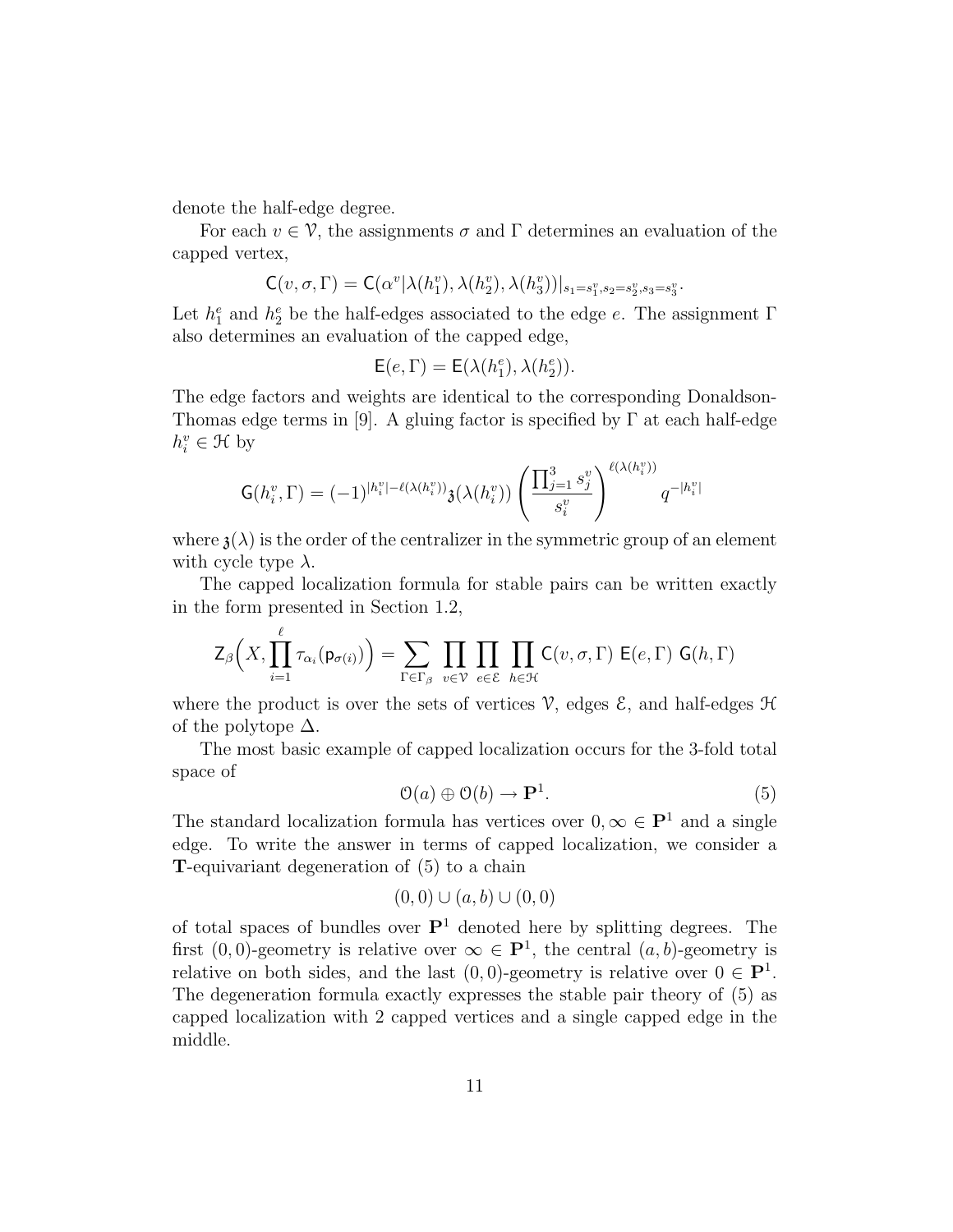# 2 Capped descendent 2-leg vertex

# 2.1 Induction strategy

We will prove Theorem 2 for capped 2-leg descendent vertices by induction. Using the  $\Sigma_3$ -symmetry of the vertex, we may assume 2-leg vertices are of the form

$$
C(\alpha|\lambda,\mu,\emptyset), \quad |\lambda| \geq |\mu| \geq 0.
$$

We know  $C(\alpha|\lambda,\mu,\emptyset)$  is the Laurent expansion in q of a rational function if

$$
\alpha = \emptyset \quad \text{or} \quad \mu = \emptyset \tag{6}
$$

In the former case, there are no descendents and rationality is a central result of [9]. In the latter case, rationality for the capped 1-leg descendent vertex is a central result of [16].

Define a partial ordering on capped 2-leg descendent vertices by the following rules. We say

$$
C(\alpha|\lambda,\mu,\emptyset) \;\triangleright\; C(\alpha'|\lambda',\mu',\emptyset),
$$

if we have

- $|\alpha| > |\alpha'|$ ,
- or  $|\alpha| = |\alpha'|$  and  $|\mu| > |\mu'|$ ,
- or  $|\alpha| = |\alpha'|$ ,  $|\mu| = |\mu'|$  and  $|\lambda| > |\lambda'|$ .

The relationship  $\triangleright$  is just the lexicographic ordering on the triples  $(|\alpha|, |\mu|, |\lambda|)$ .

To prove Theorem 2 in the 2-leg case for  $C(\alpha | \lambda, \mu, \emptyset)$ , we assume rationality holds for all vertices  $C(\alpha'|\lambda', \mu', \emptyset)$  occuring earlier in the partial ordering  $\triangleright$ . The ground cases of the induction are (6) so we may assume  $|\alpha|, |\mu| > 0$ .

To prove rationality for  $C(\alpha|\lambda,\mu,\emptyset)$ , we will use geometric constraints. The approach depends upon whether  $|\alpha| < |\lambda|$  or  $|\alpha| \geq |\lambda|$ . In the former case, we will use  $A_1$ -surface geometry. In the latter case, we will use Hirzebruch surfaces.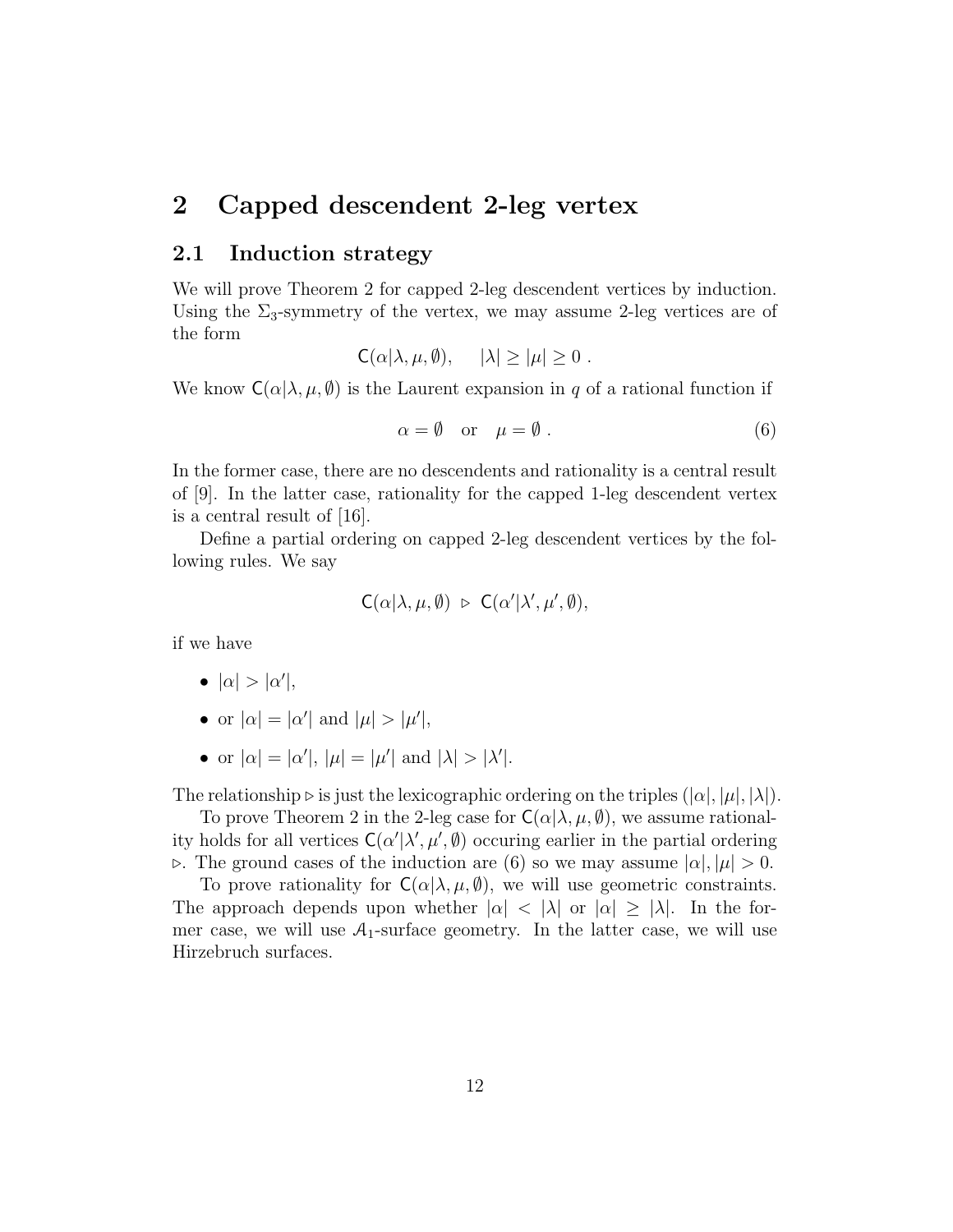# 2.2 Case  $|\alpha| < |\lambda|$

### 2.2.1  $\mathcal{A}_1$  geometry

Let  $\zeta$  be a primitive  $(n+1)^{th}$  root of unity, for  $n \geq 0$ . Let the generator of the cyclic group  $\mathbb{Z}_{n+1}$  act on  $\mathbb{C}^2$  by

$$
(z_1, z_2) \mapsto (\zeta z_1, \zeta^{-1} z_2).
$$

Let  $A_n$  be the minimal resolution of the quotient

$$
\mathcal{A}_n \to \mathbb{C}^2/\mathbb{Z}_{n+1}.
$$

The diagonal  $(\mathbb{C}^*)^2$ -action on  $\mathbb{C}^2$  commutes with the action of  $\mathbb{Z}_{n+1}$ . As a result, the surfaces  $\mathcal{A}_n$  are toric.

The surface  $A_1$  is isomorphic to the total space of

$$
\mathcal{O}(-2) \to \mathbf{P}^1
$$

and admits a toric compactification

$$
\mathcal{A}_1 \subset \mathbf{P}(\mathcal{O} + \mathcal{O}(-2)) = \mathcal{F}_2
$$

by the Hirzebruch surface.

Let  $C \subset A_1$  be the 0-section of  $\mathcal{O}(-2)$ , and let  $\star, \bullet \in C$  be the  $(\mathbb{C}^*)^2$ -fixed points. Let

$$
\overline{\star}, \overline{\bullet} \in \mathcal{F}_2 \setminus \mathcal{A}_1
$$

be the  $(\mathbb{C}^*)^2$ -fixed points lying above  $\star$ , • repectively. We fix our  $(\mathbb{C}^*)^2$ -action by specifying tangent weights at the four  $(\mathbb{C}^*)^2$ -points:

$$
T_{\star}(\mathcal{F}_{2}): \quad s_{1} - s_{2}, \qquad 2s_{2}
$$
  
\n
$$
T_{\bullet}(\mathcal{F}_{2}): \quad s_{2} - s_{1}, \qquad 2s_{1}
$$
  
\n
$$
T_{\star}(\mathcal{F}_{2}): \quad s_{1} - s_{2}, \qquad -2s_{2}
$$
  
\n
$$
T_{\bullet}(\mathcal{F}_{2}): \quad s_{2} - s_{1}, \qquad -2s_{1}.
$$
  
\n(7)

None of the tangent weights are divisible by  $s_1 + s_2$ .

Consider the nonsingular projective toric variety  $\mathcal{F}_2 \times \mathbf{P}^1$ . The 3-torus

$$
\mathbf{T}=(\mathbb{C}^*)^3
$$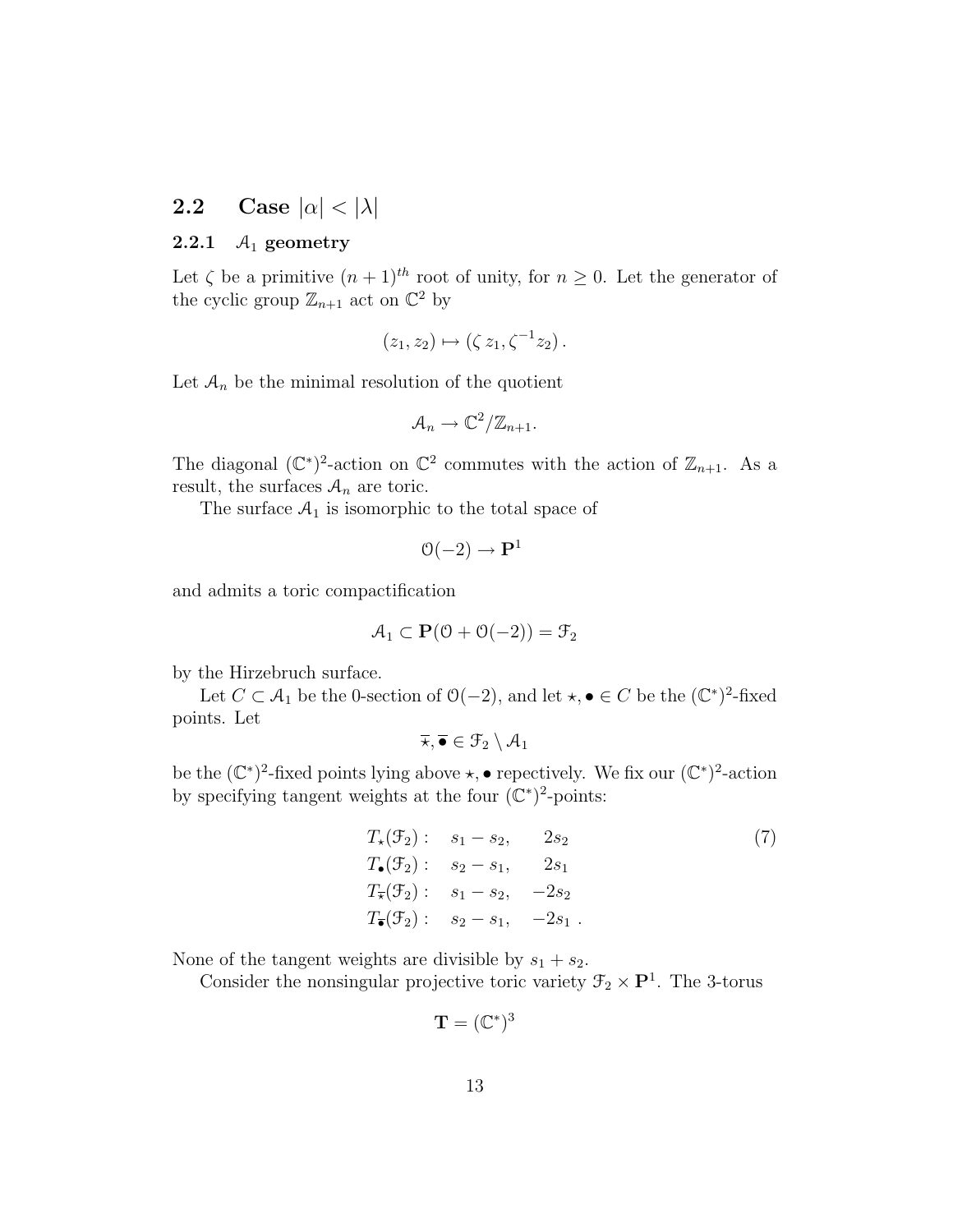acts on  $\mathcal{F}_2$  as above via the first two factors and acts on  $\mathbf{P}^1$  via the third factor with tangent weights  $s_3$  and  $-s_3$  at the points  $0, \infty \in \mathbf{P}^1$  respectively. The two T-invariant divisors of  $\mathfrak{F}_2\times\mathbf{P}^1$ 

$$
\mathcal{D}_0 = \mathcal{F}_2 \times \{0\}, \quad \mathcal{D}_{\infty} = \mathcal{F}_2 \times \{\infty\}
$$

will play a basic role. The 3-fold  $\mathcal{F}_2 \times \mathbf{P}^1$  has eight **T**-fixed points which we denote by

$$
\star_0,\overline{\star}_0, \bullet_0,\overline{\bullet}_0,\star_{\infty},\overline{\star}_{\infty},\bullet_{\infty},\overline{\bullet}_{\infty}\in\mathfrak{F}_2\times\mathbf{P}^1
$$

where the subscript indicates the coordinate in  $\mathbf{P}^1$ .

Let  $L_0 \subset \mathcal{F}_2 \times \mathbf{P}^1$  be the **T**-invariant line connecting  $\star_0$  and  $\bar{\star}_0$ . Similarly, let  $L_{\infty} \subset \mathcal{F}_2 \times \mathbf{P}^1$  be the T-invariant line connecting  $\star_{\infty}$  and  $\bar{\star}_{\infty}$ . The lines  $L_0$  and  $L_{\infty}$  are P<sup>1</sup>-fibers of the Hirzebruch surfaces  $\mathcal{D}_0$  and  $\mathcal{D}_{\infty}$ . We have

$$
H_2(\mathcal{F}_2 \times \mathbf{P}^1, \mathbb{Z}) = \mathbb{Z}[C] \oplus \mathbb{Z}[L_0] \oplus \mathbb{Z}[P]
$$

where  $P$  is the fiber of the projection to  $\mathcal{F}_2$ .

#### 2.2.2 Integration

We will find relations which express  $C(\alpha|\lambda,\mu,\emptyset)$  in terms of inductively treated vertices. Let  $\mu'$  be any partition. The relations will be obtained from vanishing stable pairs invariants of the relative geometry  $\mathfrak{F}_2 \times \mathbf{P}^1/\mathfrak{D}_{\infty}$ in curve class

$$
\beta = |\mu| \cdot [C] + (|\lambda| + |\mu'|) \cdot [P] .
$$

The virtual dimension of the associated moduli space is

$$
\dim^{vir} P_n(\mathcal{F}_2 \times \mathbf{P}^1/\mathcal{D}_{\infty}, \beta) = 2|\lambda| + 2|\mu'|.
$$

Relative conditions in  $\text{Hilb}(\mathcal{D}_{\infty}, |\lambda| + |\mu'|)$  are best expressed in terms of the Nakajima basis given by a T-equivariant cohomology weighted partition of  $|\lambda| + |\mu'|$ . We impose the relative condition determined by the partition

$$
\lambda \cup \mu' = \lambda_1 + \ldots + \lambda_{\ell(\lambda')} + \mu'_1 + \ldots + \mu'_{\ell(\mu')}
$$

weighted by  $[L_{\infty}] \in H^2_{\mathbf{T}}(\mathcal{D}_{\infty}, \mathbb{Q})$  for the parts of  $\lambda$  and  $[\bullet_{\infty}] \in H^4_{\mathbf{T}}(\mathcal{D}_{\infty}, \mathbb{Q})$  for the parts of  $\mu'$ . We denote the relative condition by  $r(\lambda, \mu')$ . After imposing  $r(\lambda, \mu')$ , the virtual dimension drops to

$$
\dim^{vir} P_n(\mathcal{F}_2 \times \mathbf{P}^1/\mathcal{D}_{\infty}, \beta)_{r(\lambda,\mu')} = |\lambda| + |\mu'| - \ell(\mu') \ge |\lambda|.
$$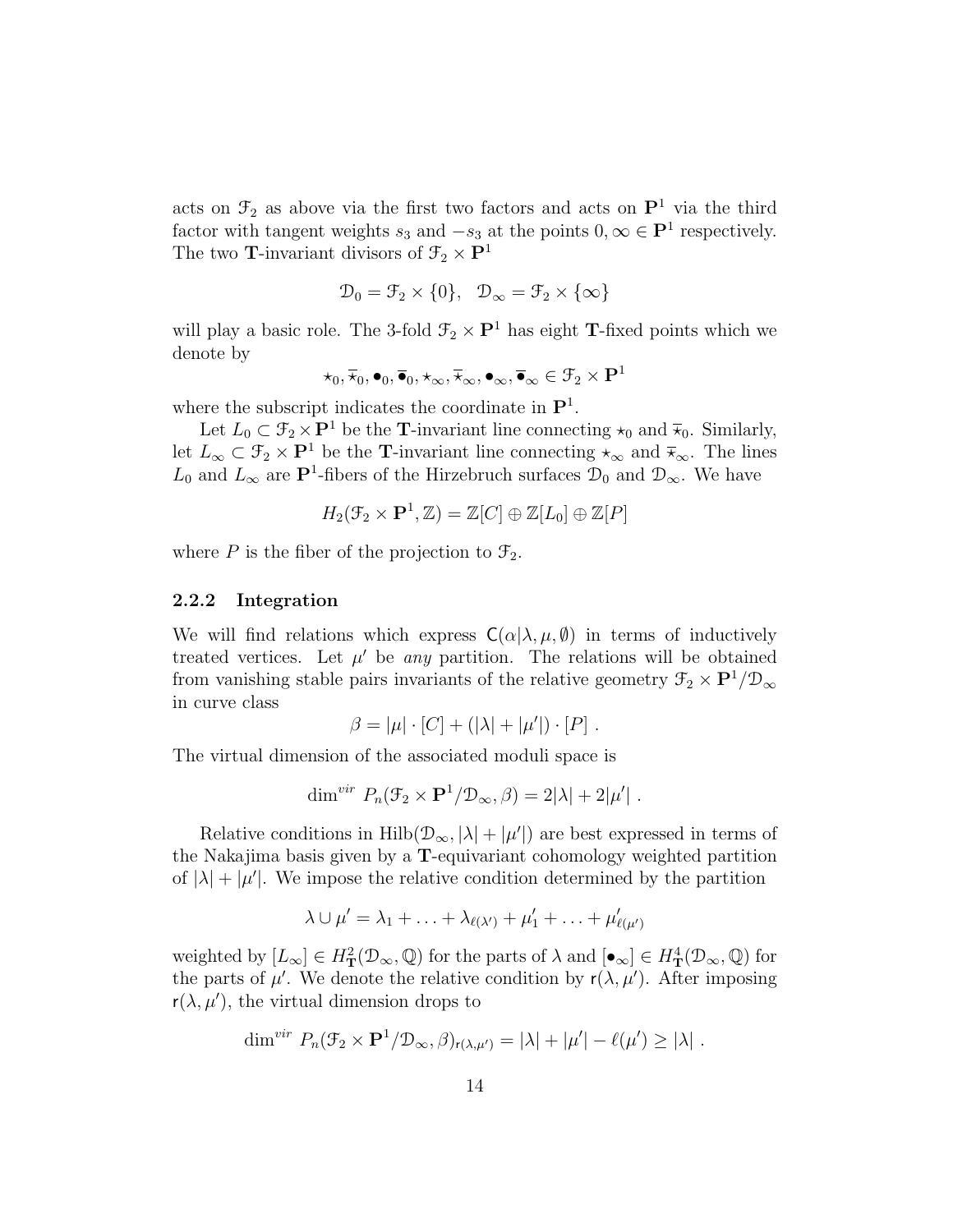We now specify descendent insertion. Since  $|\alpha| > 0$ , there is a positive part  $\alpha_1$ . We consider the descendent insertion

$$
\tau_{\alpha_1}([L_0])\cdot \prod_{i=2}^\ell \tau_{\alpha_i}([D_0])\ .
$$

The descendent insertion imposes  $|\alpha|+1$  conditions. Therefore, the integral

$$
\int_{[P_n(\mathcal{F}_2 \times \mathbf{P}^1/\mathcal{D}_{\infty}, \beta)_{r(\lambda, \mu')}]} \tau_{\alpha_1}([L_0]) \cdot \prod_{i=2}^{\ell} \tau_{\alpha_i}([D_0]) ,
$$
\n(8)

viewed as T-equivariant push-forward to a point, has dimension at least

$$
|\lambda| - |\alpha| - 1 \ge 0.
$$

#### Proposition 1. The T-equivariant integral  $(8)$  vanishes for all n.

*Proof.* If the integral has dimension greater than 0, then  $\bf{T}$ -equivariant pushforward with values in  $\mathbb{Q}[s_1,s_2,s_3]$  vanishes since the moduli space

$$
P_n(\mathcal{F}_2 \times \mathbf{P}^1/\mathcal{D}_{\infty}, \beta)_{r(\lambda, \mu')}
$$

is compact.

If the integral has dimension 0, then **T**-equivariant push-forward is a constant in 
$$
\mathbb{Q} \subset \mathbb{Q}[s_1, s_2, s_3]
$$
. In particular, the integral can be computed by **T**-equivariant localization followed by the specialization

$$
s_1 + s_2 = 0.
$$

The **T**-equivariant localization formula for  $\mathcal{F}_2 \times \mathbf{P}^1/\mathcal{D}_{\infty}$  will be discussed carefully below. In fact, very little is needed for the vanishing here.

Since the [C] coefficient of  $\beta$  is positive, a **T**-fixed stable pair in the moduli space must contain a component in the open set  $\mathcal{A}_1 \times \mathbf{P}^1$  relative to the divisor over  $\infty$ . The  $s_1 + s_2 = 0$  specialization of localization on  $\mathcal{A}_1 \times \mathbf{P}^1$ relative to  $\infty$  is well-known to vanish since  $A_1$  is holomorphic symplectic (and the  $[C]$  coefficient is positive). In addition, there may be components of **T**-fixed stable pairs with support over  $\mathcal{F}_2 \setminus \mathcal{A}_1$ . The latter give rise to descendent 1-leg vertex contributions which, because of the tangent weight analysis (7), have no poles at  $s_1 + s_2 = 0$ . Hence, the substitution  $s_1 + s_2 = 0$ after localization is well-defined and kills all contributions.  $\Box$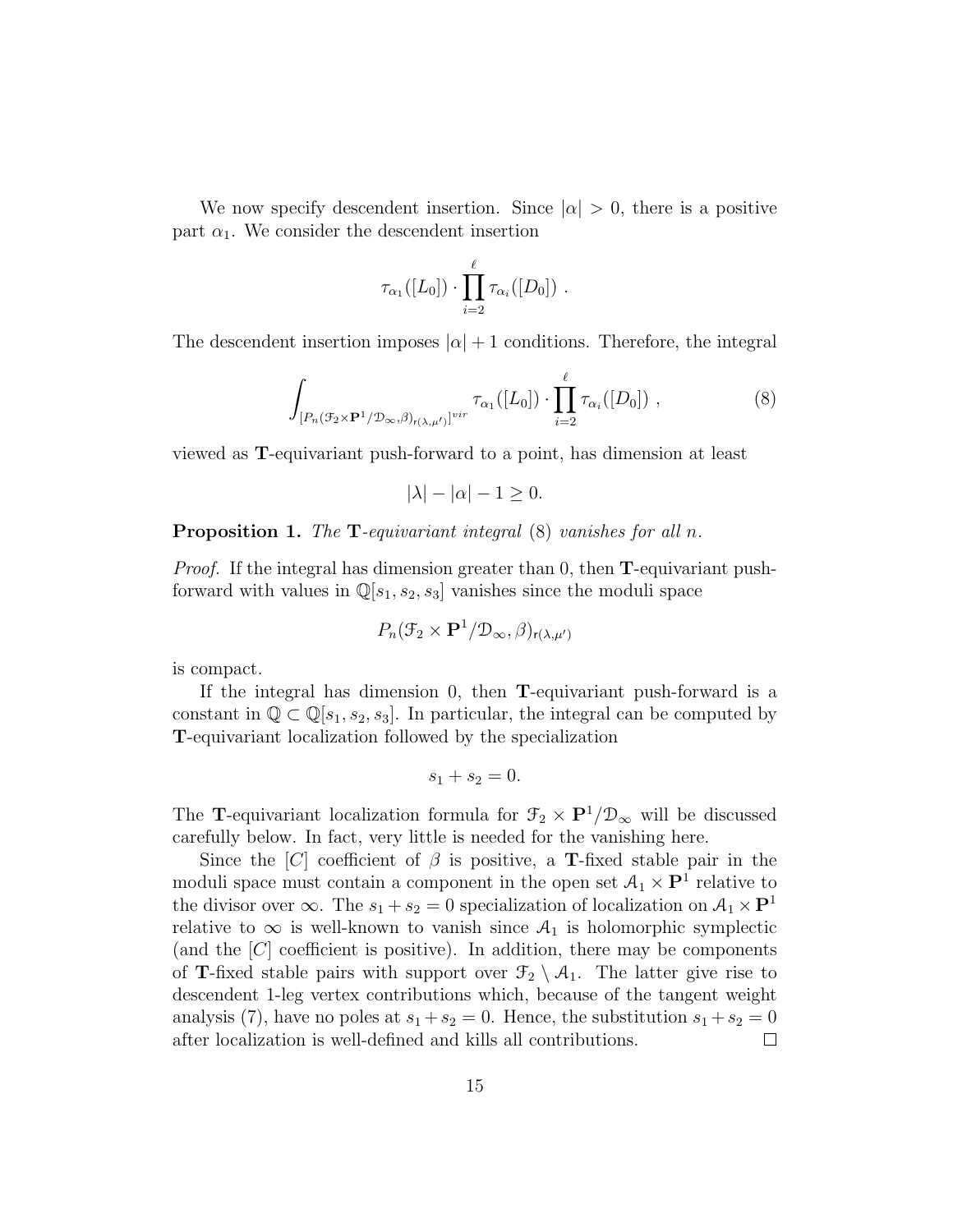#### 2.2.3 Relation

We define the T-equivariant series

$$
\mathsf{Z}_{\beta}\Big(\alpha,\lambda,\mu'\Big) = \sum_{n} q^{n} \int_{[P_{n}(\mathcal{F}_{2} \times \mathbf{P}^{1}/\mathcal{D}_{\infty},\beta)_{r(\lambda,\mu')}]} \tau_{\alpha_{1}}([L_{0}]) \cdot \prod_{i=2}^{\ell} \tau_{\alpha_{i}}([D_{0}])
$$

obtained from the integrals (8). By Proposition 1, the series  $\mathsf{Z}(\alpha,\lambda,\mu')$ β vanishes identically. We will calculate the left side of

$$
\mathsf{Z}_{\beta}\left(\alpha,\lambda,\mu'\right)=0\tag{9}
$$

by capped localization to obtain a relation constraining capped descendent vertices.

The stable pairs theory of the relative geometry  $\mathcal{F}_2 \times \mathbf{P}^1/\mathcal{D}_{\infty}$  admits a capped localization formula. Over  $0 \in \mathbf{P}^1$ , capped descendent vertices occur as in the cappled localization formula of Section 1.3. Over  $\infty \in \mathbf{P}^1$ , capped rubber terms for T-equivariant localization in the relative geometry arise. Capped rubber is discussed in Section 3.4 of [9]. Since all our descendent insertions lie over  $0 \in \mathbf{P}^1$ , our capped rubber has the same definition as the capped rubber of [9].

Two types of capped rubber contributions arise over  $\infty \in \mathbf{P}^1$  in the **T**equivariant localization formula for  $\mathsf{Z}_{\beta}(\alpha,\lambda,\mu')$ ,

- (i) capped 1-leg rubber corresponding to  $T$ -fixed stable pairs with components contracted to  $\mathcal{F}_2 \setminus \mathcal{A}_1$ ,
- (ii) capped rubber contributions of  $A_1 \times \mathbf{P}^1$  relative to the divisor over  $\infty$ .

The capped contributions (i) are just 1-leg with no descendents, so are rational. The capped contributions (ii) are proven to be rational in Lemma 6 of [9] relying on the results of [7, 8]. See Section 5 of [13] for the stable pairs results.

We now analyze the capped localization of  $\mathsf{Z}_{\beta}(\alpha,\lambda,\mu')$  over  $0 \in \mathbf{P}^1$ . A term in the capped localization formula is said to be principal if not all the capped descendent vertices which arise are known inductively to be rational.

First consider the descendent insertions. The descendents

$$
\tau_{\alpha_1}([L_0]) \cdot \prod_{i=2}^{\ell} \tau_{\alpha_i}([D_0])
$$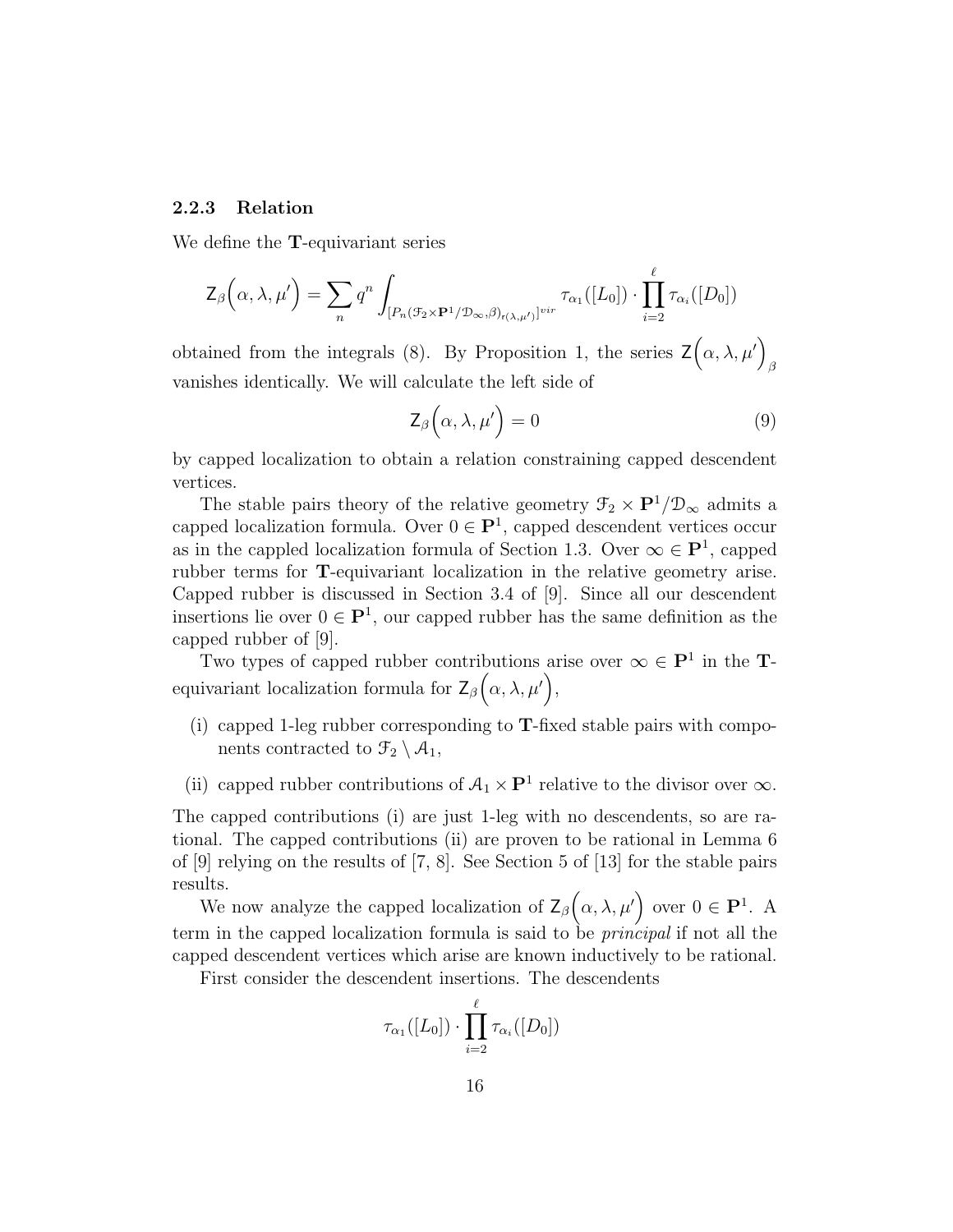are free to distribute<sup>6</sup> to the **T**-fixed points over  $0 \in \mathbf{P}^1$ . By the choice of  $\beta$ , capped 2-leg descendent vertices can only occur at  $\star_0$  and  $\bullet_0$ . Descendents which distribute to  $\bar{x}_0$  and  $\bar{\bullet}_0$  will lie on capped 1-leg descendent vertices. The first descendent  $\tau_{\alpha_1}(L_0)$  has to lie on  $\star_0$  or  $\overline{\star}_0$ . We conclude all capped descendent vertices are known inductively to be rational except possibly when all the descendents lie on  $\star_0$ .

Next consider the edge degree d of C over  $0 \in \mathbf{P}^1$  in the capped localization formula. If  $d < |\mu|$ , then the capped descendent vertex at  $\star_0$  is known inductively to be rational since the minimal relative partition is lower. Hence, we restrict ourselves to the principal terms where  $d = |\mu|$ .

Since all of  $|\mu| \cdot [C]$  occurs over  $0 \in \mathbf{P}^1$ , the rubber over  $\infty \in \mathbf{P}^1$  is all 1leg. By the relative conditions imposed by  $\mu'$  with weights  $[\bullet_\infty]$ , the principal terms all have a capped 2-leg vertex with no descendents at  $\bullet$ <sub>0</sub> with outgoing partitions of size  $|\mu|$  and  $|\mu'|$ .

Finally, consider the relative conditions  $\lambda$  weighted by  $[L_{\infty}]$ . The weight allows the parts to distribute to  $\bar{\star}_{\infty}$ . Such a distribution would result in an inductively treated capped descendent vertex at  $\star_0$  with lower maximal relative partition.

In the principal terms of the capped localization of (9), precisely the following set of capped 2-leg descendent vertices occur at  $\star_0$ :

$$
\left\{ \left| C(\alpha|\lambda,\widehat{\mu},\emptyset) \right| \left| \widehat{\mu} \right| = |\mu| \right. \right\}.
$$
 (10)

The principal terms arise as displayed in Figure 1. In addition to the vertex  $C(\alpha | \lambda, \widehat{\mu}, \emptyset)$  at  $\star_0$ , there is a capped edge with partitions

$$
|\widehat{\mu}|=|\widehat{\mu}'|
$$

along the curve C over  $0 \in \mathbf{P}^1$ . Finally, there is capped 2-leg vertex with no descendents at  $\bullet_0$  with outgoing partitions  $\widehat{\mu}'$  and  $\mu'$ .

The system of equations as the partition  $\mu'$  varies has unknowns (10) parameterized by partitions of  $|\mu|$ . However, the number of equations is infinite. The induction step is established if the set of equations as  $\mu'$  varies has maximal rank<sup>7</sup> with respect to the unknowns  $(10)$ .

<sup>&</sup>lt;sup>6</sup>The classes  $[L_0], [D_0] \in H^*_{\mathbf{T}}(\mathcal{F}_2 \times \mathbf{P}^1, \mathbb{Q})$  are expressed as  $\mathbb{Q}(s_1, s_2, s_3)$ -linear combinations of the **T**-fixed points incident to  $L_0$  and  $D_0$  respectively.

<sup>&</sup>lt;sup>7</sup>Maximal rank here is equal to the number  $\mathcal{P}(|\mu|)$  of partitions of size  $|\mu|$ .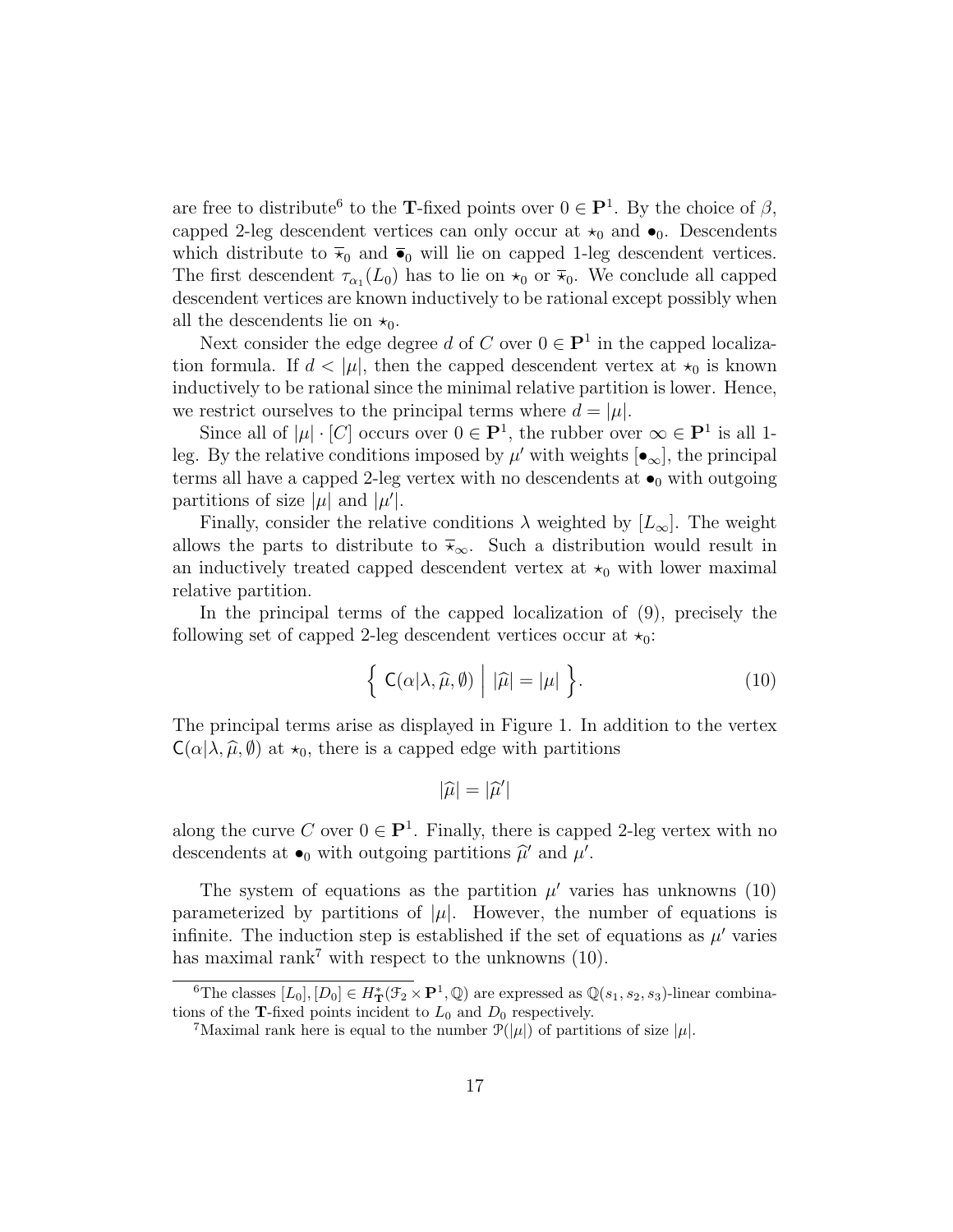

Figure 1: Principal terms

The maximal rank statement is proven with two observations. First, the capped edge matrix along  $C$  has maximal rank [9]. Second, the matrix of capped 2-leg vertices

$$
C(\emptyset | \widehat{\mu}', \mu', \emptyset)
$$

has maximal rank  $\mathcal{P}(|\mu|)$  even when  $\mu'$  varies only among partitions of size at most  $|\mu| - 1$  by Lemma 9 of [9].  $\Box$ 

# 2.3 Case  $|\alpha| \ge |\lambda|$

#### 2.3.1 Hirzebruch surfaces

We require a different geometric construction for the inductive relation in case  $|\alpha| \geq |\lambda|$ .

Let  $k > 0$  be an integer. Let  $\mathcal{F}_k$  be the Hirzebruch surfaces given by the projective bundle

$$
\mathbf{P}(\mathbf{0}\oplus\mathbf{O}(k))\to\mathbf{P}^1.
$$

The split presentation distinguishes two sections

$$
C^+,C^-\subset \mathcal{F}_k
$$

of self-intersections k and  $-k$  respectively. Let  $(\mathbb{C}^*)^2$  act on  $\mathcal{F}_k$  with fixed points

$$
\star^+,\bullet^+,\star^-,\bullet^-\in\mathcal{F}_k
$$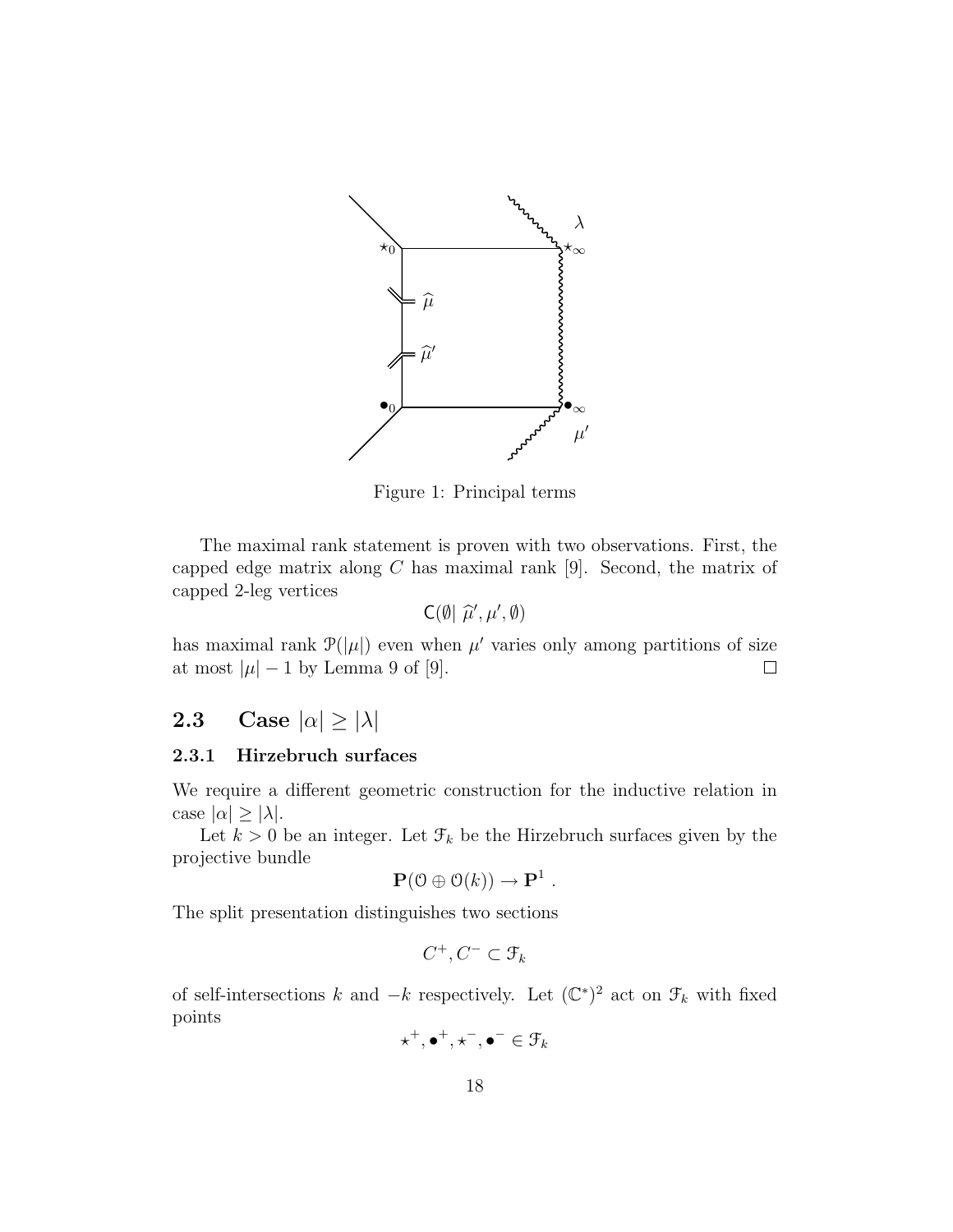where the first two lie on  $C^+$  and the last two lie on  $C^-$ . The 2-torus invariant curves of  $\mathcal{F}_k$  are then

$$
C^+, C^-, L^*, L^\bullet \subset \mathcal{F}_k \tag{11}
$$

where  $L^*$  is a fiber of the projective bundle connecting  $\star^+$  and  $\star^-$  and similarly for  $L^{\bullet}$ .

Consider the nonsingular projective toric variety  $\mathcal{F}_k \times \mathbf{P}^1$ . The 3-torus

$$
\mathbf{T}=(\mathbb{C}^*)^3
$$

acts on  $\mathcal{F}_k$  as above via the first two factors and acts on  $\mathbf{P}^1$  via the third factor with tangent weights  $s_3$  and  $-s_3$ . The 3-fold  $\mathcal{F}_k \times \mathbf{P}^1$  has eight **T**-fixed points which we denote by

$$
\star_0^+,\bullet_0^+,\star_0^-,\bullet_0^-,\star_\infty^+,\bullet_\infty^+,\star_\infty^-,\bullet_\infty^-\in\mathfrak{F}_k\times\mathbf{P}^1
$$

where the subscript indicates the coordinate in  $\mathbf{P}^1$ .

There are twelve **T**-invariant curves of  $\mathcal{F}_k \times \mathbf{P}^1$ . There are four of type (11) lying over  $0 \in \mathbf{P}^1$ , four lying over  $\infty \in \mathbf{P}^1$  and four fibers

$$
P_{\star^+}, P_{\bullet^+}, P_{\star^-}, P_{\bullet^-}
$$

of the projection of  $\mathcal{F}_k \times \mathbf{P}^1$  to  $\mathcal{F}_k$ . We have

$$
H_2(\mathcal{F}_k\times\mathbf{P}^1,\mathbb{Z})=\mathbb{Z}[C_0^+]\oplus\mathbb{Z}[L_0^{\star}]\oplus\mathbb{Z}[P_{\star^+}].
$$

#### 2.3.2 Integration

We will find relations which express  $C(\alpha|\lambda,\mu,\emptyset)$  in terms of inductively treated vertices. Let  $k$  be a positive integer satisfying

$$
k > 3|\alpha| + 3|\lambda| + 3|\mu|.
$$

The relations will be obtained from vanishing stable pairs invariants of the nonsingular projective toric 3-fold  $\mathcal{F}_k \times \mathbf{P}^1$  in curve class

$$
\beta = |\mu| \cdot [C_0^+] + |\lambda| \cdot [L_0^*] .
$$

The virtual dimension of the associated moduli space is

$$
\dim^{vir} P_n(\mathcal{F}_k \times \mathbf{P}^1, \beta) > 3|\alpha| + 3|\lambda| + 3|\mu|
$$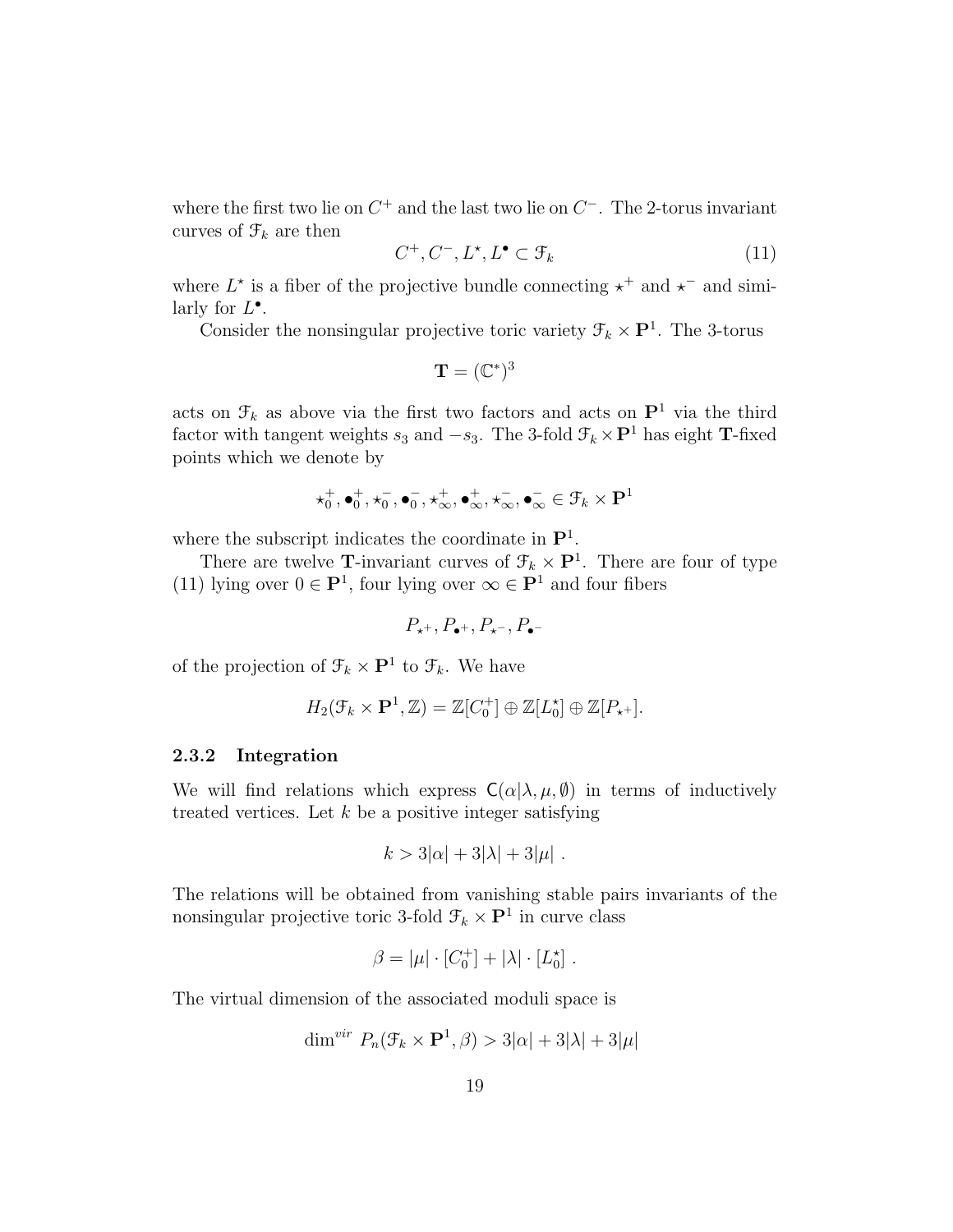since we easily compute

$$
c_1(\mathcal{F}_k \times \mathbf{P}^1) \cdot [C_0^+] = k + 2 \;, \quad c_1(\mathcal{F}_k \times \mathbf{P}^1) \cdot [L_0^*] = 2.
$$

Our relations will be parameterized by two partitions  $\lambda'$  and  $\mu'$  which satisfy

$$
|\lambda'| \le |\lambda| - 1, \quad |\mu'| \le |\mu| - 1.
$$

We consider the descendent insertion

$$
\prod_{i=1}^{\ell(\alpha)} \tau_{\alpha_i}([\star_0^+]) \cdot \prod_{i=1}^{\ell(\lambda')} \tau_{\lambda_i'}([\star_0^-]) \cdot \prod_{i=1}^{\ell(\mu')} \tau_{\mu_i'}([\bullet_0^+]) . \qquad (12)
$$

Since  $\tau_r(\mathsf{p})$  imposes  $r + 2$  conditions, the descendent insertion (12) imposes at most

$$
3|\alpha| + 3|\lambda'| + 3|\mu'|
$$

conditions.

Proposition 2. The T-equivariant integral

$$
\int_{[P_n(\mathcal{F}_k\times\mathbf{P}^1,\beta)]^{vir}}\prod_{i=1}^{\ell(\alpha)}\tau_{\alpha_i}([\star_0^+])\cdot\prod_{i=1}^{\ell(\lambda')}\tau_{\lambda_i'}([\star_0^-])\cdot\prod_{i=1}^{\ell(\mu')}\tau_{\mu_i'}([\bullet_0^+])
$$

vanishes for all n.

Proof. The integral, viewed as T-equivariant push-forward to a point, has dimension at least

$$
3|\alpha| + 3|\lambda| + 3|\mu| - (3|\alpha| + 3|\lambda'| + 3|\mu'|) > 0,
$$

so always vanishes.

#### 2.3.3 Relation

We define the T-equivariant series

$$
\mathsf{Z}_{\beta}\Big(\alpha,\lambda',\mu'\Big)=\sum_{n}q^n\int_{[P_n(\mathcal{F}_k\times\mathbf{P}^1,\beta)]^{vir}}\prod_{i=1}^{\ell(\alpha)}\tau_{\alpha_i}([\star_0^+])\cdot\prod_{i=1}^{\ell(\lambda')}\tau_{\lambda_i'}([\star_0^-])\cdot\prod_{i=1}^{\ell(\mu')}\tau_{\mu_i'}([\bullet_0^+])\ .
$$

 $\Box$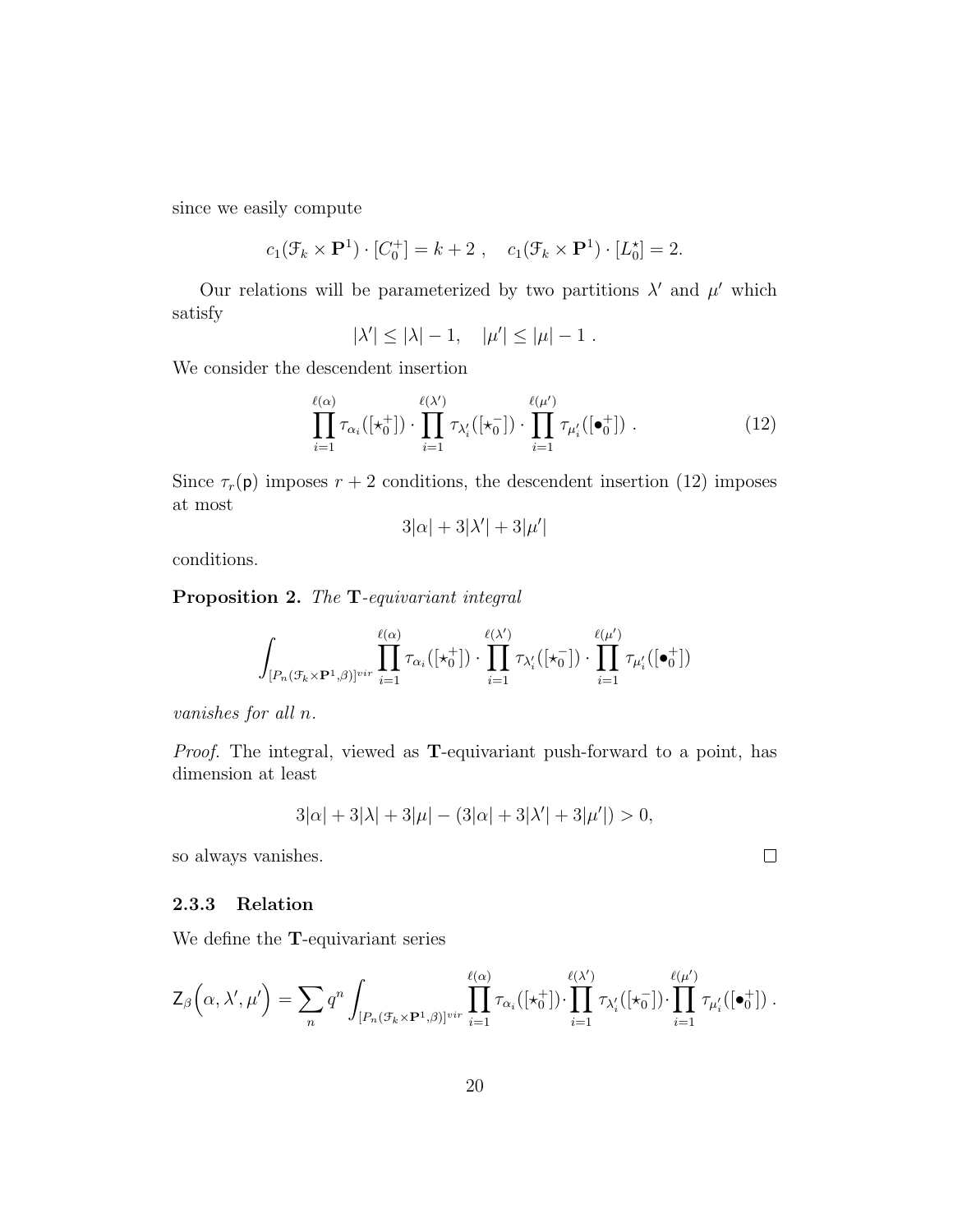By Proposition 2, the series  $\mathsf{Z}_{\beta}(\alpha,\lambda',\mu')$  vanishes identically. We will calculate the left side of

$$
\mathsf{Z}_{\beta}\left(\alpha,\lambda',\mu'\right)=0\tag{13}
$$

by capped localization to obtain a relation constraining capped descendent vertices.

As before, a term in the capped localization formula is principal if not all the capped descendent vertices which arise are known inductively to be rational. Because the curve class  $\beta$  lies in the fiber of the projection of  $\mathcal{F}_k \times \mathbf{P}^1$ to  $\mathbf{P}^1$ , no capped descendent vertex in the localization formula will have more than 2 legs. Capped descendent vertices at **T**-fixed points other than  $\star_0^+$  will have descendent partition of size less than  $|\alpha|$  and thus are known inductively to be rational.

Consider the capped 2-leg descendent vertex at  $\star_0^+$ . Let  $d_C$  be the associated edge degree of  $C_0^+$  in the capped localization formula. By the geometry of  $\mathcal{F}_k$ , the class

$$
\beta - d_C[C_0^+] \in H_2(\mathcal{F}_k, \mathbb{Z})
$$

is not effective if  $d_C > |\mu|$ . If  $d_C < |\mu|$ , then the vertex at  $\star_0$  is known inductively to be rational since the minimal relative partition is lower. Hence, we restrict ourselves to the principal terms where  $d_C = |\mu|$ .

Finally, consider the edge degree  $d_L$  of  $L_0^{\star}$ . If  $d_L < |\lambda|$ , then the vertex at  $\star_0$  is known inductively to be rational since the maximal relative partition is lower. Certainly  $d_L > |\lambda|$  is not permitted. We restrict ourselves to the principal terms where  $d_L = |\lambda|$ .

In the principal terms of the capped localization of (13), precisely the following set of capped 2-leg descendent vertices occur at  $\star_0^+$ :

$$
\left\{ \mathsf{C}(\alpha|\widehat{\lambda},\widehat{\mu},\emptyset) \mid |\widehat{\lambda}| = |\lambda|, |\widehat{\mu}| = |\mu| \right\}.
$$
 (14)

The principal terms arise as displayed in Figure 2. In addition to the vertex  $C(\alpha|\lambda, \hat{\mu}, \emptyset)$  at  $\star_0^+$ , there are capped edges along  $C_0^+$  and  $L_0^*$  with partitions

$$
|\hat{\lambda}| = |\hat{\lambda}'|, \quad |\hat{\mu}| = |\hat{\mu}'|
$$

respectively. Finally, there are capped 1-leg descendent vertices

$$
C(\lambda'|\widehat{\lambda}', \emptyset, \emptyset), \quad C(\mu'|\widehat{\mu}', \emptyset, \emptyset)
$$

at  $\star_0^-$  and  $\bullet_0^+$ .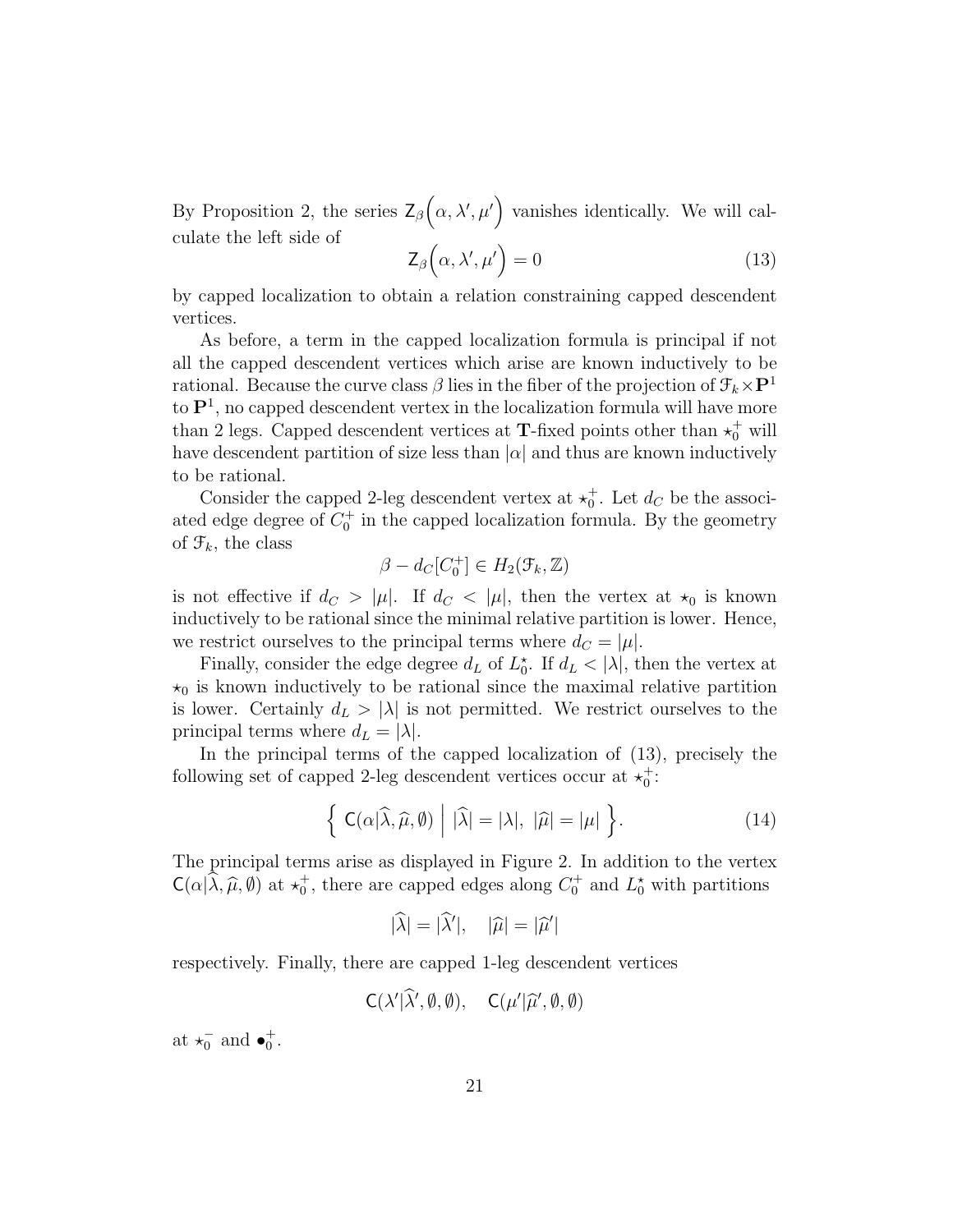

Figure 2: Principal terms

The system of equations as the partitions  $\lambda'$  and  $\mu'$  vary has unknowns (14) parameterized by partitions of  $|\lambda|$  and  $|\mu|$ . The induction step is established if the set of equations as  $\lambda'$  and  $\mu'$  vary has maximal rank with respect to the unknowns (14).

The maximal rank statement is proven by the following observations. The capped edge matrices along  $C_0^+$  and  $L_0^*$  have maximal rank [9]. The matrix of capped 1-leg vertices

 $C(\lambda'|\ \widehat{\lambda}', \emptyset, \emptyset)$ 

has maximal rank  $\mathcal{P}(|\lambda|)$  when  $\lambda'$  varies among partitions of size at at most  $|\lambda| - 1$  by the relative/descendent correspondence discussed in Section 2.4 below. The matrix of capped 1-leg vertices

$$
C(\mu'|\ \widehat{\mu}', \emptyset, \emptyset)
$$

has maximal rank  $\mathcal{P}(|\mu|)$  when  $\mu'$  varies among partitions of size at at most  $|\mu| - 1$  for the same reason.  $\Box$ 

# 2.4 Relative/descendent correspondence

The remaining step in the analysis of the relations in Section 2.3.3 is to show the following maximal rank statement.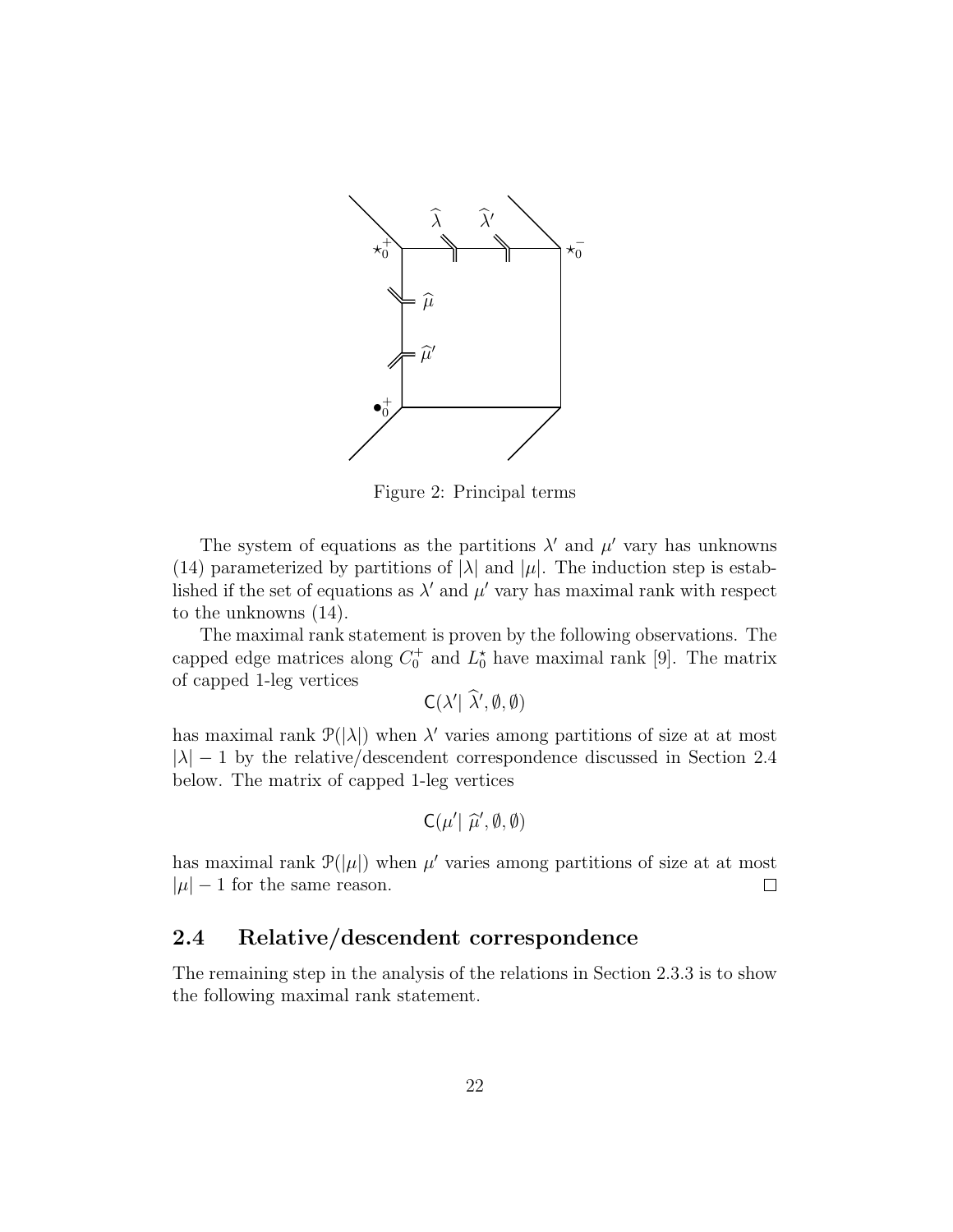**Proposition 3.** Let  $d > 0$  be an integer. The matrix with coefficients

 $C(\alpha|\lambda, \emptyset, \emptyset)$ 

as  $\alpha$  varies among partitions of size at most  $d-1$  and  $\lambda$  varies among paritions of size d has maximal rank  $\mathcal{P}(d)$ .

*Proof.* Consider the Hilbert scheme of points  $Hilb(\mathbb{C}^2, d)$  of the plane. Let F be the universal quotient sheaf on

$$
\mathrm{Hilb}(\mathbb{C}^2, d) \times \mathbb{C}^2,
$$

and define the descendent<sup>8</sup>

$$
\tau_c = \pi_* \left( \text{ch}_{2+c}(\mathbb{F}) \right) \in H^{2c}(\text{Hilb}(\mathbb{C}^2, d), \mathbb{Q}) \tag{15}
$$

where  $\pi$  is the projection

$$
\pi: \mathrm{Hilb}(\mathbb{C}^2, d) \times \mathbb{C}^2 \to \mathrm{Hilb}(\mathbb{C}^2, d) .
$$

Define the tautological sheaf by

$$
\pi_*(\mathbb{F}) = \mathcal{E}_d \to \text{Hilb}(\mathbb{C}^2, d).
$$

The tautological sheaf is a rank d vector bundle with Chern classes

$$
c_1, \dots, c_{d-1} \in H^*(\text{Hilb}(\mathbb{C}^2, d), \mathbb{Q}).\tag{16}
$$

Since  $\mathcal{E}_d$  has a nonvanishing section,  $c_d$  vanishes.

By a basic result of Ellingsrud and Strömme [2],  $H^*(\text{Hilb}(\mathbb{C}^2, d), \mathbb{Q})$  is generated as an algebra by the classes (16). Hence, by Grothendieck-Riemann-Roch,  $H^*(\text{Hilb}(\mathbb{C}^2, d), \mathbb{Q})$  is also generated by  $\tau_1, \ldots, \tau_{d-1}$ . Since

$$
H^{>2(d-1)}(\mathrm{Hilb}(\mathbb{C}^2,d),\mathbb{Q})=0,
$$

graded homogeneous polynomials of degree at most  $d-1$  in the  $\tau_c$  span  $H^*(\text{Hilb}(\mathbb{C}^2, d), \mathbb{Q})$  additively.

We examine the leading  $q^d$  coefficients of the matrix coefficients,

$$
\mathrm{Coeff}_{q^d}\Big(\mathsf{C}(\alpha|\lambda,\emptyset,\emptyset)\Big) = (s_1s_2)^{\ell} \Big\langle \tau_{\alpha_1} \dots \tau_{\alpha_\ell} \mid \lambda \Big\rangle_{\mathrm{Hilb}(\mathbb{C}^2,d)} \tag{17}
$$

<sup>8</sup>The Chern character of  $\mathbb F$  is properly supported over Hilb( $\mathbb C^2$ , d).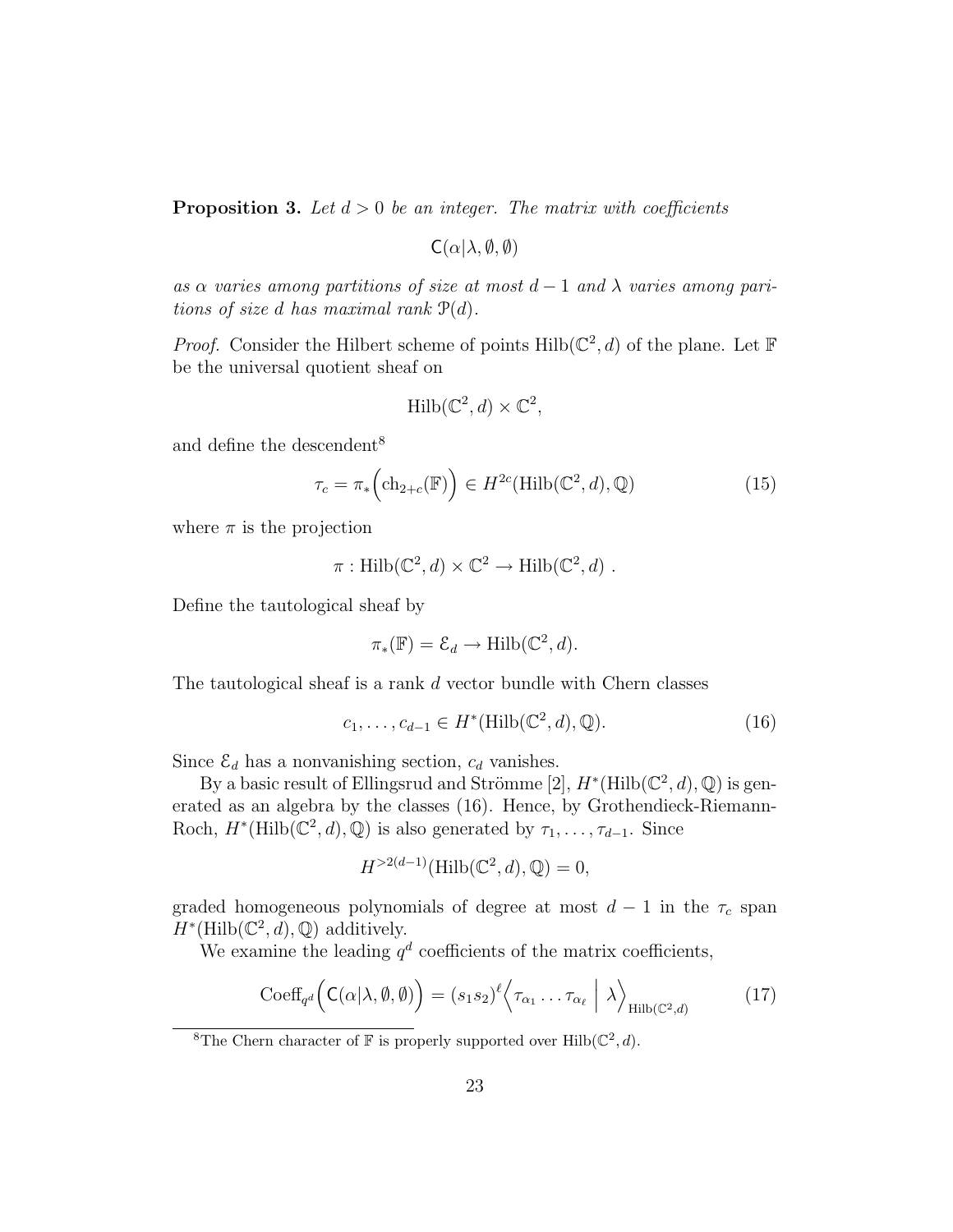where the bracket on the right denotes the  $(\mathbb{C}^*)^2$ -equivariant intersection pairing on the Hilbert scheme. On the left side of the bracket are the classes  $\tau_c$  defined above, and on the right side are the Nakajima basis elements. Since the  $(\mathbb{C}^*)^2$ -equivariant intersection pairing is non-degenerate, we need only show graded homogeneous polynomials of degree at most  $d-1$  in the classes  $\tau_c$  span

$$
H^*_{T}(\mathrm{Hilb}(\mathbb{C}^2,d),\mathbb{Q})\otimes\mathbb{Q}(s_1,s_2).
$$

The result follows from the non-equivariant spanning statement since

$$
\dim_{\mathbb{Q}} H^*(\mathrm{Hilb}(\mathbb{C}^2,d),\mathbb{Q}) = \dim_{\mathbb{Q}(s_1,s_2)} H^*_T(\mathrm{Hilb}(\mathbb{C}^2,d),\mathbb{Q}) \otimes \mathbb{Q}(s_1,s_2) = \mathcal{P}(d) .
$$

Another approach to Proposition 3 is explained in Proposition 9 of [16]. To each partition  $\gamma$  of d, we associate a partition  $\alpha(\gamma)$  of at most  $d-1$  by removing 1 from each part of  $\gamma$ . The leading  $q^d$  term of the square matrix

$$
C(\alpha(\gamma)|\lambda,\emptyset,\emptyset)
$$

is easily seen to be triangular when ordered by length of partition. The diagonal elements can be shown to not vanish by the single calculation

$$
s_1 s_2 \left\langle \tau_{c-1} \mid (c) \right\rangle_{\text{Hilb}(\mathbb{C}^2, d)} = \frac{1}{c!} \tag{18}
$$

 $\Box$ 

which appears in  $|17|$ .

# 3 Capped descendent 3-leg vertex

### 3.1 Induction strategy

We will prove Theorem 2 for capped 3-leg descendent vertices by induction by a method parallel to the 2-leg case. We may assume 3-leg vertices are of the form

$$
C(\alpha|\lambda,\mu,\nu), \quad |\lambda| \geq |\mu| \geq |\nu|.
$$

We know  $C(\alpha|\lambda,\mu,\nu)$  is the Laurent expansion in q of a rational function if

$$
\alpha = \emptyset \quad \text{or} \quad \nu = \emptyset \tag{19}
$$

The latter case uses the established rationality for the capped 2-leg descendent vertex.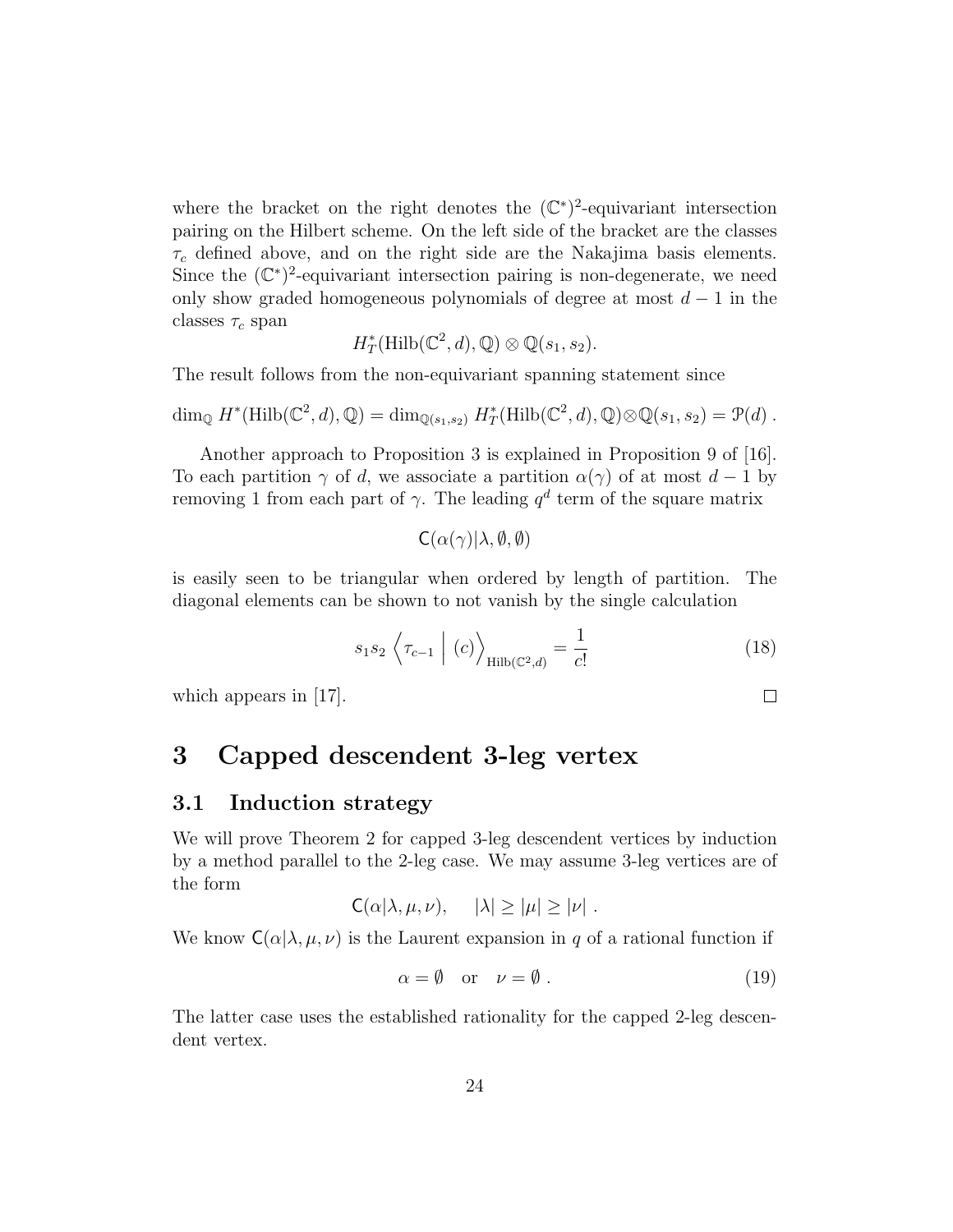Define a partial ordering on capped 3-leg descendent via the lexicographic ordering on the vectors  $(|\alpha|, |\nu|, |\mu|, |\lambda|)$ . To prove Theorem 2 in the 3-leg case for  $C(\alpha|\lambda,\mu,\nu)$ , we assume rationality holds for all vertices  $C(\alpha'|\lambda',\mu',\nu')$ occuring earlier in the partial ordering. The ground cases of the induction are (19) so we may assume  $|\alpha|, |\nu| > 0$ . Again, our strategy depends upon whether  $|\alpha| < |\lambda|$  or  $|\alpha| \geq |\lambda|$ .

# 3.2 Case  $|\alpha| < |\lambda|$

#### 3.2.1  $A_2$  geometry

Let  $A_2 \subset \mathcal{F}$  be any nonsingular projective toric compactification. We will only be interested in the two  $(-2)$ -curves of  $A_2$ ,

$$
C,\widehat{C}\subset \mathcal{A}_2.
$$

No other curves of  $\mathcal F$  will play a role in the construction.

Let  $\hat{\bullet}, \star, \bullet \in \mathcal{A}_2$  be the  $(\mathbb{C}^*)^2$ -fixed points. The curve  $\widehat{C}$  connects  $\hat{\bullet}$  to  $\star$ and C connects  $\star$  to  $\bullet$ . The other  $(\mathbb{C}^*)^2$ -fixed points in  $\mathcal{F}\setminus\mathcal{A}_2$  will not play an important role.

Consider the nonsingular projective toric variety  $\mathcal{F} \times \mathbf{P}^1$ . The 3-torus

$$
\mathbf{T}=(\mathbb{C}^*)^3
$$

acts on  $\mathcal F$  via the first two factors and acts on  $\mathbf P^1$  via the third factor with tangent weights  $s_3$  and  $-s_3$  at the points  $0, \infty \in \mathbf{P}^1$  respectively. Let

$$
\mathcal{D}_0 = \mathcal{F} \times \{0\}, \quad \mathcal{D}_{\infty} = \mathcal{F} \times \{\infty\}
$$

be **T**-invariant divisors of  $\mathcal{F}_2 \times \mathbf{P}^1$ . The 3-fold  $\mathcal{F} \times \mathbf{P}^1$  has six important T-fixed points which we denote by

$$
\widehat{\bullet}_0, \star_0, \bullet_0, \widehat{\bullet}_\infty, \star_\infty, \bullet_\infty \in \mathfrak{F} \times \mathbf{P}^1
$$

where the subscript indicates the coordinate in  $\mathbf{P}^1$ .

Let  $L_{\infty} \subset \mathcal{F} \times \mathbf{P}^1$  be the T-invariant line connecting  $\star_{\infty}$  to  $(\mathcal{F} \setminus A_2)_{\infty}$ . We have

$$
H_2(\mathcal{F} \times \mathbf{P}^1, \mathbb{Z}) \supset \mathbb{Z}[C] \oplus \mathbb{Z}[\widehat{C}] \oplus \mathbb{Z}[P]
$$

where  $P$  is the fiber of the projection to  $\mathcal{F}$ .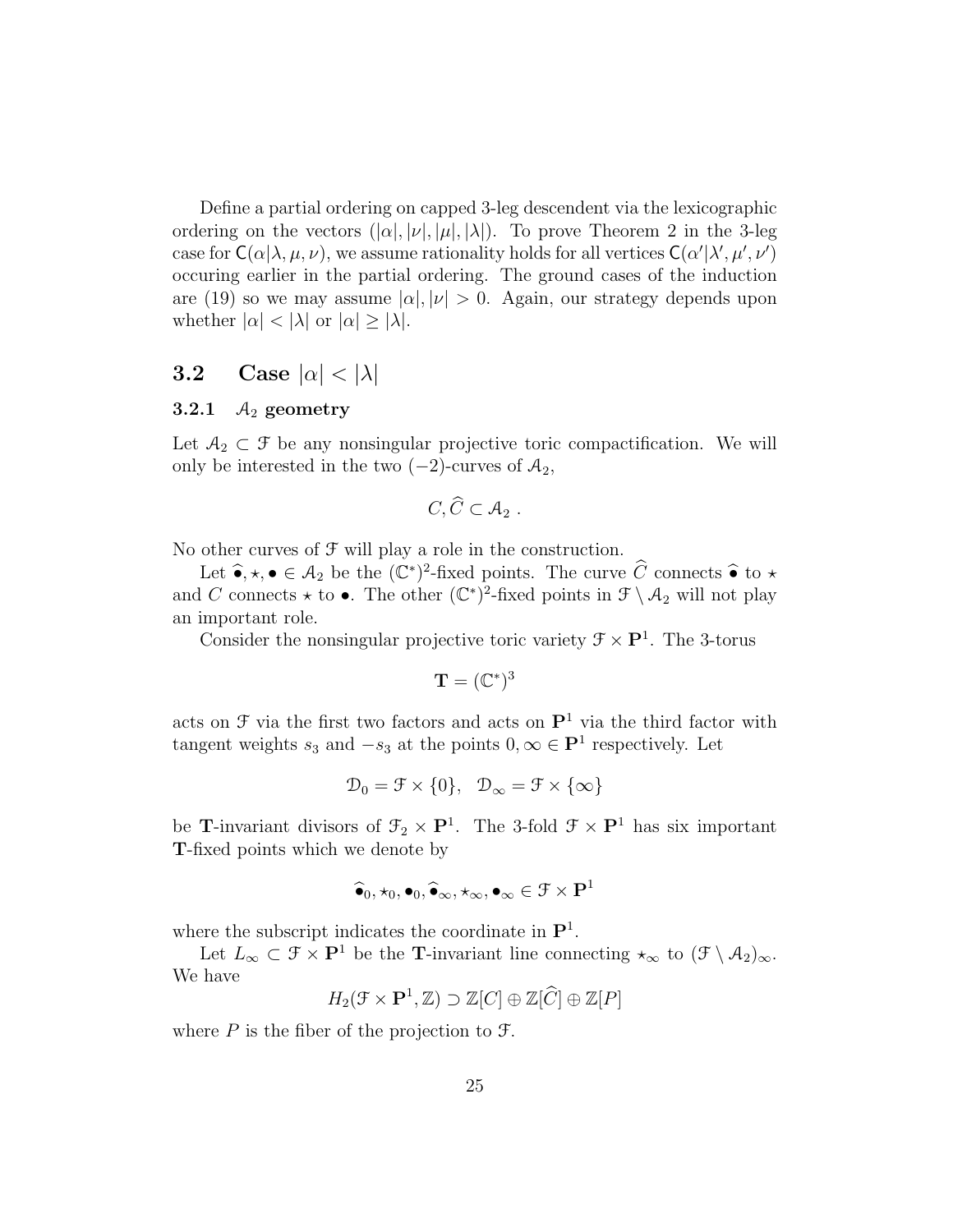#### 3.2.2 Integration

We will find relations which express  $C(\alpha|\lambda,\mu,\nu)$  in terms of inductively treated vertices. Let  $\mu'$  and  $\nu'$  be any partitions. The relations will be obtained from vanishing stable pairs invariants of  $\mathcal{F}\times\mathbf{P}^1/\mathcal{D}_\infty$  in curve class

$$
\beta = |\mu| \cdot [C] + |\nu| \cdot [\widehat{C}] + (|\lambda| + |\mu'| + |\nu'|) \cdot [P] .
$$

The virtual dimension of the associated moduli space is

$$
\dim^{vir} P_n(\mathcal{F} \times \mathbf{P}^1/\mathcal{D}_{\infty}, \beta) = 2|\lambda| + 2|\mu'| + 2|\nu'|.
$$

We impose relative conditions along  $\mathcal{D}_{\infty}$  in the Nakajima basis by the partition  $\lambda \cup \mu' \cup \nu'$  weighted by  $[L_\infty] \in H^2_{\mathbf{T}}(\mathcal{D}_\infty, \mathbb{Q})$  for the parts of  $\lambda$  and

$$
[\bullet_\infty], [\widehat{\bullet}_\infty] \in H^4_\mathbf{T}(\mathcal{D}_\infty, \mathbb{Q})
$$

for the parts of  $\mu'$  and  $\nu'$  respectively. We denote the relative condition by  $r(\lambda, \mu', \nu')$ . After imposing  $r(\lambda, \mu', \nu')$ , the virtual dimension drops to

$$
\dim^{vir} P_n(\mathcal{F} \times \mathbf{P}^1/\mathcal{D}_{\infty}, \beta)_{r(\lambda,\mu',\nu')} = |\lambda| + |\mu'| - \ell(\mu') + |\nu'| - \ell(\nu') \ge |\lambda|.
$$

We now specify the descendent insertion<sup>9</sup> by

$$
\prod_{i=1}^{\ell} \tau_{\alpha_i}([D_0]) \ .
$$

The descendent insertion imposes  $|\alpha|$  conditions. Therefore, the integral

$$
\int_{[P_n(\mathcal{F}\times\mathbf{P}^1/\mathcal{D}_{\infty},\beta)_{r(\lambda,\mu',\nu')}]^{vir}} \prod_{i=1}^{\ell} \tau_{\alpha_i}([D_0]) ,
$$
\n(20)

viewed as T-equivariant push-forward to a point, has dimension at least

$$
|\lambda| - |\alpha| > 0.
$$

Hence, we conclude the following vanishing.

**Proposition 4.** The  $T$ -equivariant integral  $(20)$  vanishes for all n.

<sup>&</sup>lt;sup>9</sup>Unlike the 2-leg case, the descendent  $\tau_{\alpha_1}$  is not treated separately.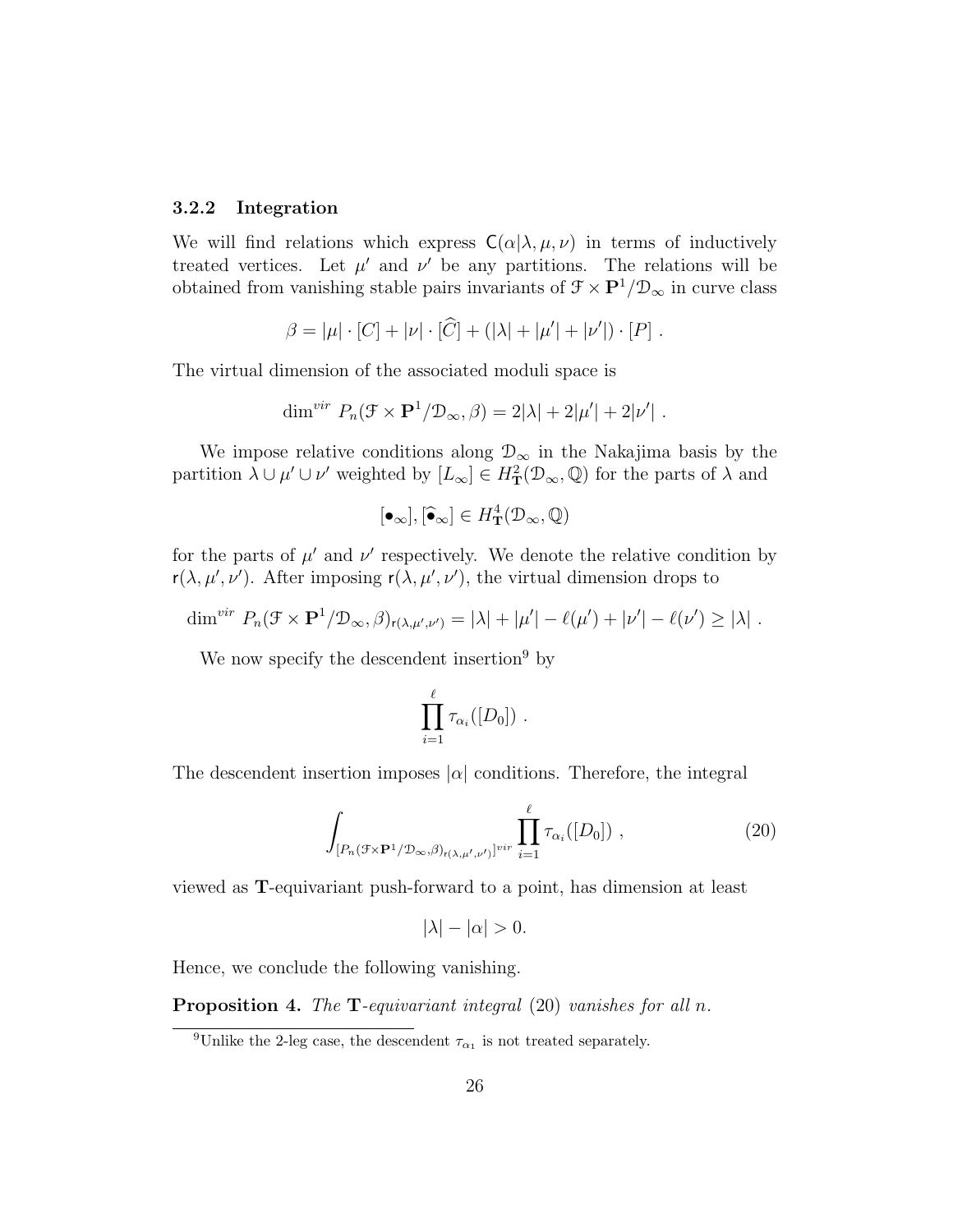#### 3.2.3 Relation

We define the T-equivariant series

$$
\mathsf{Z}_{\beta}\Big(\alpha,\lambda,\mu',\nu'\Big)=\sum_{n}q^n\int_{[P_n(\mathcal{F}\times\mathbf{P}^1/\mathcal{D}_{\infty},\beta)_{r(\lambda,\mu',\nu')}]^{vir}}\prod_{i=1}^{\ell}\tau_{\alpha_i}([D_0])
$$

obtained from the integrals (20). By Proposition 4, the series  $\mathsf{Z}_{\beta}(\alpha,\lambda,\mu',\nu')$ vanishes identically. We will calculate the left side of

$$
\mathsf{Z}_{\beta}\Big(\alpha,\lambda,\mu',\nu'\Big)=0\tag{21}
$$

by capped localization to obtain a relation constraining capped descendent vertices.

Two types of capped rubber contributions arise over  $\infty \in \mathbf{P}^1$  in the **T**equivariant localization formula for  $\mathsf{Z}_{\beta}\big(\alpha,\lambda,\mu',\nu'\big),$ 

- (i) capped 1-leg rubber corresponding to  $T$ -fixed stable pairs with components contracted to  $\mathcal{F} \setminus \mathcal{A}_2$ ,
- (ii) capped rubber contributions of  $A_2 \times \mathbf{P}^1$  relative to the divisor over  $\infty$ .

The capped contributions (i) are just 1-leg with no descendents, so are rational. The capped contributions (ii) are proven to be rational in Lemma 6 of [9] relying on the results of [7, 8]. See Section 5 of [13] for the stable pairs results.

We now analyze the capped localization of  $\mathsf{Z}_{\beta}\big(\alpha,\lambda,\mu',\nu'\big)$  over  $0 \in \mathbf{P}^1$ . As before, a term in the capped localization formula is principal if not all the capped descendent vertices which arise are known inductively to be rational.

First consider the descendent insertions. The descendents

$$
\prod_{i=1}^\ell \tau_{\alpha_i}([D_0])
$$

are free to distribute to the T-fixed points over  $0 \in \mathbf{P}^1$ . By the choice of  $\beta$ , a capped 3-leg descendent vertex can only occur at  $\star_0$ . Descendents which distribute away from to  $\star_0$  will lie on capped 1-leg or 2-leg descendent vertices. We conclude all capped descendent vertices are known inductively to be rational except possibly when all the descendents lie on  $\star_0$ .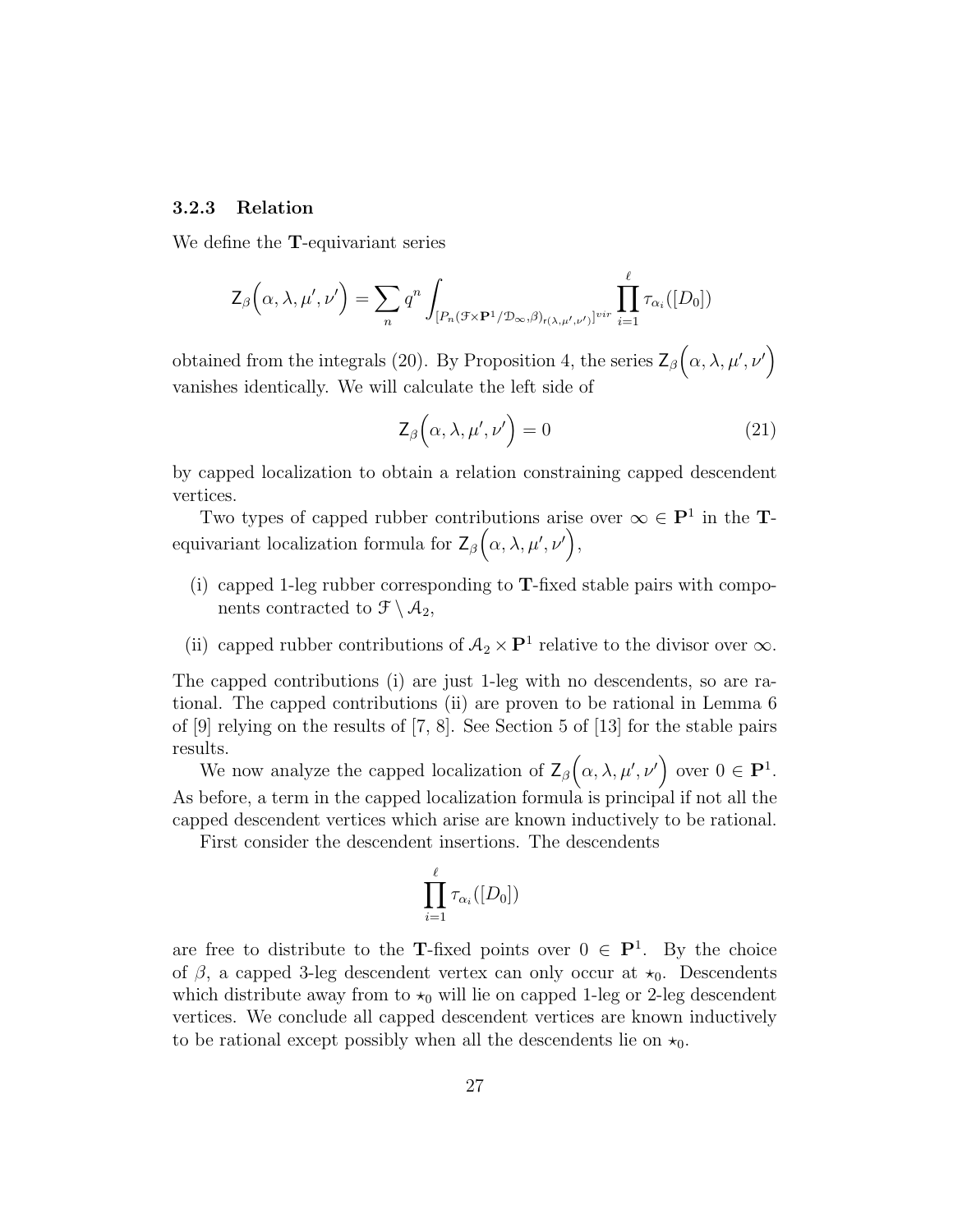Next consider the edge degree  $\tilde{d}$  of  $\tilde{C}$  over  $0 \in \mathbf{P}^1$  in the capped localization formula. If  $\hat{d} < |v|$ , then the capped descendent vertex at  $\star_0$  is known inductively to be rational since the minimal relative partition is lower. Hence, we restrict ourselves to the principal terms where  $d = |\nu|$ .

Similarly, consider the edge degree d of C over  $0 \in \mathbf{P}^1$  in the capped localization formula. If  $d < |\mu|$ , then the capped descendent vertex at  $\star_0$  is known inductively to be rational since the middle relative partition is lower. Hence, we further restrict ourselves to the principal terms where  $d = |\mu|$ .

Since all of  $|\mu| \cdot [C] + |\nu| \cdot [C]$  occurs over  $0 \in \mathbf{P}^1$ , the rubber over  $\infty \in \mathbf{P}^1$ is all 1-leg. By the relative conditions imposed by  $\nu'$  with weights  $[\hat{\bullet}_{\infty}]$ , the principal terms all have a capped 2-leg vertex with no descendents at  $\hat{\bullet}_0$  with outgoing partitions of size  $|\nu|$  and  $|\nu'|$ . Similarly, the principal terms all have a capped 2-leg vertex with no descendents at  $\bullet$ <sub>0</sub> with outgoing partitions of size  $|\mu|$  and  $|\mu'|$ .

Finally, consider the relative conditions  $\lambda$  weighted by  $[L_{\infty}]$ . The weight allows the parts to distribute to  $\mathcal{F} \setminus \mathcal{A}_2$ . Such a distribution would result in an inductively treated capped descendent vertex at  $\star_0$  with lower maximal relative partition.

In the principal terms of the capped localization of (21), precisely the following set of capped 3-leg descendent vertices occur at  $\star_0$ :

$$
\left\{ \mathsf{C}(\alpha|\lambda,\widehat{\mu},\widehat{\nu}) \middle| |\widehat{\mu}| = |\mu|, |\widehat{\nu}| = |\nu| \right\}.
$$
 (22)

The induction step is established as before if the set of equations as  $\mu'$  and  $\nu'$  varies has maximal rank<sup>10</sup> with respect to the unknowns (22). Again, the maximal rank statement follows from Lemma 8 of [9].  $\Box$ 

# **3.3** Case  $|\alpha| \ge |\lambda|$

### 3.3.1 Integration

We will find relations which express  $C(\alpha|\lambda,\mu,\nu)$  in terms of inductively treated vertices. Let  $k$  be a positive integer satisfying

$$
k > 3|\alpha| + 3|\lambda| + 3|\mu| + 3|\nu|
$$
.

<sup>&</sup>lt;sup>10</sup>Maximal rank here is equal to the number  $\mathcal{P}(|\mu|) \cdot \mathcal{P}(|\nu|)$ .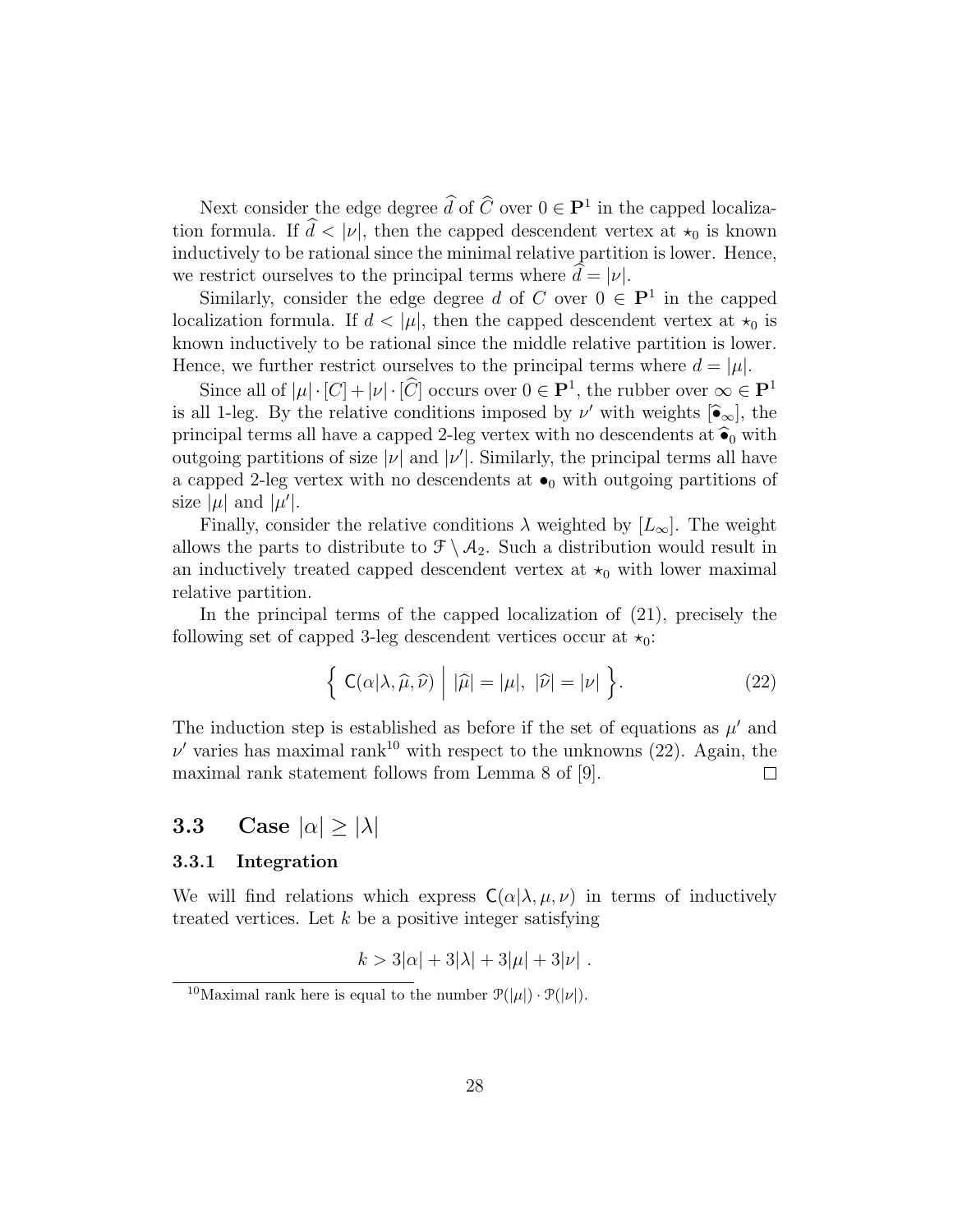The relations will be obtained from vanishing stable pairs invariants of the nonsingular projective toric 3-fold  $\mathcal{F}_k \times \mathbf{P}^1$  in curve class

$$
\beta = |\nu| \cdot [C_0^+] + |\mu| \cdot [L_0^{\star}] + |\lambda| \cdot [P_{\star^+}]
$$

following the conventions of Section 2.3.1. The virtual dimension of the associated moduli space is

$$
\dim^{vir} P_n(\mathcal{F}_k \times \mathbf{P}^1, \beta) > 3|\alpha| + 3|\lambda| + 3|\mu| + 3|\nu|
$$

since we easily compute

$$
c_1(\mathcal{F}_k \times \mathbf{P}^1) \cdot [C_0^+] = k + 2 \;, \quad c_1(\mathcal{F}_k \times \mathbf{P}^1) \cdot [L_0^*] = 2, \quad c_1(\mathcal{F}_k \times \mathbf{P}^1) \cdot [P_{\star^+}] = 2.
$$

Our relations will be parameterized by three partitions  $\lambda', \mu', \nu'$  which satisfy

$$
|\lambda'| \le |\lambda| - 1
$$
,  $|\mu'| \le |\mu| - 1$ ,  $|\nu'| \le |\nu| - 1$ .

Consider the descendent insertion

$$
\prod_{i=1}^{\ell(\alpha)} \tau_{\alpha_i}([\star_0^+]) \cdot \prod_{i=1}^{\ell(\lambda')} \tau_{\lambda_i'}([\star_\infty^+]) \cdot \prod_{i=1}^{\ell(\mu')} \tau_{\mu_i'}([\star_0^-]) \cdot \prod_{i=1}^{\ell(\nu')} \tau_{\nu_i'}([\bullet_0^+]) \cdot \tag{23}
$$

Since  $\tau_r(\mathsf{p})$  imposes  $r + 2$  conditions, the descendent insertion (23) imposes at most

$$
3|\alpha|+3|\lambda'|+3|\mu'|+3|\nu'|
$$

conditions.

### Proposition 5. The T-equivariant integral

$$
\int_{[P_n(\mathcal{F}_k\times\mathbf{P}^1,\beta)]^{vir}} \prod_{i=1}^{\ell(\alpha)} \tau_{\alpha_i}([\star_0^+])\cdot \prod_{i=1}^{\ell(\lambda')}\tau_{\lambda_i'}([\star_\infty^+])\cdot \prod_{i=1}^{\ell(\mu')} \tau_{\mu_i'}([\star_0^-])\cdot \prod_{i=1}^{\ell(\nu')} \tau_{\nu_i'}([\bullet_0^+])\cdot
$$

vanishes for all n.

Proof. The integral, viewed as T-equivariant push-forward to a point, has dimension at least

$$
3|\alpha| + 3|\lambda| + 3|\mu| + 3|\nu| - (3|\alpha| + 3|\lambda'| + 3|\mu'| + 3|\nu'|) > 0,
$$

so always vanishes.

 $\Box$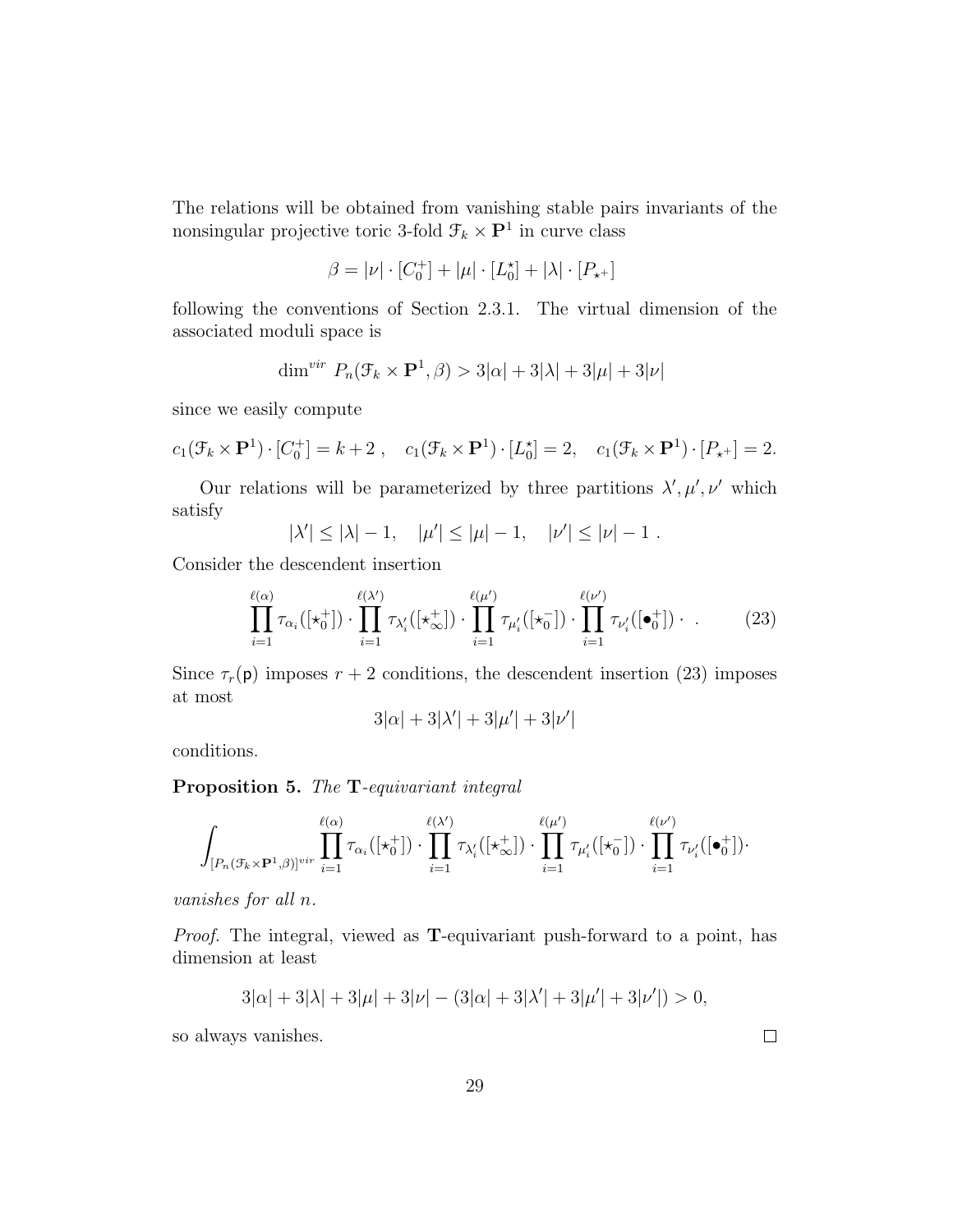#### 3.3.2 Relation

We define the T-equivariant series

$$
\mathsf{Z}_{\beta}\Big(\alpha,\lambda',\mu',\nu'\Big) = \sum_{n} q^{n} \int_{[P_{n}(\mathcal{F}_{k}\times\mathbf{P}^{1},\beta)]^{vir}} \prod_{i=1}^{\ell(\alpha)} \tau_{\alpha_{i}}([\star_{0}^{+}]) \cdot \prod_{i=1}^{\ell(\lambda')} \tau_{\lambda'_{i}}([\star_{\infty}^{+}])
$$

$$
\cdot \prod_{i=1}^{\ell(\mu')} \tau_{\mu'_{i}}([\star_{0}^{-}]) \cdot \prod_{i=1}^{\ell(\nu')} \tau_{\nu'_{i}}([\bullet_{0}^{+}]) \cdot
$$

By Proposition 5, the series  $\mathsf{Z}_{\beta}\big(\alpha,\lambda',\mu',\nu'\big)$  vanishes identically. We will calculate the left side of

$$
\mathsf{Z}_{\beta}\Big(\alpha,\lambda',\mu',\nu'\Big)=0\tag{24}
$$

by capped localization to obtain a relation constraining capped descendent vertices.

Capped descendent vertices at **T**-fixed points other than  $\star_0^+$  will have descendent partition of size less than  $|\alpha|$  and thus are known inductively to be rational. Consider the capped 3-leg descendent vertex at  $\star_0^+$ . Let  $d_C$  be the associated edge degree of  $C_0^+$  in the capped localization formula. By the geometry of  $\mathcal{F}_k$ , the class

$$
\beta - d_C[C_0^+] \in H_2(\mathcal{F}_k, \mathbb{Z})
$$

is not effective if  $d_C > |\nu|$ . If  $d_C < |\nu|$ , then the vertex at  $\star_0$  is known inductively to be rational since the minimal relative partition is lower. Hence, we restrict ourselves to the principal terms where  $d_C = |\nu|$ .

Consider the edge degree  $d_L$  of  $L_0^*$ . If  $d_L < |\mu|$ , then the vertex at  $\star_0$  is known inductively to be rational since the middle relative partition is lower. As before,  $d_L > |\mu|$  is not permitted. We restrict ourselves to the principal terms where  $d_L = |\mu|$ .

Finally, consider the edge degree  $d_P$  of  $P_{\star^+}$ . If  $d_P < |\lambda|$ , then the vertex at  $\star_0$  is known inductively to be rational since the maximal relative partition is lower. Again,  $d_P > |\lambda|$  is not permitted. We restrict ourselves to the principal terms where  $d_P = |\lambda|$ .

In the principal terms of the capped localization of (24), precisely the following set of capped 3-leg descendent vertices occur at  $\star_0^+$ :

$$
\left\{\ \mathsf{C}(\alpha|\widehat{\lambda},\widehat{\mu},\widehat{\nu})\ \middle|\ |\widehat{\lambda}|=|\lambda|,\ |\widehat{\mu}|=|\mu|,\ |\widehat{\nu}|=|\nu|\ \right\}.
$$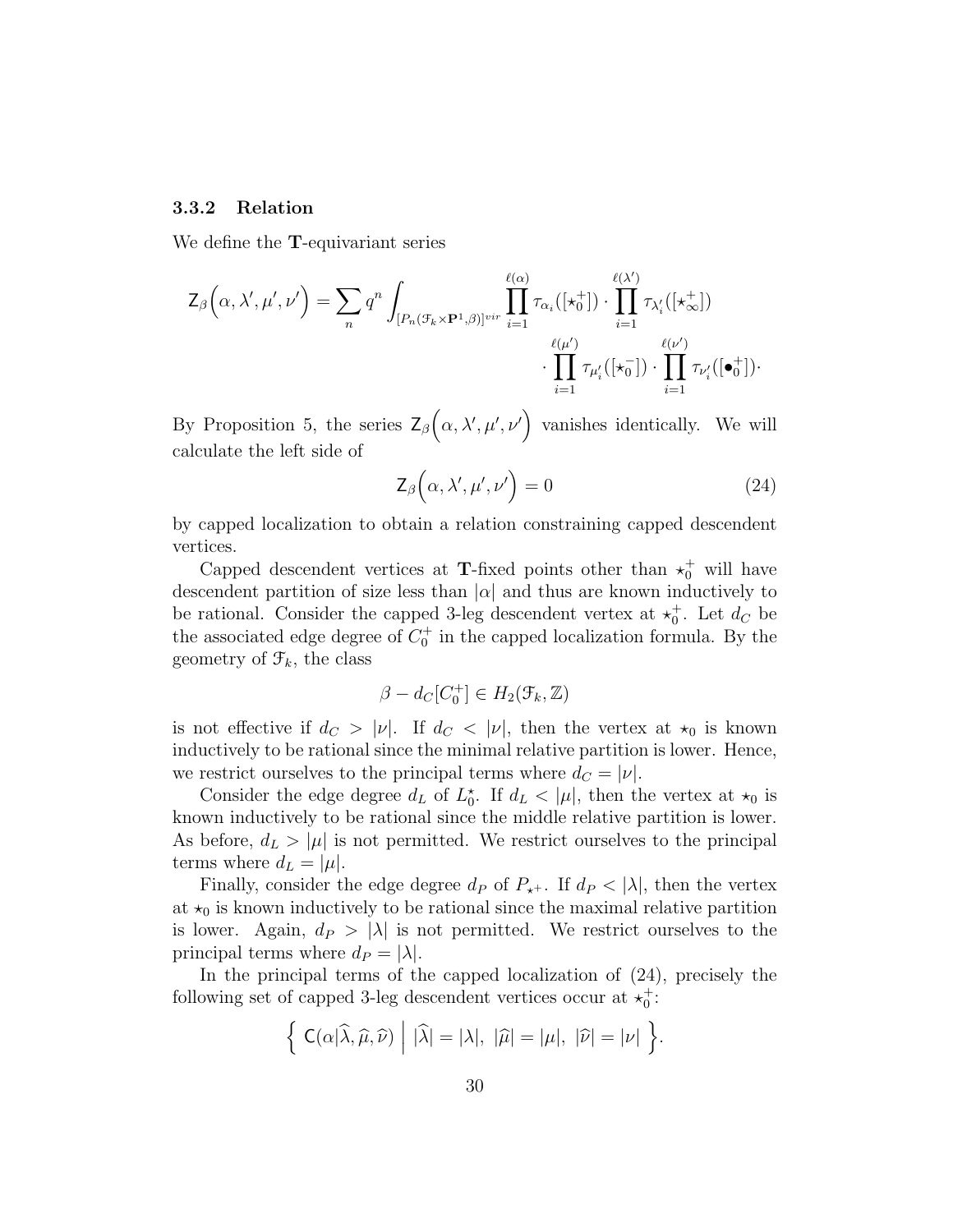In the principal terms, the vertex  $C(\alpha | \hat{\lambda}, \hat{\mu}, \hat{\nu})$  at  $\star_0^+$ , is accompanied by capped edges along  $C_0^+$ ,  $L_0^*$ , and  $P_{*+}$ . Finally, there are capped 1-leg descendent vertices

$$
C(\lambda'|\widehat{\lambda}', \emptyset, \emptyset), \quad C(\mu'|\widehat{\mu}', \emptyset, \emptyset), \quad C(\nu'|\widehat{\nu}', \emptyset, \emptyset),
$$

at  $\star_{\infty}^{+}$ ,  $\star_{0}^{-}$ , and  $\bullet_{0}^{+}$  respectively The required maximal rank condition follows from Proposition 3.  $\Box$ 

# 4 Log Calabi-Yau geometry

### 4.1 Relative/descendent correspondence

Let X be a nonsingular projective 3-fold, and let  $S \subset X$  be a nonsingular anti-canonical K3 surface. Let N be the normal bundle of S in X. Let

$$
S_0, S_{\infty} \subset \mathbf{P}(\mathcal{O}_S \oplus N) \to S
$$

be the sections determined by the summand  $\mathcal{O}_S$  and N respectively. Let

$$
\iota_0: S \hookrightarrow \mathbf{P}(\mathcal{O}_S \oplus N)
$$

be the section onto  $S_0$ .

Let B be a fixed self-dual basis of the cohomology of S. Recall a Nakajima basis element in the Hilbert scheme  $Hilb(S,n)$  is a cohomology weighted partition  $\mu$  of n,

$$
((\mu_1, \gamma_1), \ldots, (\mu_\ell, \gamma_\ell)), \quad n = \sum_{i=1}^\ell \mu_i, \quad \gamma_i \in \mathcal{B}.
$$

Such a weighted partition determines a descendent insertion

$$
\tau[\mu] = \prod_{i=1}^{\ell} \tau_{\mu_i-1}(\iota_{0*}(\gamma_i)) \ .
$$

By K3 vanishing arguments explained in Section 4.3, the stable pairs invariants of the relative 3-fold geometry  $\mathbf{P}(\mathcal{O}_S \oplus N)/S_\infty$  are nontrivial only for curves classes in the fibers of

$$
\mathbf{P}(\mathbf{0}_S \oplus N)/S_{\infty} \to S . \tag{25}
$$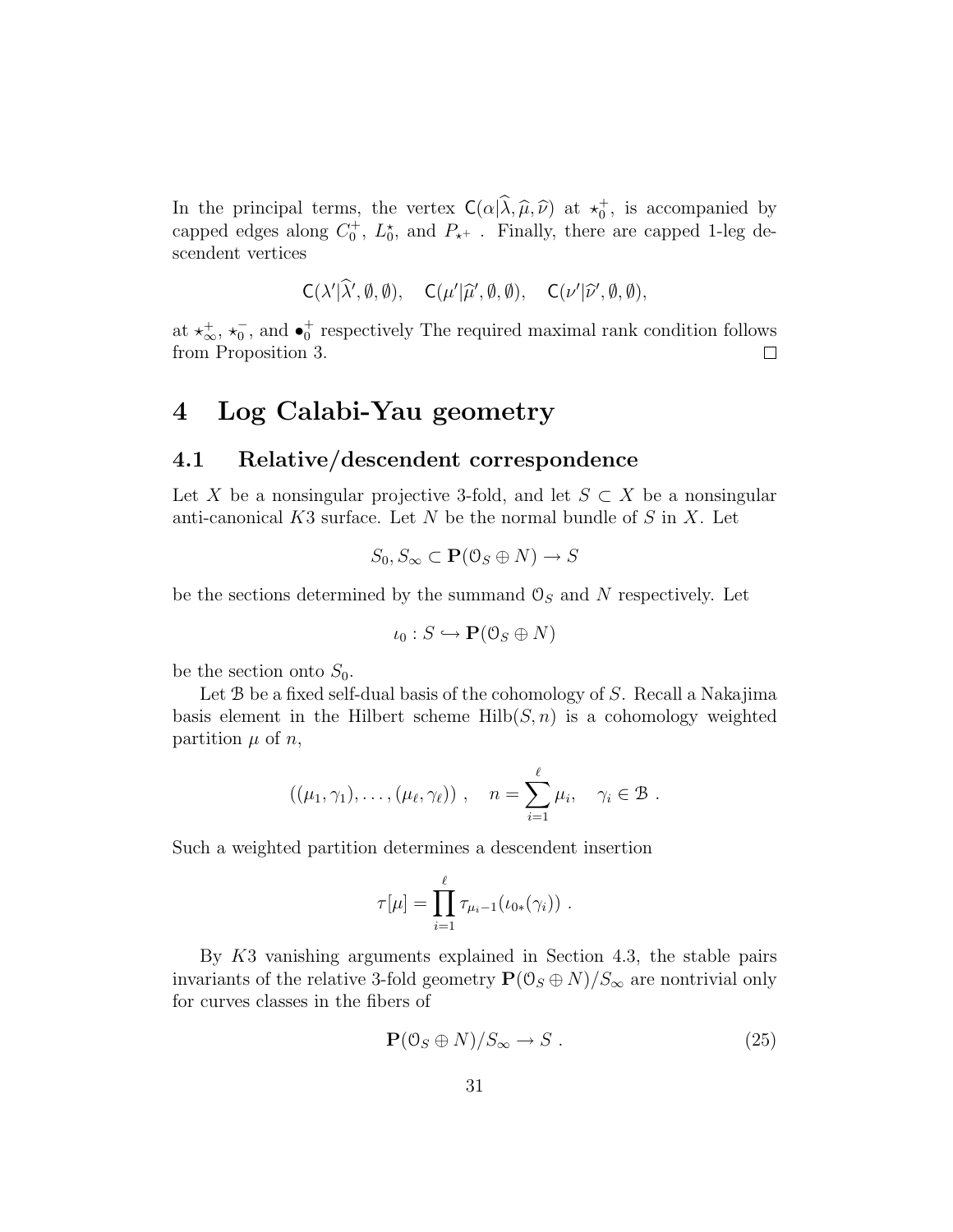Define the partition function for the relative geometry by

$$
\mathsf{Z}_{d}^{\mathbf{P}(\mathcal{O}_{S}\oplus N)/S_{\infty}}\left(\mu,\nu\right) = \sum_{n} \left\langle \tau[\mu] \middle| \nu \right\rangle_{n,d}^{\mathbf{P}(\mathcal{O}_{S}\oplus N)/S_{\infty}} q^{n}.\tag{26}
$$

Here,  $\mu$  and  $\nu$  are partitions of d weighted by  $\beta$ . The curve class is d times a fiber of (25). By further vanishing, only the leading  $q<sup>d</sup>$  terms of (26) are possibly nonzero.

**Proposition 6.** Let  $d > 0$  be an integer. The square matrix indexed by B-weighted partitions of d with coefficients

$$
\mathsf{Z}_d^{\mathbf{P}(\mathbb{O}_S \oplus N)/S_{\infty}}\left(\mu, \nu\right)
$$

has maximal rank.

*Proof.* We need only consider the leading  $q<sup>d</sup>$  coefficients to prove the maximal rank statement. By standard arguments, dimension constraints imply the matrix is upper triangular with respect to a suitable length ordering. The diagonal elements are non-zero by the calculation (18).

More precisely, the lowest Euler characteristic moduli space of stable pairs

$$
P_d(\mathbf{P}(\mathcal{O}_S \oplus N)/S_{\infty}, dF)
$$

in d times the fiber class is canonically isomorphic to  $Hilb(S, d)$ . The  $q<sup>d</sup>$ coefficients of  $Z_d^{\mathbf{P}(\mathcal{O}_S \oplus N)/S_{\infty}}$ d  $(\mu, \nu)$  are simply the pairings<sup>11</sup> of the descendents  $\tau[\mu]$  with the Nakajima basis elements  $\nu$ ,

$$
\int_{\text{Hilb}(S,d)} \tau[\mu] \cdot \nu \ . \tag{27}
$$

The codimension of the class  $\tau[\mu]$  on Hilb $(S, d)$  is

$$
d - \ell(\mu) + \sum_i \operatorname{codim}_{\mathbb{C}}(\gamma_i) .
$$

Similarly the dimension of  $\nu$  is

$$
d - \ell(\nu) + \sum_j \dim_{\mathbb{C}}(\delta_j)
$$

<sup>11</sup>See Lemma of [16] for an equivariant study the same pairing for Hilb( $\mathbb{C}, d$ ).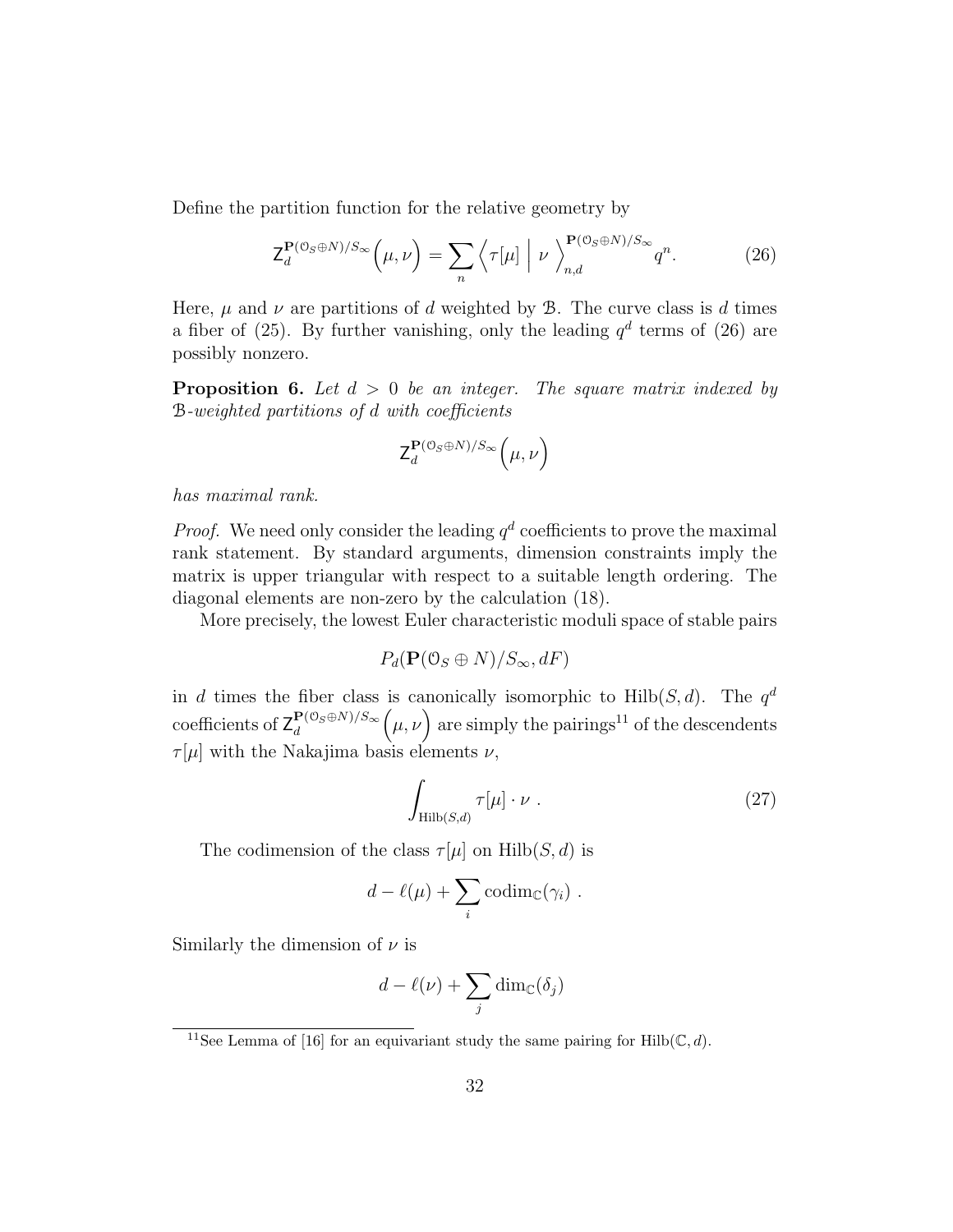where the cohomology weights of  $\nu$  are  $\delta_j$ . Certainly the pairing (27) vanishes unless

$$
\sum_{i} \operatorname{codim}_{\mathbb{C}}(\gamma_i) = \sum_{j} \dim_{\mathbb{C}}(\delta_j) + \ell(\mu) - \ell(\nu) . \tag{28}
$$

We first establish the vanishing

$$
\int_{\text{Hilb}(S,2d)} \tau[\mu] \cdot \nu = 0 \tag{29}
$$

if  $\ell(\mu) > \ell(\nu)$ . The proof is by considering cycles in the symmetric product

$$
\epsilon: \mathrm{Hilb}(S, d) \to \mathrm{Sym}^d(S) .
$$

The cycle  $\nu$  has image<sup>12</sup> under  $\epsilon$  of dimension  $\sum_i \dim_{\mathbb{C}}(\delta_j)$ . On the other hand,  $\tau[\mu]$  is supported on  $\text{Hilb}(S,d)$  over a cycle of codimension at least  $\sum_i \text{codim}_{\mathbb{C}}(\gamma_i)$  in Sym<sup>d</sup>(S) determined just by the incidence conditions with the cycles  $\gamma_i$ . If  $\ell(\mu) > \ell(\nu)$ , the latter codimension in Sym<sup>d</sup>(S) exceeds the dimension of  $\epsilon(\nu)$  in Sym<sup> $d(S)$ </sup> by (28). The corresponding cycles in Sym<sup> $d(S)$ </sup> can then be chosen with empty incidence — proving the vanishing  $(29)$ .

If  $\ell(\mu) = \ell(\nu)$ , the corresponding cycles  $Sym^d(S)$  will intersect in finitely many points. In fact, the intersection can easily be shown to vanish unless there is a bijection  $\sigma$  satisfying  $\gamma_{\sigma(j)} = \delta_j^{\vee}$ . Further dimension constraints then require  $\mu_{\sigma(j)} = \nu_j$  for nonvanishing. Finally, the diagonal pairings are determined by (18).  $\Box$ 

We note Proposition 6 holds for any nonsingular projective surface S. The proof does not use any special properties of K3 surfaces.

### 4.2 Rationality

Let X be a nonsingular projective toric 3-fold with an anti-canonical  $K3$ divisor

$$
\iota: S \hookrightarrow X .
$$

Let  $\beta \in H_2(X,\mathbb{Z})$  be a curve class, and let

$$
d = \int_{\beta} [S] \ .
$$

<sup>&</sup>lt;sup>12</sup>We are considering the actual set theoretic image for general choices of the classes  $\delta_i$ .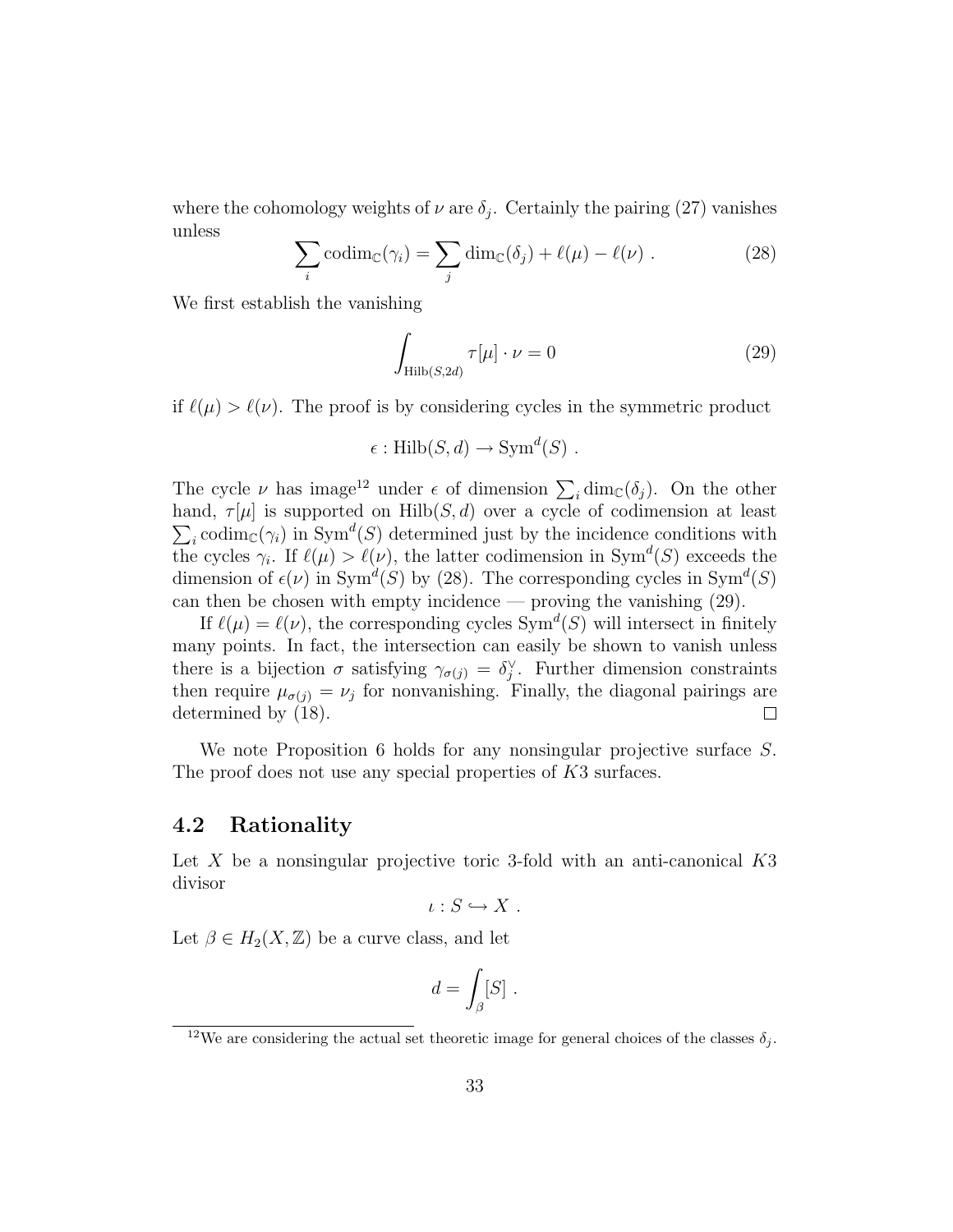Let  $\mu$  be a B-weighted partition of d. We associate a descendent insertion<sup>13</sup> to  $\mu$  as before,

$$
\tau[\mu] = \prod_{i=1}^{\ell} \tau_{\mu_i - 1}(\iota_*(\gamma_i)) \ .
$$

Consider the descendent partition function of  $X$ ,

$$
\mathsf{Z}_{\beta}^{X}\left(\mathbf{I}\cdot\tau[\mu]\right) = \sum_{n} \left\langle \mathbf{I}\cdot\tau[\mu] \right\rangle_{n,\beta}^{X} q^{n} \tag{30}
$$

where I is *any* descendent insertion for  $X$ .

We may degenerate  $X$  to the normal cone of  $S$ . Then, the degeneration formula expresses  $Z_\beta^X$  $(I \cdot \tau[\mu])$  in terms of the relative geometries

$$
(X/S)
$$
 and  $(P(\mathcal{O}_S \oplus N), S_{\infty})$ .

The partition function  $Z_\beta^X$  $(I \cdot \tau[\mu])$  is rational by Theorem 1. The relative theory of  $(\mathbf{P}(\mathbf{0}_S \oplus N), S_{\infty})$  yields rational functions in q by the vanishings discussed above. The invertibility of Proposition 6 applied to the degeneration formula inductively implies the following result (of which Theorem 3 is a special case).

**Theorem 4.** Let  $X$  be a nonsingular projective toric 3-fold with an anticanonical K3 section S. The partition function  $Z_{\beta}^{X/S}$ β  $\left(\mathbf{I} \right)$  is the Laurent expansion of a rational function in q.

# 4.3 K3 vanishing

The vanishing<sup>14</sup> of the stable pairs invariants of the relative 3-fold geometry  $\mathbf{P}(\mathcal{O}_S \oplus N)/S_{\infty}$  in all cases except for the minimal Euler characteristic in the fibers classes of

$$
\epsilon : \mathbf{P}(\mathbf{0}_S \oplus N)/S_{\infty} \to S \tag{31}
$$

can be seen by constructing a trivial 1-dimension quotient of the obstruction theory, see  $[6, 13]$ .

<sup>&</sup>lt;sup>13</sup>We consider here descendents of the cohomology  $H^*(X,\mathbb{Q})$ , not the **T**-equvariant cohomology.

<sup>&</sup>lt;sup>14</sup>The results here were communicated to the authors by R. Thomas.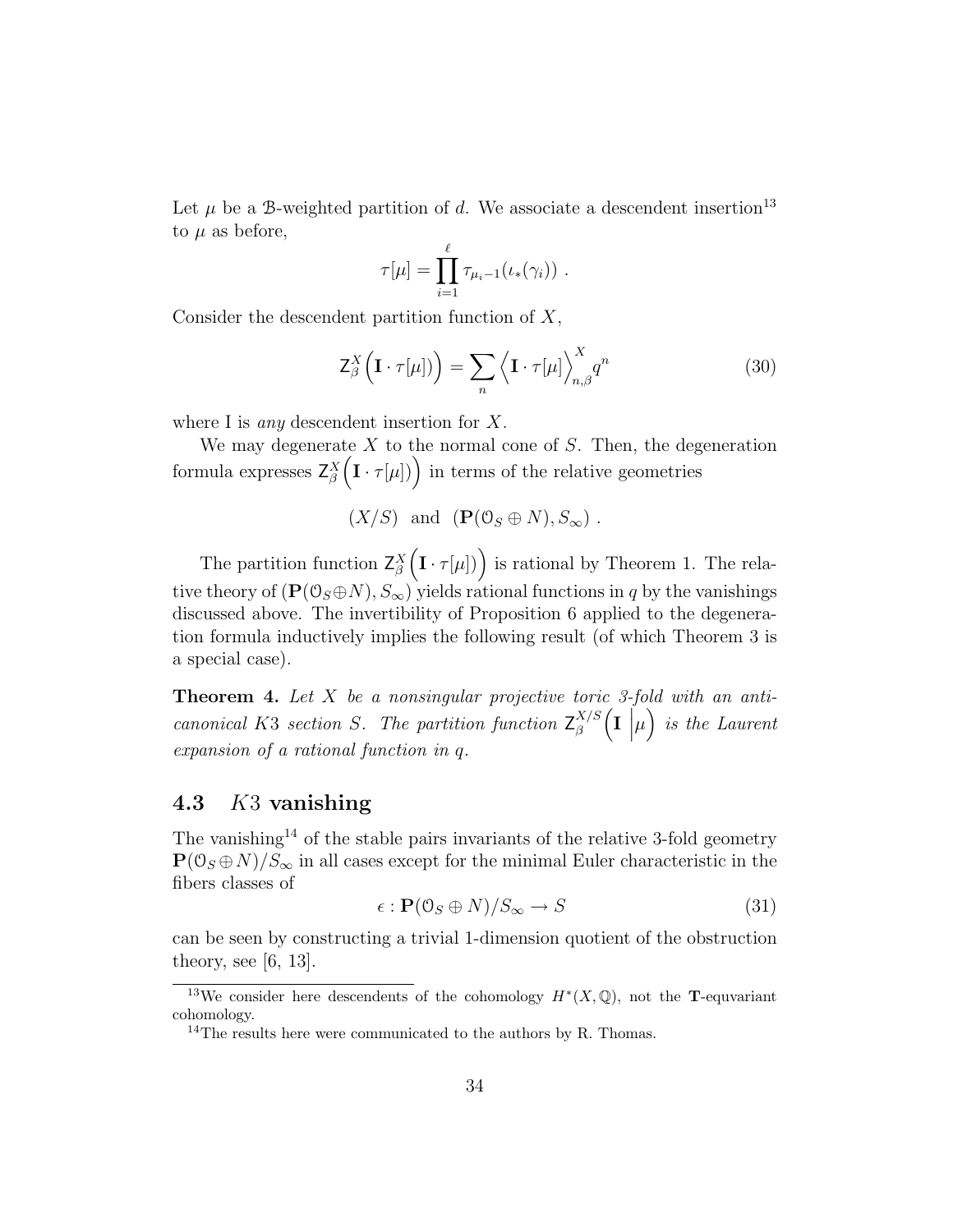We consider first the absolute geometry  $\mathbf{P} = \mathbf{P}(\mathcal{O}_S \oplus N)$ . To start, fix a trivialization of the canonical bundle of the  $K3$  surface  $S$ ,

$$
\omega_S = 0_S \tag{32}
$$

Let  $T_{\epsilon}$  be the tangent bundle to the fibers of  $\epsilon$ , and let

$$
\mathfrak{I}^{\bullet} = [\mathfrak{O}_X \xrightarrow{s} F]
$$

be a stable pair on P. A canonical map

$$
T_{\epsilon} \to \mathcal{E}xt^{1}(\mathcal{I}^{\bullet}, \mathcal{I}^{\bullet})_{0}
$$
\n
$$
(33)
$$

is obtained by infinitessimal translation along the vector field. On the right,  $\mathcal{E}xt^1(\mathcal{I}^\bullet,\mathcal{I}^\bullet)$  is traceless sheaf Ext. After tensoring (33) with  $\omega_\epsilon$ , the dual of  $T_{\epsilon}$ , we find

$$
\mathcal{O}_{\mathbf{P}} \to \mathcal{E}xt^1(\mathcal{I}^\bullet, \mathcal{I}^\bullet)_0 \otimes \omega_\epsilon = \mathcal{E}xt^1(\mathcal{I}^\bullet, \mathcal{I}^\bullet \otimes \omega_{\mathbf{P}})_0
$$

since  $\omega_{\epsilon}$  is canonically isomorphic to  $\omega_{\mathbf{P}}$  using the fixed trivialization (32). Since all the lower  $\mathcal{E}xt$  sheaves vanish [19], we get a canonical map

$$
\mathcal{O}_{\mathbf{P}} \to \mathcal{R}\mathcal{H}om(\mathcal{I}^{\bullet}, \mathcal{I}^{\bullet})_{0}[-1] \text{ via } \mathcal{E}xt^{1}(\mathcal{I}^{\bullet}, \mathcal{I}^{\bullet} \otimes \omega_{\mathbf{P}})_{0} \to \mathcal{R}\mathcal{H}om(\mathcal{I}^{\bullet}, \mathcal{I}^{\bullet} \otimes \omega_{\mathbf{P}})_{0}[-1] .
$$

After taking hypercohomology and applying Serre duality, we obtain

$$
\mathbb{C} \to \mathrm{Ext}^1(\mathcal{I}^\bullet, \mathcal{I}^\bullet \otimes \omega_\mathbf{P}), \quad \mathrm{Ext}^2(\mathcal{I}^\bullet, \mathcal{I}^\bullet) \to \mathbb{C} . \tag{34}
$$

If the stable pair  $\mathfrak{I}^{\bullet}$  is not of minimal Euler characteristic in a fiber class, the map on the left in (34) is not trivial (as vertical translation then induces a nontrivial deformation of  $J^{\bullet}$ ). Hence, the map on the right in (34) provides the desired trivial quotient of the obstruction theory.

For the relative geometry  $\mathbf{P}(\mathbb{O}_S \oplus N)/S_{\infty}$ , we consider the deformation theory relative to the Artin stack of destabilizations of the target. Then, the construction of the trivial quotient is exactly as above. A destabilization D of  $\mathbf{P}(\mathbb{O}_S \oplus N)/S_{\infty}$  maps canonically to S,

$$
\epsilon:\mathcal{D}\to S\ .
$$

We work with the relative dualizing sheaf  $\omega_{\epsilon}$  and define  $T_{\epsilon} = \omega_{\epsilon}^*$ . The rest is the same.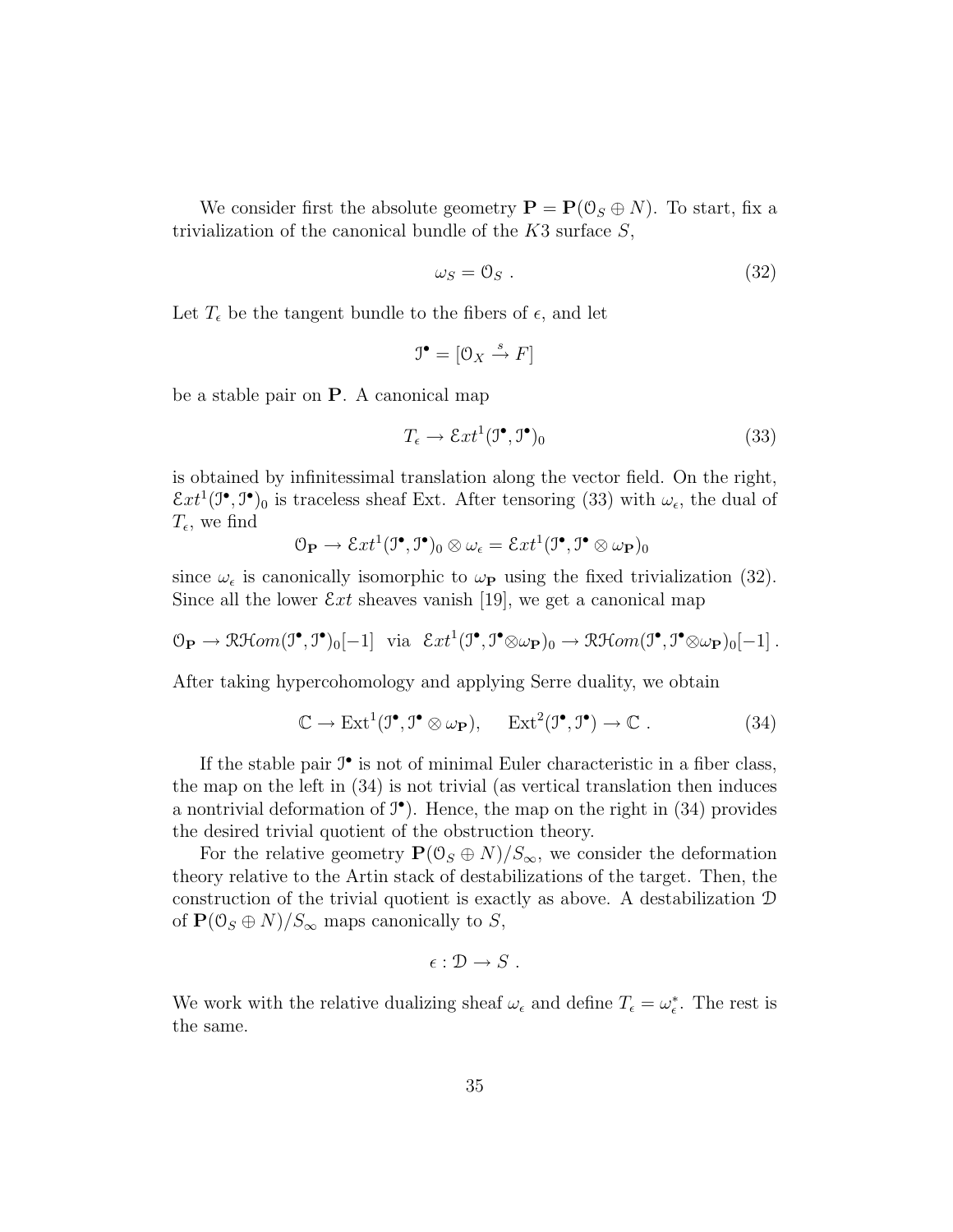# References

- [1] T. Bridgeland, Hall algebras and curve-counting invariants, JAMS 24 (2011), 969–998. arXiv:1002.4372.
- [2] G. Ellingsrud and S. Strömme, Towards the Chow ring of the Hilbert scheme of points of  $\mathbf{P}^2$ , J. reine angew. Math 441 (1993), 33-44.
- [3] C. Faber and R. Pandharipande, Hodge integrals and Gromov-Witten theory, Invent. Math. **139** (2000), 173-199.
- [4] T. Graber and R. Pandharipande, Localization of virtual classes, Invent. Math., 135, 487–518, 1999. math.AG/9708001.
- [5] D. Joyce and Y. Song, A theory of generalized Donaldson-Thomas invariants, arXiv:0810.5645.
- [6] Y.-H. Kiem and J. li, Localizing virtual cycles by cosections, arXiv:1007.3085.
- [7] D. Maulik and A. Oblomkov, The quantum cohomology of the Hilbert scheme of points of  $A_n$ -resolutions, JAMS 22 (2009), 1055– 1091. arXiv:0802.2737.
- [8] D. Maulik and A. Oblomkov, *Donaldson-Thomas theory of*  $A_n \times$ P 1 , Compos. Math. 145 (2009), 1249–1276. arXiv:0802.2739.
- [9] D. Maulik, A. Oblomkov, A. Okounkov, and R. Pandharipande, The Gromov-Witten/Donaldson-Thomas correspondence for toric 3-folds, Invent. Math. (to appear). arXiv:0809.3976.
- [10] D. Maulik, N. Nekrasov, A. Okounkov, and R. Pandharipande, Gromov-Witten theory and Donaldson-Thomas theory. I, Compos. Math. 142 (2006), 1263–1285.
- [11] D. Maulik, N. Nekrasov, A. Okounkov, and R. Pandharipande, Gromov-Witten theory and Donaldson-Thomas theory. II, Compos. Math. 142 (2006), 1286–1304.
- [12] D. Maulik and R. Pandharipande, A topological view of Gromov-*Witten theory*, Topology  $45$  (2006), 887–918.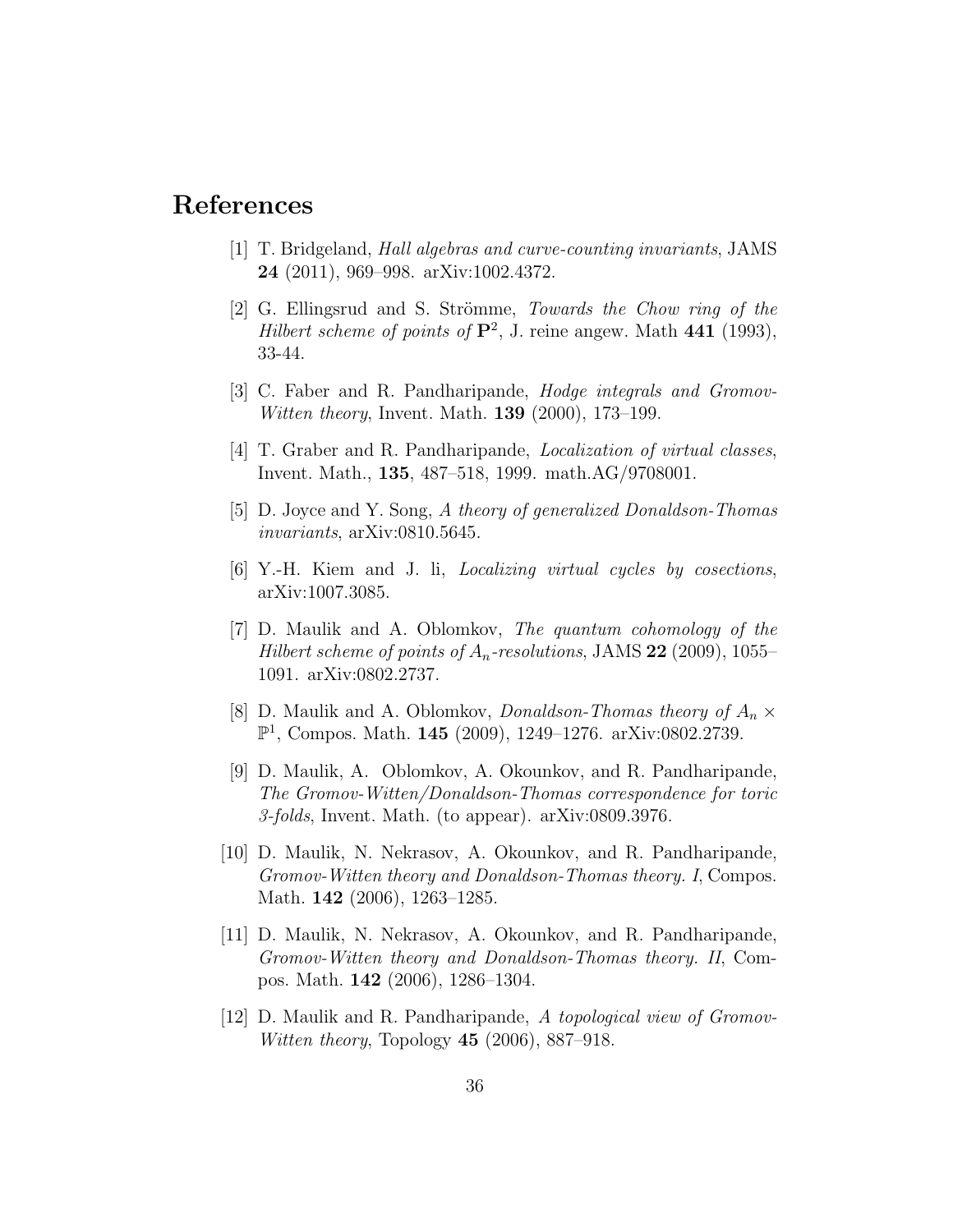- [13] D. Maulik, R. Pandharipande, R. Thomas, Curves on K3 surfaces and modular forms, J. of Topology 3 (2010), 937–996. arXiv:1001.2719.
- [14] A. Okounkov and R. Pandharipande, The quantum cohomology of the Hilbert scheme of points of the plane, Invent. Math. 179 (2010), 523–557.
- [15] A. Okounkov and R. Pandharipande, The local Donaldson-Thomas theory of curves, Geometry and Topology 14 (2010), 1503–1567.
- [16] R. Pandharipande and A. Pixton, Descendents on local curves: rationality, arXiv:1011.4050.
- [17] R. Pandharipande and A. Pixton, Descendents on local curves: stationary theory, arXiv:1109.1258.
- [18] R. Pandharipande and A. Pixton, Gromov-Witten/Pairs descendent correspondence for toric 3-folds, arXiv.1203.0468.
- [19] R. Pandharipande and R. P. Thomas, Curve counting via stable pairs in the derived category, Invent Math.  $178$  (2009), 407 – 447.
- [20] R. Pandharipande and R. P. Thomas, The 3-fold vertex via stable pairs, Geom Topol. 13 (2009), 1835–1876.
- [21] R. Pandharipande and R. P. Thomas, Stable pairs and BPS invariants, JAMS 23 (2010), 267–297.
- [22] Y. Toda, Generating functions of stable pairs invariants via wallcrossings in derived categories, New developments in algebraic geometry, integrable systems and mirror symmetry (RIMS, Kyoto, 2008), 389434, Adv. Stud. Pure Math., 59, Math. Soc. Japan, Tokyo, 2010. arXiv:0806.0062.

Departement Mathematik Department of Mathematics ETH Zürich Princeton University rahul@math.ethz.ch rahulp@math.princeton.edu